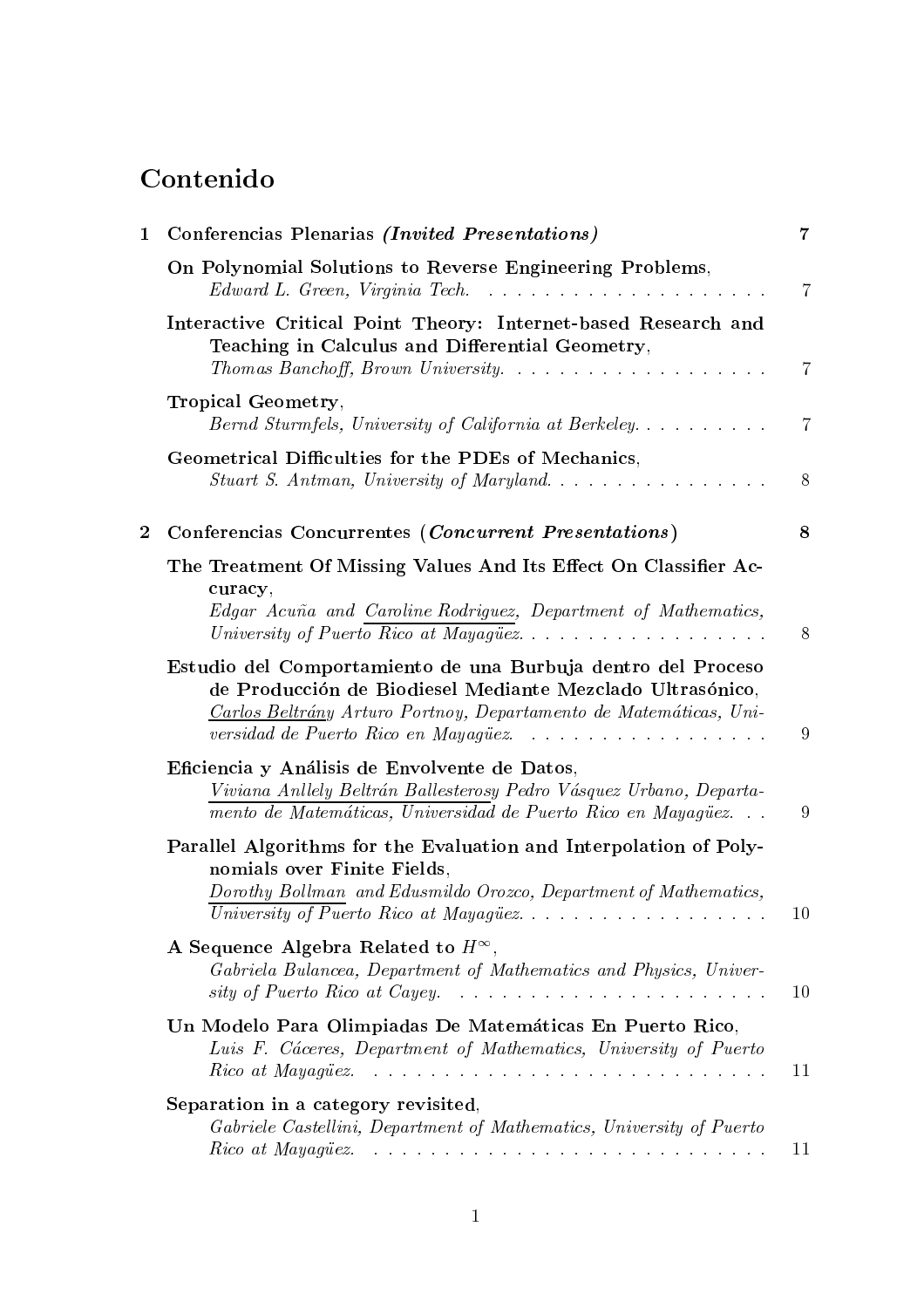| From Energy to Entropy to Emergy,<br>Dennis G. Collins, Department of Mathematics, University of Puerto                                                                                                                                                                                                       | 12 |
|---------------------------------------------------------------------------------------------------------------------------------------------------------------------------------------------------------------------------------------------------------------------------------------------------------------|----|
| Modelo de Simulación y Visualización del Proceso de Mezclado<br>Ultrasónico para la Producción de Biodiesel.<br>Luis De La Torre y Arturo Portnoy, Departamento de Matemáticas,<br>Universidad de Puerto Rico en Mayagüez                                                                                     | 12 |
| Pronósticos de SARS para la Ciudad de México,<br>Guillermo Gómez Alcaraz, Facultad de Ciencias, UNAM                                                                                                                                                                                                          | 13 |
| Infinite Series: A Preliminary Genetic Decomposition,<br>Ana González-Ríos, Gladys DiCristina-Yumet, and Rafael Martínez-<br>Planell, Department of Mathematics, University of Puerto Rico at                                                                                                                 | 14 |
| On Average Running Time Of The Simplex Method For Solving<br><b>Linear Programming Problems,</b><br>Puhua Guan, Department of Mathematics, University of Puerto Rico                                                                                                                                          | 14 |
| Generalizations of Ceva and Menelaus Theorems,<br>René A Hernández Toledo, University of Puerto Rico at Cayey                                                                                                                                                                                                 | 15 |
| Dynamical Systems on $\mathbb{Z}_{p^n}$ ,<br>René A Hernández Toledo, University of Puerto Rico at Cayey                                                                                                                                                                                                      | 15 |
| Periodic Solutions to Second Order Differential Equations in Ba-<br>nach spaces,<br>Valentin Keyantuo, Department of Mathematics, University of Puerto<br>Rico at Rio Piedras,<br>Carlos Lizama, Departamento de Matemáticas, Universidad de San-                                                             | 16 |
| How to catch the spectrum?,<br>Alan Krautstengl, Institute of Finance and Administration, Czech Re-                                                                                                                                                                                                           | 16 |
|                                                                                                                                                                                                                                                                                                               |    |
| Eficiencia de los Métodos de Imputación en los Puntos de Corte<br>Obtenidos Mediante la Curva ROC y la Tasa de Error de<br>Clasificación en un Modelo de Regresión Logística Múltiple,<br>Víctor López Vázquez and Julio Quintana Díaz, Department of Math-<br>ematics, University of Puerto Rico at Mayagüez | 17 |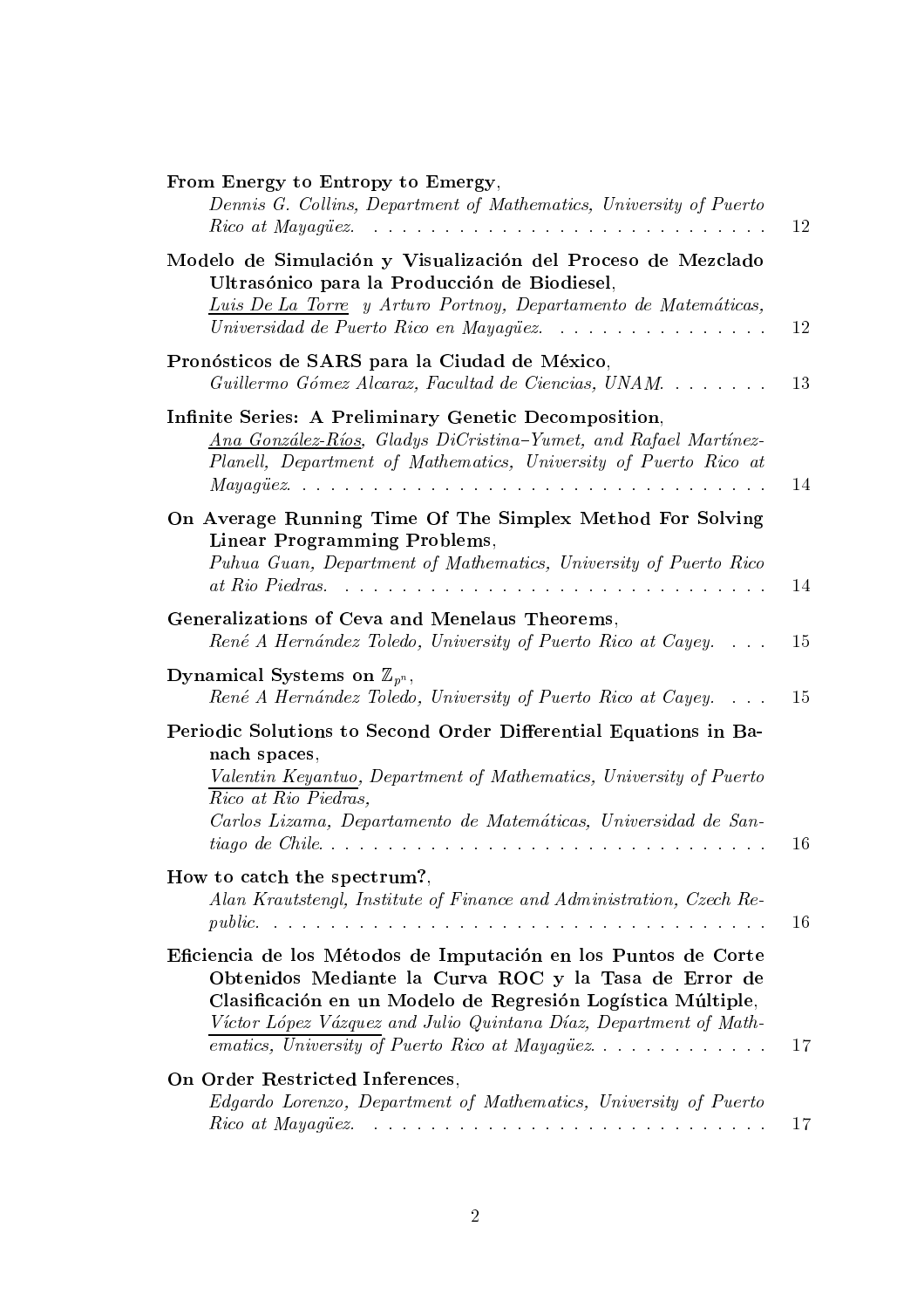| An Optimization Algorithm for a Distributed-Loop Model of an<br><b>Avian Urine Concentrating Mechanism,</b><br>Mariano Marcano, Department of Mathematics, University of Puerto<br>Rico at Rio Piedras,                                                               |           |
|-----------------------------------------------------------------------------------------------------------------------------------------------------------------------------------------------------------------------------------------------------------------------|-----------|
| Harold E. Layton, Department of Mathematics, Duke University,<br>Anita T. Layton, Department of Mathematics, University of North                                                                                                                                      | 18        |
| Mapping Ecological Variables in the Phosphorescent Bay,<br><b>Daniel McGee</b> , Alfredo SanJuan, and Juan Gonzalez, Department of<br>Mathematics, University of Puerto Rico at Mayagüez                                                                              | 18        |
| Aproximación de Primas de Reaseguro,<br>Yohanna Mesa Barrameda, Concordia University y Triple-S Inc                                                                                                                                                                   | 19        |
| Códigos Cíclicos de Múltiples Raíces,<br>Leonardo Morales, Universidad de Puerto Rico en Ponce                                                                                                                                                                        | 19        |
| Improvement of Ax-Katz's and Moreno-Moreno's Results,<br>Oscar Moreno and Francis N. Castro, Department of Mathematics and<br>Computer Science, University of Puerto Rico at Rio Piedras                                                                              | <b>20</b> |
| El Efecto de Utilizar Representaciones Múltiples en un curso de<br>precálculo,<br>Edwin Morera González, Departamento de Matemática y Física, Uni-<br>versidad de Puerto Rico en Cayey.                                                                               | 20        |
| Generalized Gröbner Bases and Coding Theory,<br>Ed Mosteig, Department of Mathematics, Loyola Marymount Univer-                                                                                                                                                       | 21        |
| The Nonlinear Brachistochrone Problem with Friction,<br>Pablo V. Negrón-Marrero and Bárbara L. Santiago-Figueroa, Depart-<br>ment of Mathematics, University of Puerto Rico at Humacao                                                                                | 21        |
| A Problem in Finite Dynamical Systems,<br><b>Edusmildo Orozco</b> and Dorothy Bollman, Department of Mathematics,                                                                                                                                                     | <b>22</b> |
| Bayesian Statistical Model Determination and Prediction: Bayes<br>Factors, Posterior Model Probabilities and Applications to<br>Bioinformatics and the Environment,<br>Luis Raúl Pericchi, Departamento de Matemáticas, Universidad de<br>Puerto Rico en Rio Piedras. | 23        |
| Kripke models of first-order theories,<br>Tomasz Połacik, University of Silesia, Katowice, Poland                                                                                                                                                                     | 24        |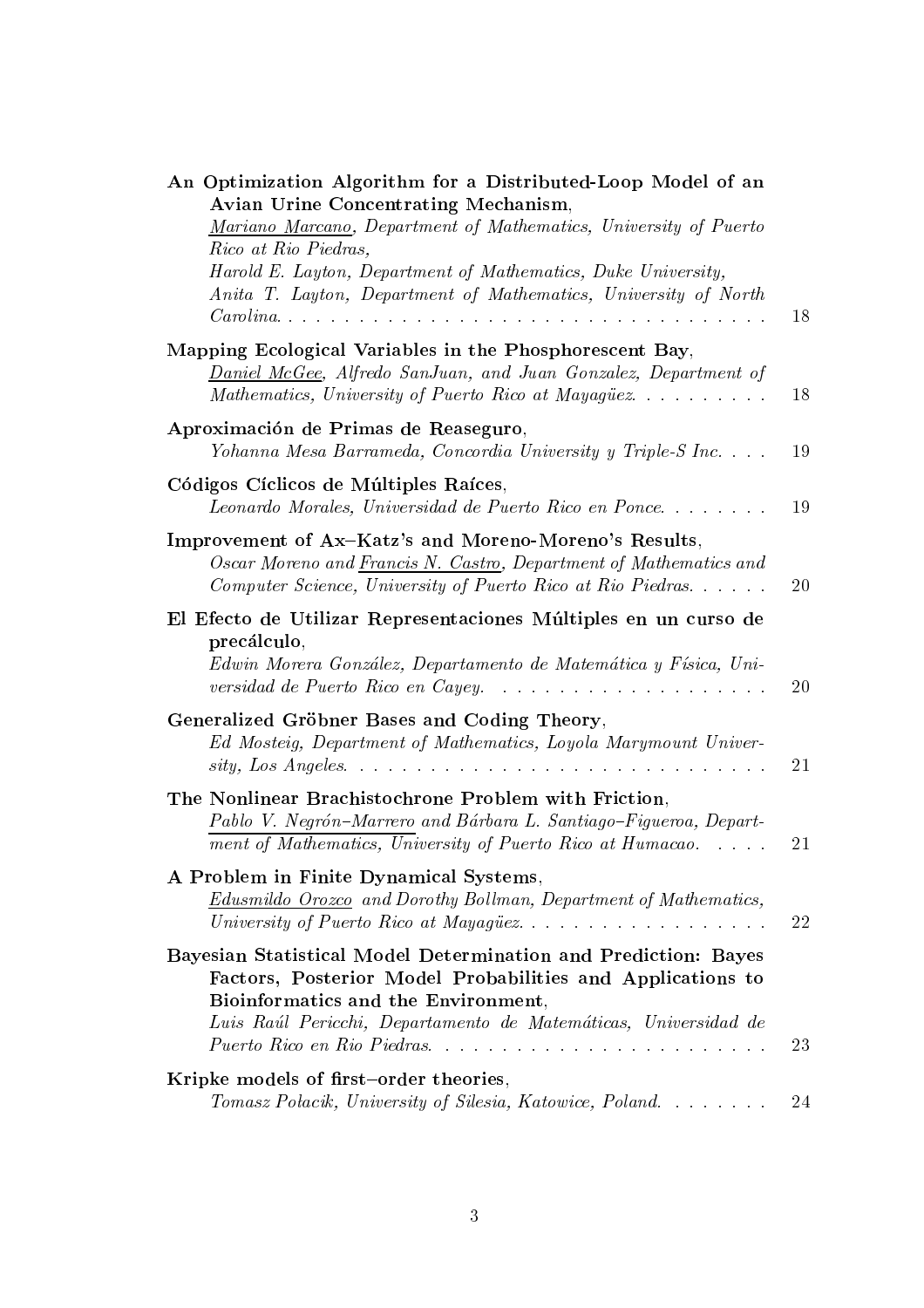| Optimización del proceso de producción de biodiesel usando mez-<br>clado ultrasónico,<br>Arturo Portnoy, Departamento de Matemáticas, Universidad de Puerto                                                                         | 24 |
|-------------------------------------------------------------------------------------------------------------------------------------------------------------------------------------------------------------------------------------|----|
| Proyecto AlACiMa: Oportunidad para la investigación en el apren-<br>dizaje de ciencias y matemáticas,<br>Ana Helvia Quintero, Departamento de Matemáticas, Universidad de<br>Puerto Rico en Rio Piedras                             | 24 |
| La Sistemodinámica y las Ecuaciones Diferenciales con Retardo,<br>Elio Ramos, Departamento de Matemáticas, Universidad de Puerto                                                                                                    | 25 |
| On Killing vector fields - generalization of previous results,<br>Krzysztof Rózga and Maider Marin, Department of Mathematics, Uni-<br>versity of Puerto Rico at Mayagüez                                                           | 26 |
| Interleavers for Turbo Codes Constructed Using Dickson Polyno-<br>mials,<br>Ivelisse Rubio, Department of Mathematics, University of Puerto Rico<br>at Humacao,<br>Carlos J. Corrada-Bravo, Department of Computer Science, Univer- | 26 |
| De la investigación a la práctica: Dificultades de los niños con el<br>concepto de área,<br>Norberto R. Sanfiorenzo, Departamento de Educación, Universidad de                                                                      | 27 |
| Topological Euler Equations And Diffeomorphism Groups,<br>Rudolf Schmid, Department of Mathematics, Emory University, At-                                                                                                           | 27 |
| Mesoelastic Deformation with Strain Singularities,<br>Lev Steinberg, Department of Mathematics, University of Puerto Rico<br>at Mayagüez.                                                                                           | 28 |
| An improvement toward a noncomputational proof for the Cut<br>Number of the 5-Cube,<br>Lida Uribe and M. Reza Emamy-K., Department of Mathematics, Uni-<br>versity of Puerto Rico at Río Piedras                                    | 28 |
| Automatic Dimensional Analysis with Computer Algebra System<br>Mathematica,<br>Alexander Urintsev, Department of Mathematics, University of Puerto                                                                                  | 29 |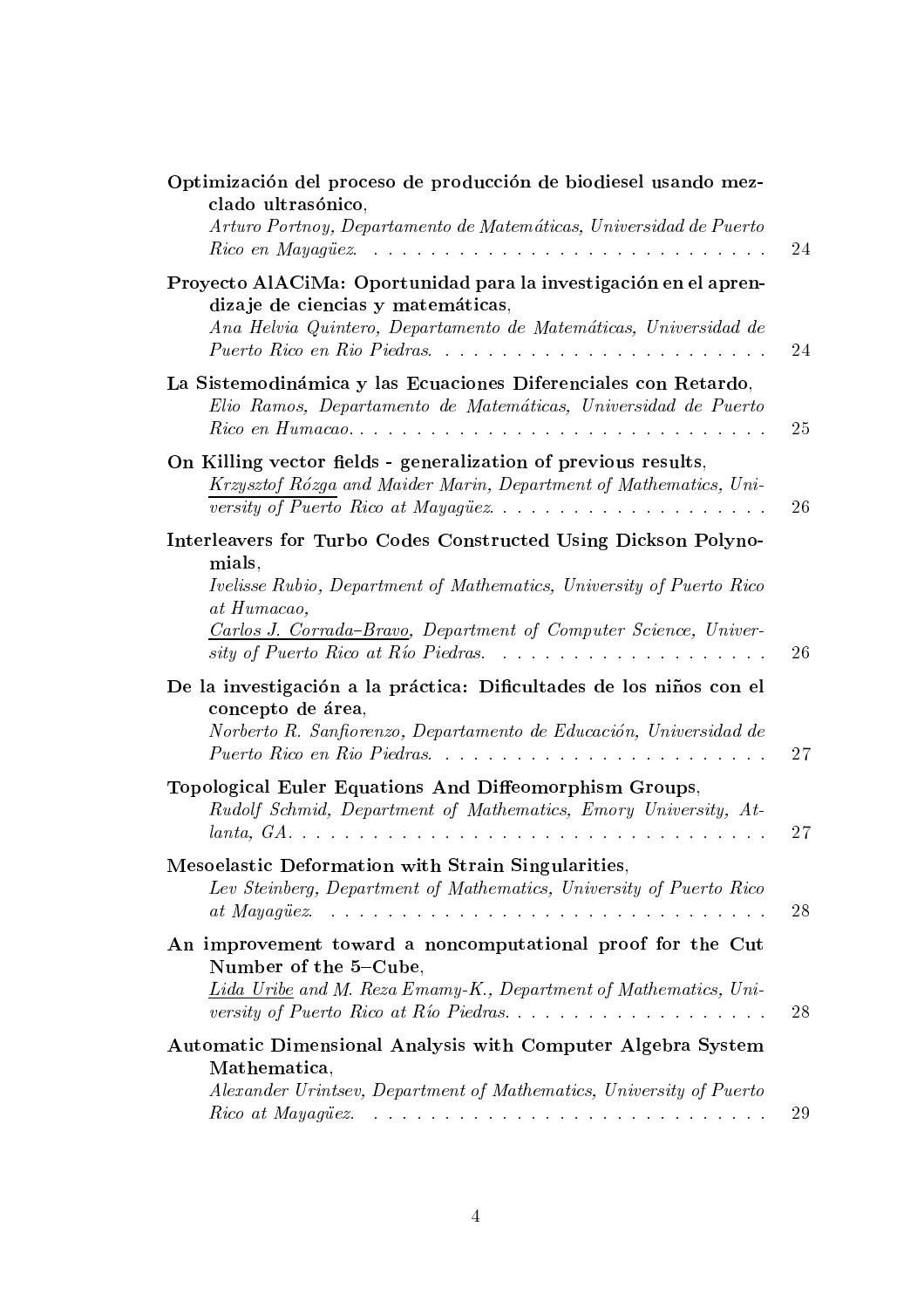|   | Ensamblaje de Clasificadores en Bases de Datos de Gran Tamaño,<br>Santiago Velasco Forero, Departamento de Matemáticas, Universidad<br>de Puerto Rico en Mayagüez                                 | 30 |
|---|---------------------------------------------------------------------------------------------------------------------------------------------------------------------------------------------------|----|
|   | Propiedades de divisibilidad en anillos de polinomios sobre un<br>UFD,<br>José A. Vélez, Departamento de Matemáticas, Universidad de Puerto<br>Rico en Mayagüez.                                  | 30 |
|   | Classification of Maximal Tori in Semi-Simple Algebraic Groups,<br>Uroyoán R. Walker Ramos, Departamento de Matemáticas, Universi-<br>dad de Puerto Rico en Mayagüez                              | 31 |
|   | Incentivando la Redacción y el Análisis en las Clases de Matemá-<br>ticas,<br>Uroyoán R. Walker Ramos, Departamento de Matemáticas, Universi-<br>dad de Puerto Rico en Mayagüez                   | 31 |
| 3 | Afiches ( <i>Posters</i> )                                                                                                                                                                        | 32 |
|   | Analysis of the Dispersion and Spreading Properties of Inter-<br>leavers for Turbo Codes,<br>Carlos Fernando Avenancio León, Department of Mathematics, Uni-<br>versity of Puerto Rico at Humacao | 32 |
|   | Simulación del Proceso de Mezclado Ultrasónico para la Producción<br>de Biodiesel,<br>Carlos Beltrán y Luis De La Torre, Departamento de Matemáticas,<br>Universidad de Puerto Rico en Mayagüez   | 32 |
|   | Solute Flow in a Two-dimensional Channel with Water-permeable<br>Walls,<br>Anatoliy Chornyy, Department of Mathematics, University of Puerto                                                      | 33 |
|   | Zig-Zag Product in Graphs and Tensor Product in Matrices: Ex-<br>pansions and Applications,<br>Qi Guo, Department of Mathematics, University of Puerto Rico at Rio                                | 33 |
|   | Simulación de la Distorsión Atmosférica en un Frente De Onda,<br>Julio César León Téllez, Departamento de Matemáticas, Universidad<br>de Puerto Rico en Mayagüez.                                 | 34 |
|   | Properties Of A Type Of Permutations Over Finite Fields,<br>Yara B. Luis and Luis O. Pérez, Department of Mathematics, Univer-                                                                    |    |
|   |                                                                                                                                                                                                   | 35 |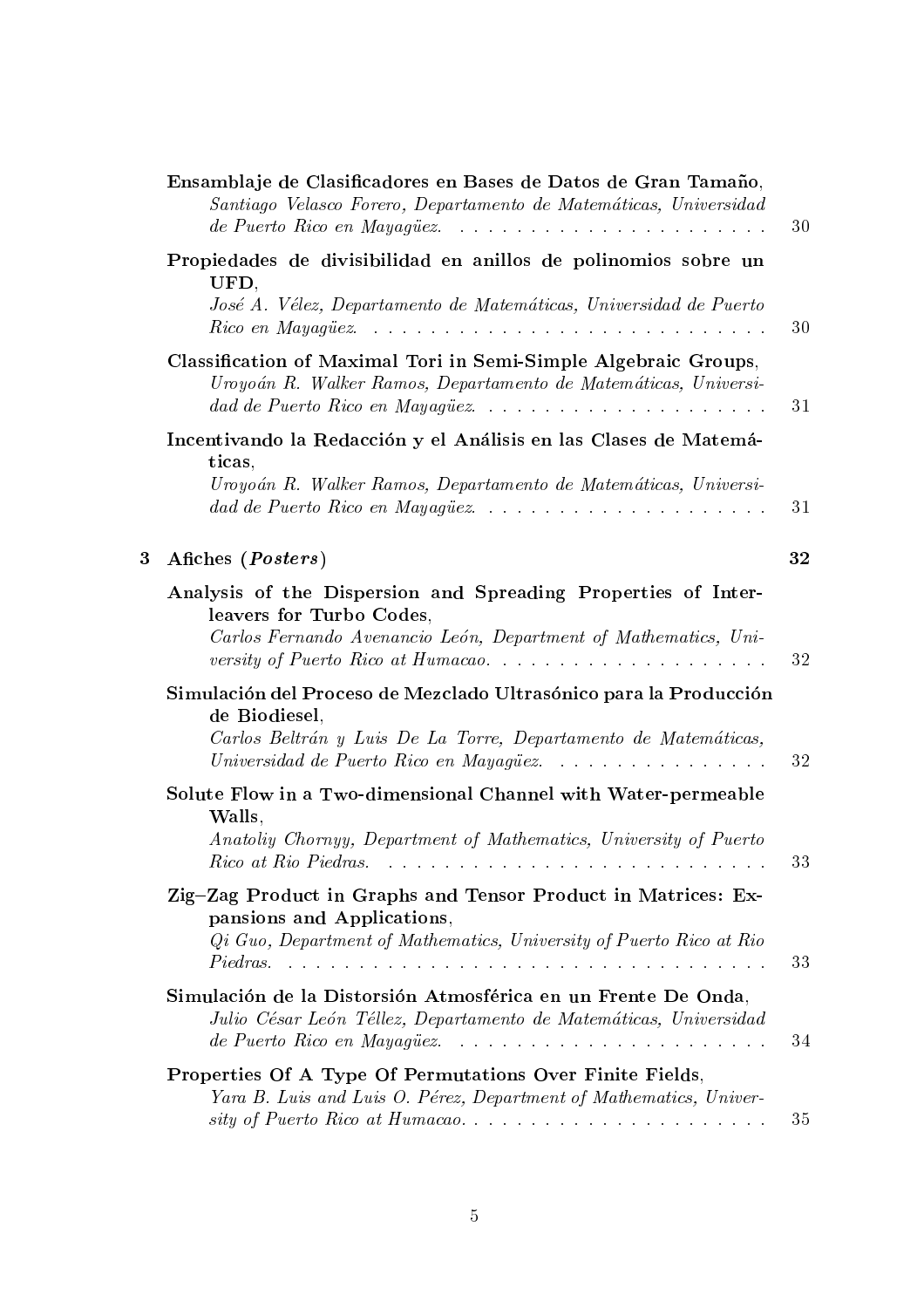|   | Thermodynamics in Sea-Ice,<br>Isha M. Renta López, Department of Mathematics, University of Puerto                                                                                                                                                                     | 35 |
|---|------------------------------------------------------------------------------------------------------------------------------------------------------------------------------------------------------------------------------------------------------------------------|----|
|   | Simulación y Visualización de la Navegación de las Abejas Uti-<br>lizando OpenGL,<br>Heriberto A. Tirado, Yetzenia Alicea, y Oliver Pérez, Departamento<br>de Matemáticas, Universidad de Puerto Rico en Humacao                                                       | 36 |
|   | Un Modelo Matemático para Simular la Dispersión de Soluto en<br>un Tubo Renal,<br>Lourdes Vázquez Cruz, Departamento de Matemáticas, Universidad de<br>Puerto Rico en Río Piedras                                                                                      | 36 |
| 4 | Sesión Especial para Maestros de Nivel Pre-Universitario: Investi-<br>gación en la Sala de Clases (Special Session for Pre-College Teach-<br>ers: Research in the Classroom)                                                                                           | 37 |
|   | Las funciones desde otro punto de vista,<br>Noemí Borrero Sánchez, Escuela Superior Luis Muñoz Marín, Yauco,                                                                                                                                                           | 37 |
|   | El Uso de Actividades de Laboratorio en el Concepto Función,                                                                                                                                                                                                           | 38 |
|   | Comparar el uso de modelos tecnológicos y no tecnológicos en la<br>visualización de medidas angulares,<br>Ermer Oscar Díaz Vélez, Colegio De La Salle, Bayamón, P.R.                                                                                                   | 39 |
|   | Desarrollando el concepto Función mediante el uso del Razona-<br>miento Inductivo,<br>Raúl E. Marrero Luna, Escuela Superior Pablo Colón Berdecía, Bar-<br>ranguitas, $PR. \ldots \ldots \ldots \ldots \ldots \ldots \ldots \ldots \ldots \ldots \ldots \ldots \ldots$ | 39 |
|   | Geometría a través del descubrimiento,<br>María de L. Plaza Boscana, Escuela Superior Carmen Belén Veiga                                                                                                                                                               | 39 |
|   | Índice de Presentadores                                                                                                                                                                                                                                                | 40 |

#### 6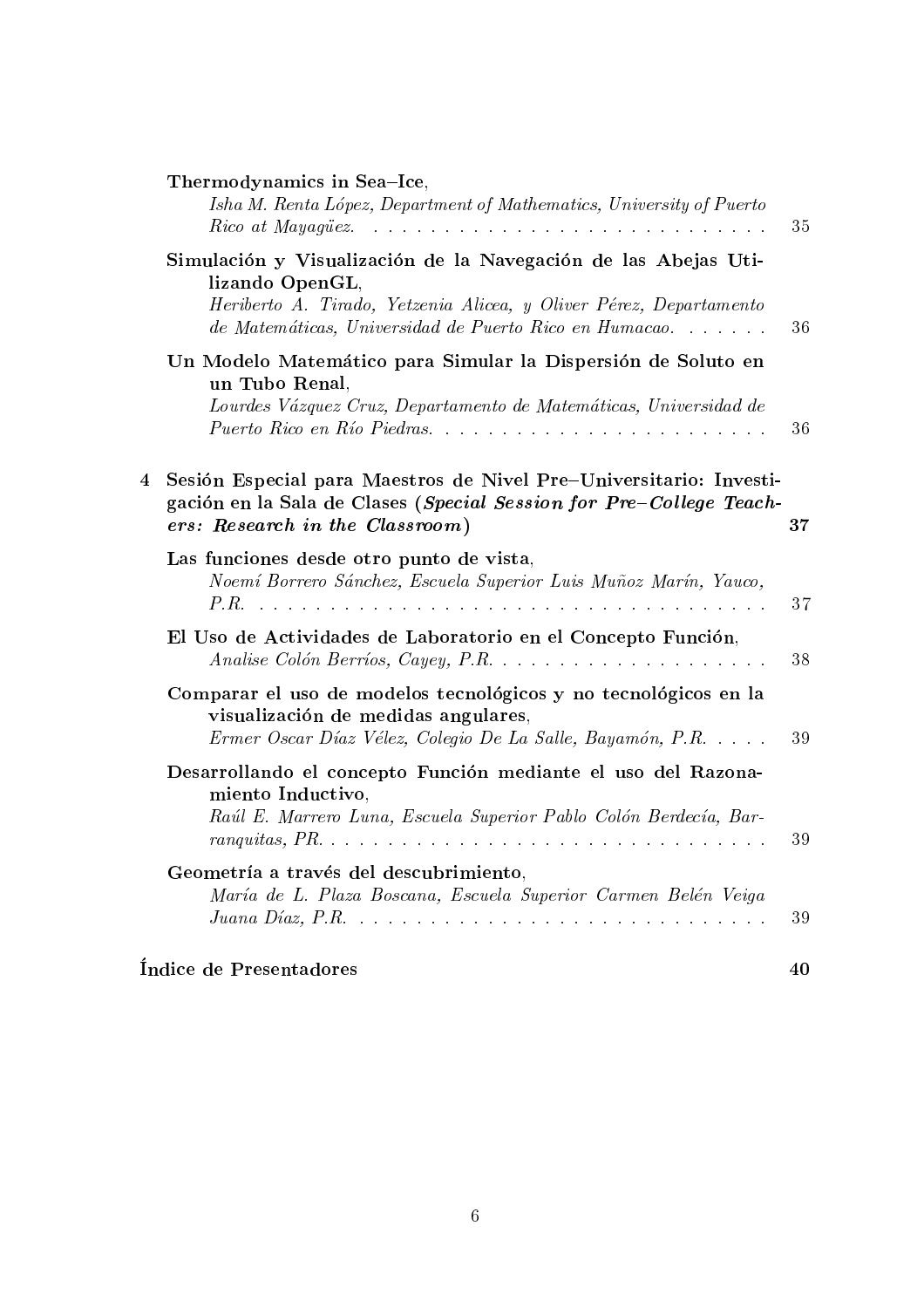#### Conferencias Plenarias *(Invited Presentations)*  $\mathbf{1}$

#### On Polynomial Solutions to Reverse Engineering Problems

Edward L. Green, Virginia Tech. Salón (Room): Anfiteatro Morales Carrión (MC) Viernes (Friday):  $4:00-4:50PM$ 

In this talk I will discuss the problem of finding functions that provide a solution to time-series data. I will assume that the number of nodes from which data is collected is much larger than the number of times data can be collected, as is the case, in many biological experiments. If one discretizes the data and works over a finite field, I show how polynomial solutions over the finite field relate to polynomial solutions over the real numbers. I will present linear methods for finding solutions which should provide a more efficient algorithms than those using Gröebner bases. I will also discuss the value of information obtained from polynomial solutions.

#### Interactive Critical Point Theory: Internet-based Research and Teaching in Calculus and Differential Geometry

Thomas Banchoff, Brown University. Salón (Room): Anfiteatro Morales Carrión (MC) Viernes (Friday):  $7:45-8:35PM$ 

Critical Point Theory first arises in multivariable calculus, then extends to the topology of surfaces and the Gauss-Bonnet Theorem, and ultimately leads to the geometry of characteristic classes for surfaces in three- and four-dimensional space. Recently developed powerful and accessible software on the Internet makes it possible for students and mathematicians to explore these geometric phenomena in courses at all levels and in research collaborations and electronic publications.

#### Tropical Geometry

Bernd Sturmfels, University of California at Berkeley. Salón (Room): Anfiteatro Morales Carrión (MC)  $Sába do$  (Saturday):  $9:30-10:20AM$ 

Tropical geometry is the geometry of the tropical semiring (min-plus-algebra). Its ob jects are polyhedral cell complexes which behave like complex algebraic varieties. We give an introduction to this theory, with an emphasis on plane curves and linear spaces, and we discuss applications in algebraic statistics.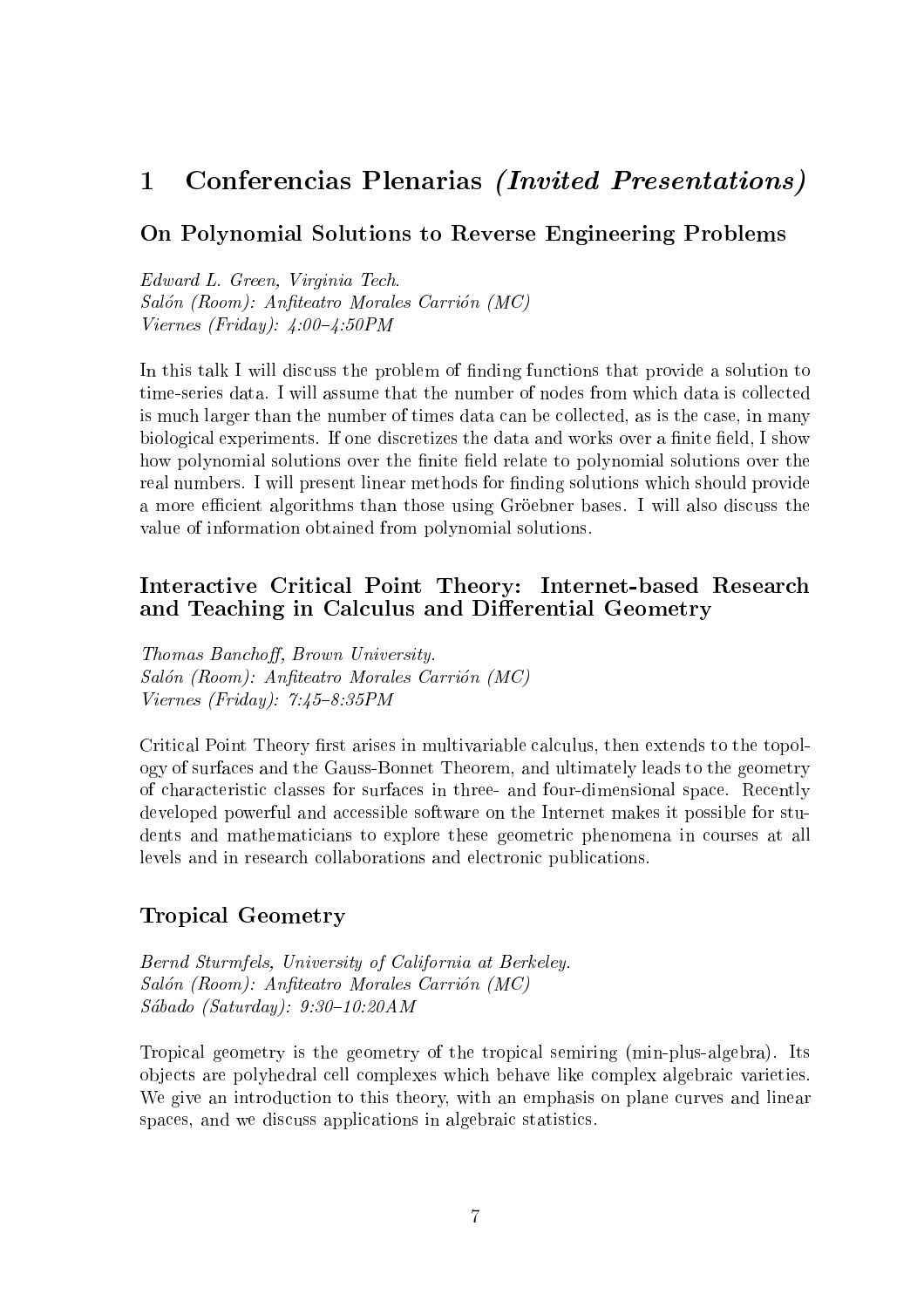#### **Geometrical Difficulties for the PDEs of Mechanics**

Stuart S. Antman, University of Maryland. Salón (Room): Anfiteatro Morales Carrión (MC)  $Sába do$  (Saturday): 1:30-2:20PM

Problems in the classical field theories of physics, namely, solid and fluid mechanics, thermodynamics, electricity and magnetism, and relativity, are typically governed by (nonlinear) partial differential equations or by more complicated equations. Each of these theories has a rich and subtle structure. Perhaps the conceptually simplest theory is that of continuum mechanics, which describes the motion of deformable bodies in three-dimensional Euclidean space under the action of forces. The aims of this lecture are to show (i) that the requirement that the motion occur naturally in the familiar Euclidean space is a source of severe analytical difficulties, i.e., threedimensional geometry is intrinsically hard, (ii) how some of these difficulties can be overcome for relatively simple nonlinear problems, and (iii) that failure to respect the underlying geometry can lead to serious errors in the numerical treatment of the governing equations.

# 2 Conferencias Concurrentes (Concurrent Presen $t \sim t$  ,  $t \sim t$  ,  $t \sim t$

Los resúmenes aparecen en orden alfabético de acuerdo al apellido del primer autor nombrado en el trabajo. (The abstracts appear in alphabetical order according to the  $last\ name\ of\ the\ first\ listed\ author.)$ 

#### The Treatment Of Missing Values And Its Effect On Classifier Accuracy

Edgar Acuña and Caroline Rodriguez, Department of Mathematics, University of Puerto Rico at Mayagüez. Salón (Room):  $MC$  408  $Sába do$  (Saturday):  $3:15-3:40PM$ 

The presence of missing values in a dataset can affect the performance of a classifier constructed using that dataset as a training sample. Several methods have been proposed to treat missing data. The method most frequently used is case deletion of any instance containing at least one missing value in a feature. Experiments with twelve datasets were carried out to evaluate the effect of four methods for dealing with missing values on the misclassification error rate. These methods were: case deletion, mean imputation, median imputation and KNN imputation. The classifiers considered were the Linear Discriminant Analysis (LDA) and the KNN classifier. The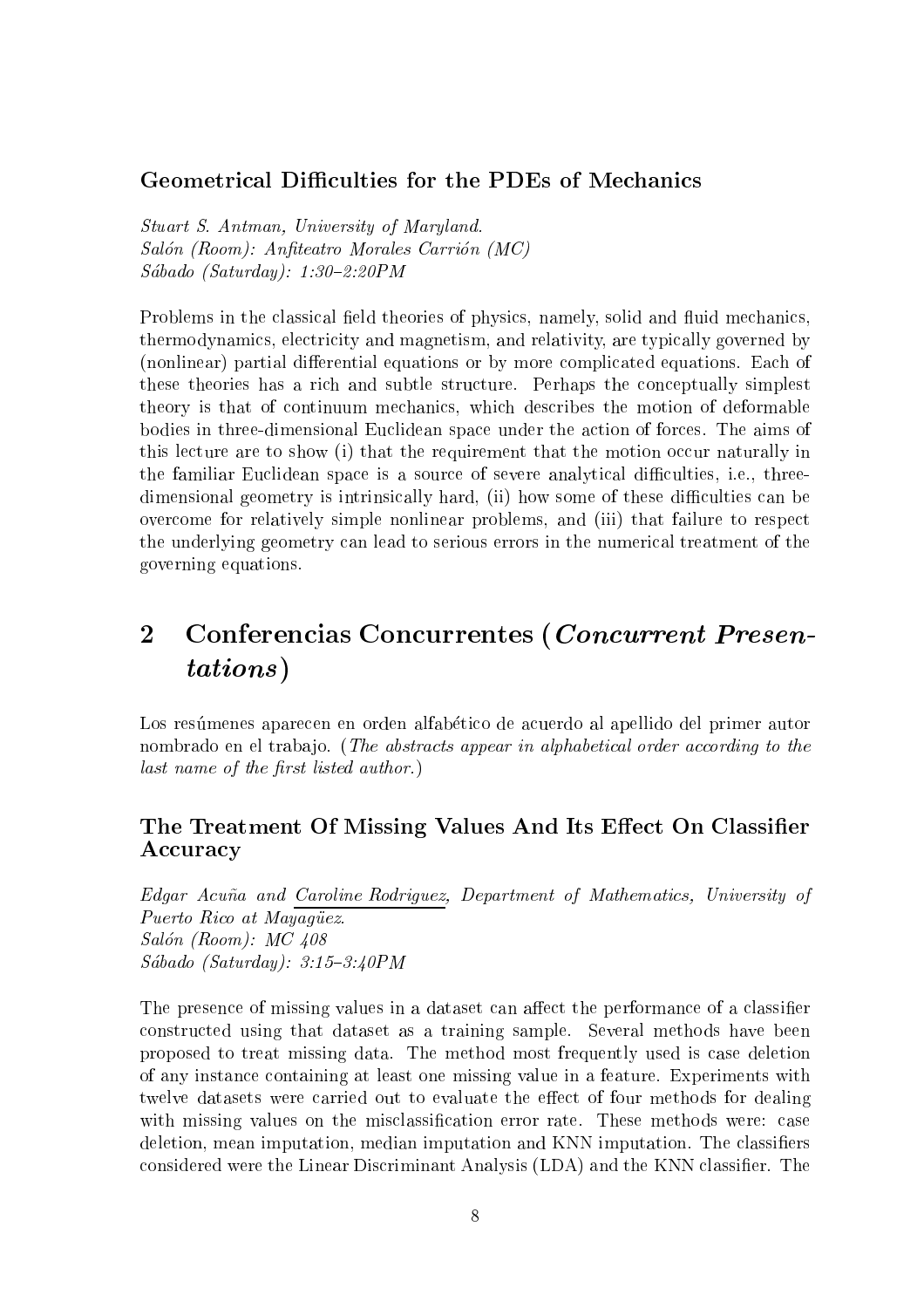results of this experimentation will be discussed, as well as some general conclusions about the effect of the imputation methods on the misclassification error rate.

#### Estudio del Comportamiento de una Burbuja dentro del Proceso de Produccion de Biodiesel Mediante Mezclado Ultrasonico

Carlos Beltrán y Arturo Portnoy, Departamento de Matemáticas, Universidad de Puerto Rico en Mayagüez. Salón (Room): MC 339  $Sába do$  (Saturday):  $3:15-3:40PM$ 

El Biodiesel es una alternativa ambiental y renovable para alimentar motores diesel. En el proceso de su produccion es necesario mezclar aceites y alcoholes, lquidos inmiscibles. El método de mezclado ultrasónico genera cavidades o burbujas que implotan (fenmeno durante el cual la velocidad de las paredes de la burbuja alcanza la velocidad del sonido) generando "jets" (chorros) locales que mezclan. Nos centraremos en el análisis de una burbuja que recibe un estímulo ultrasónico previendo encontrar una aproximacion de la energa liberada por esta y su tiempo de vida, todo enmarcado dentro del fenómeno de implosión. Esto nos permitirá distinguir en términos de energía y tiempo de vida de la burbuja, las frecuencias, amplitud de presiones (que hacen parte del estmulo) y radios iniciales optimos, es decir, que corresponden a implosiones mas violentas en tiempos cortos de vida de la burbuja.

#### Eciencia y Analisis de Envolvente de Datos

Viviana Anllely Beltrán Ballesteros y Pedro Vásquez Urbano, Departamento de Matemáticas, Universidad de Puerto Rico en Mayagüez. Salón (Room): MC 339  $Viernes$  (Friday): 5:00-5:25PM

La eficiencia es un concepto económico, basado en la disponibilidad de recursos para fabricar una cantidad determinada de productos. Farell (1957) da un acercamiento cuantitativo al concepto de eficiencia. En sus estudios se propone una aproximación matemática para medir la eficiencia y la productividad, y además la tecnología de bachmarking relacionado con la medida de eficiencia.

En forma general, la eficiencia se puede medir usando métodos que utilicen técnicas de fronteras. Uno de los mas conocidos, el analisis de envolventes de datos DEA, propuesto por Charles, Cooper y Rhodes (1978). DEA considera la eficiencia relativa como la razon entre la suma ponderada de inputs y la suma ponderada de output para diferentes DMUs homogeneos, basandose en programacion lineal. Cuando tenemos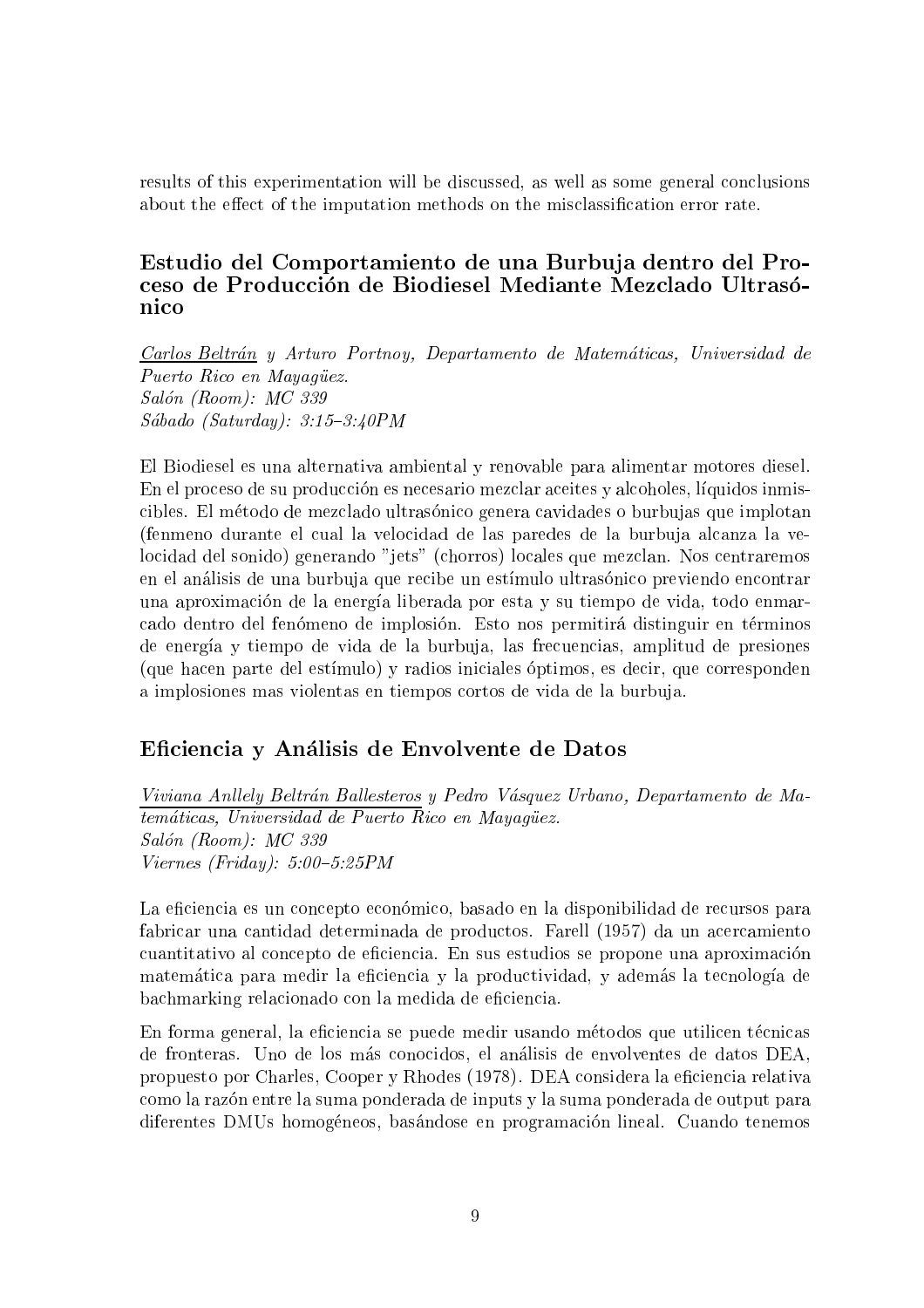$m$  inputs y  $n$  outputs la formulación lineal es:

Maximizar 
$$
\delta_j = \sum_{r=1}^m v_r Y_{rj}
$$
,  
\n
$$
\sum_{i=1}^n \rho_i X_{ij} = 1,
$$
\nSujeto a  
\n
$$
\sum_{r=1}^m v_r Y_{rm} - \sum_{i=1}^n \rho_i X_{im} \leq 0, \quad \forall m \in DMUs,
$$
\n
$$
\xi \leq v_r, \quad \forall r,
$$
\n
$$
\xi \leq \rho_i, \quad \forall i.
$$

donde  $j$  es el índice asociado al DMU,  $r$  es el índice asociado al output,  $i$  es el índice asociado al input,  $v_r$  es el peso asociado al output r,  $\rho_i$  es el peso asociado al input i,  $Y_{rj}$  la cantidad de output en el DMU j,  $X_{ij}$  cantidad del input i en el DMU j.

En este trabajo se mostrará como se puede obtener un problema lineal a partir de un problema racional, desarrollando los principios basicos de DEA, basandonos en los traba jos publicados por el International Institute for Applied Systems Analysis IIASA.

#### Parallel Algorithms for the Evaluation and Interpolation of Polynomials over Finite Fields

Dorothy Bollman and Edusmildo Orozco, Department of Mathematics, University of Puerto Rico at Mayagüez. Salón (Room): MC 407 Sábado (Saturday):  $11:15-11:40AM$ 

We discuss several efficient algorithms and their parallelization for polynomial evaluation and interpolation over finite fields and we discuss their application to the problem of reverse engineering genetic networks.

#### A Sequence Algebra Related to  $H^{\infty}$

Gabriela Bulancea, Department of Mathematics and Physics, University of Puerto Rico at Cayey. Salón (Room): MC 408  $Viernes$  (Friday): 5:00-5:25PM

Well present results that concern the properties of the maximal ideal space of the algebra A~ , the algebra of bounded sequences of functions belonging to the disc algebra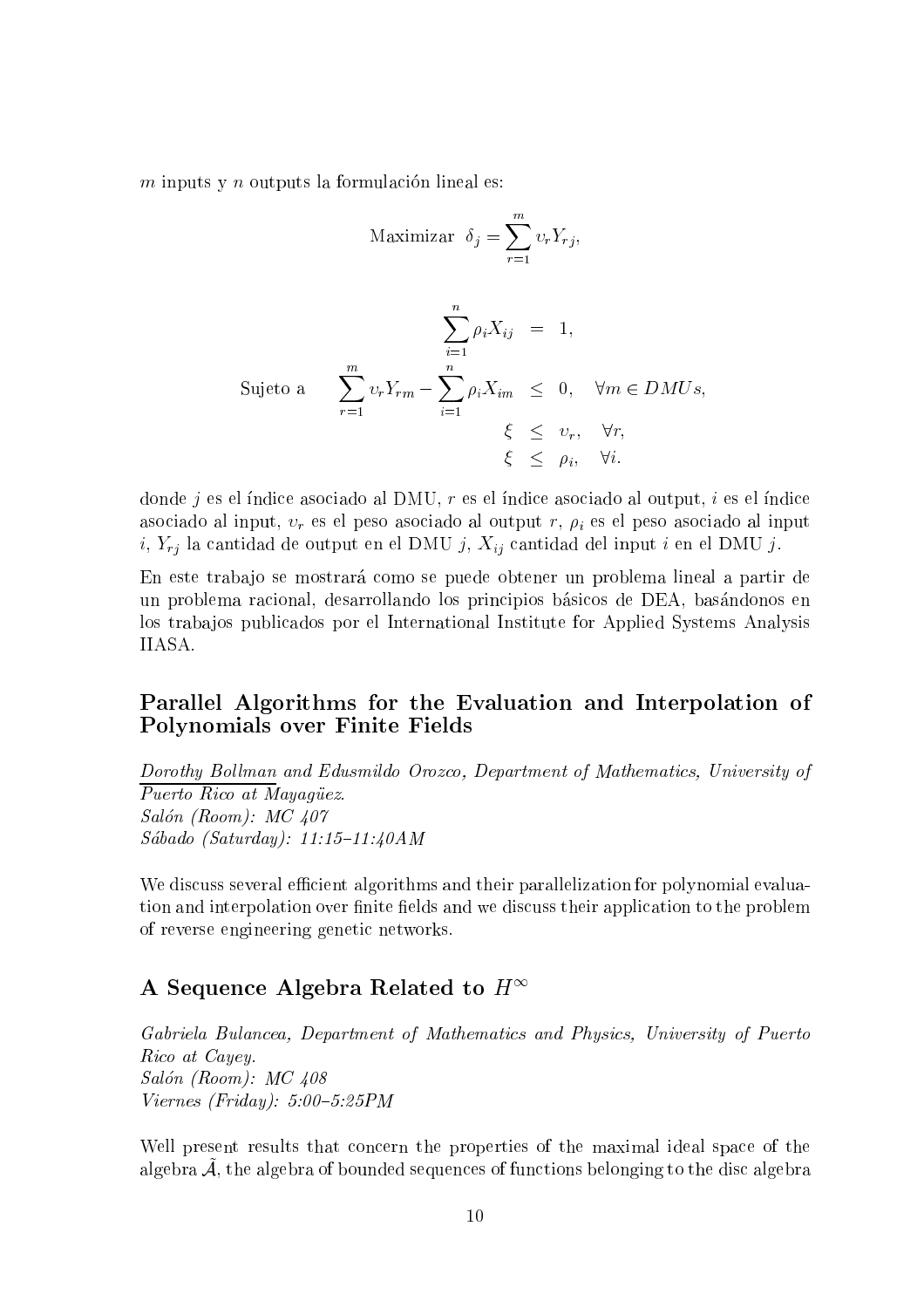A. We will show that the structure of this maximal ideal space resembles the structure of the maximal ideal space of the algebra  $\pi$  . Given this parallelism, in our study we used the moeffing of the maximal ideal space of  $\mathcal A$  and the properties of sequences of finite Blaschke products. In this manner, we obtained a description of the analytic structure of the maximal ideal space of  $\mathcal{A}$ .

#### Un Modelo Para Olimpiadas De Matematicas En Puerto Rico

Luis F. Cáceres, Department of Mathematics, University of Puerto Rico at Mayagüez. Salón (Room):  $MC$  408 Sábado (Saturday):  $11:45AM-12:10PM$ 

Puerto Rico ha participado desde hace varios años en competencias de matemáticas a nivel internacional, pero no exista una organizacion interna que permitiera darles oportunidad a todos los estudiantes de la Isla, ni se tenía un proceso de entrenamiento consistente. En los últimos tres años se ha desarrollado un modelo de olimpiadas Puertorriqueñas y un entrenamiento estructurado. Estos esfuerzos han rendido frutos inmediatos con el buen desempeño de los equipos de Puerto Rico en competencias internacionales. Se presentará la estructura del entrenamiento, incluyendo modelos de competencias, examenes, entrenamientos y resultados.

#### Separation in a category revisited

Gabriele Castellini, Department of Mathematics, University of Puerto Rico at Mayaguez. Salón (Room): MC 344  $Sába do$  (Saturday):  $3:15-3:40PM$ 

A general notion of  $T_1$  separation with respect to a closure operator is introduced in an arbitrary category  $\mathcal{X}$ . This gives rise to a Galois connection between closure operators on  $\mathcal X$  and subcategories of  $\mathcal X$ . The largest closure operator that has a given subcategory as  $T_1$  objects is identified.

This setup can be dualized to yield a notion of  $T_1$  coseparation.

The above concepts are studied and compared to the other notions of separation, coseparation, connectedness and disconnectedness. Examples are provided.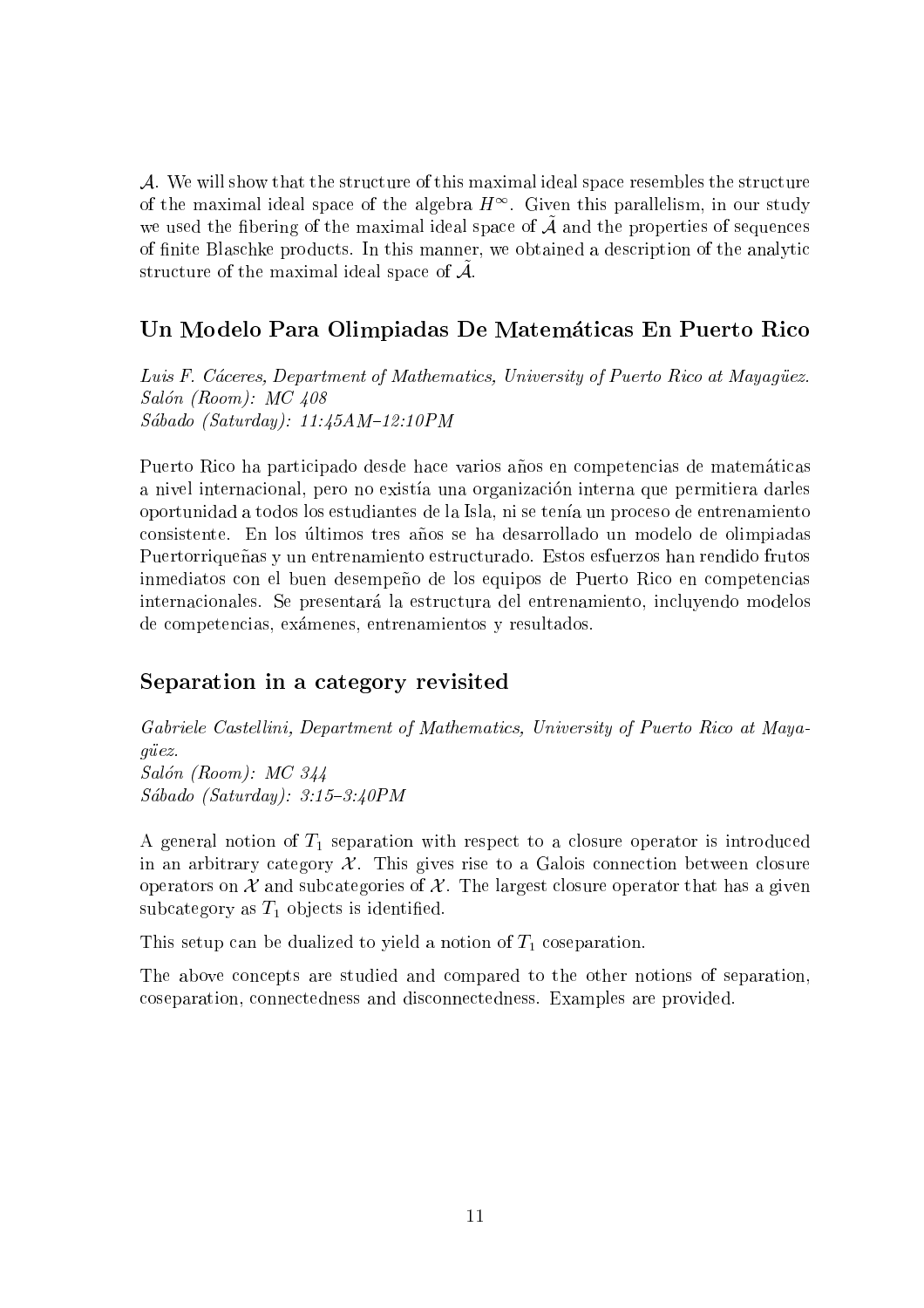#### From Energy to Entropy to Emergy

Dennis G. Collins, Department of Mathematics, University of Puerto Rico at Ma $y a q \ddot{u} e z.$ Salón (Room): MC 343  $Sába do (Saturday): 8:30-8:55AM$ 

This paper reviews the place of H. T. Odum's procedures in the study of ecosystems. It was known that since energy was conserved (1st law of thermodynamics), it would not be able to account for the tendency of things to run down, for which a second term "entropy" was coined. With the concept of entropy, the tendency to dissipation (2nd law of thermodynamics) could be squared with the fact that energy (or mass/energy via relativity theory) could not be destroyed. However since entropy or disorder always Increases in a closed system, it was also known it could not by itself account for emergent order properties, even through its negative, "information." The Scienceman (with H. T. Odum) coined term "emergy" attempts to account for emergent order, which can increase even as overall entropy, in the form of waste heat, increases. Since the amount of waste heat goes up as one moves from left to right in an Odum network diagram, a tendency to maximum entropy generation is more or less built into the Odum procedure. At least the Odum procedure more or less squares with the principle of maximum entropy (for a closed system) or maximum entropy generation (for an open system away from equilibrium), and when I asked Odum if he agreed with the principle of maximum entropy, he said yes with some reservations. For example if one has a house in the winter one is Interested in minimizing the entropy generation by keeping doors closed, insulation and so on; however the overall entropy generation increases by having the house there at a higher temperature than the surroundings versus having only bare ground. A criticism of emergy is that it does not depend on temperature, whereas the entropy generated depends on heat energy divided by (absolute or Kelvin) temperature. This objection may to some extent be countered by the fact that most biology or life is restricted to a narrow temperature range, so that waste heat is roughly proportional to entropy generation. Maximum emergy, other proposed measures of emergent order, and their difficulties are also considered.

#### Modelo de Simulación y Visualización del Proceso de Mezclado Ultrasónico para la Producción de Biodiesel

Luis De La Torre <sup>y</sup> Arturo Portnoy, Departamento de Matematicas, Universidad de Puerto Rico en Mayagüez. Salón (Room): MC 339  $Sábado (Saturday): 3:45-4:10PM$ 

El Biodiesel es una alternativa "ambiental" y renovable para alimentar motores diesel. En el proceso de produccion de Biodiesel es necesario mezclar aceites y alcoholes (líquidos inmiscibles). Este proceso de producción necesita de métodos rápidos, efec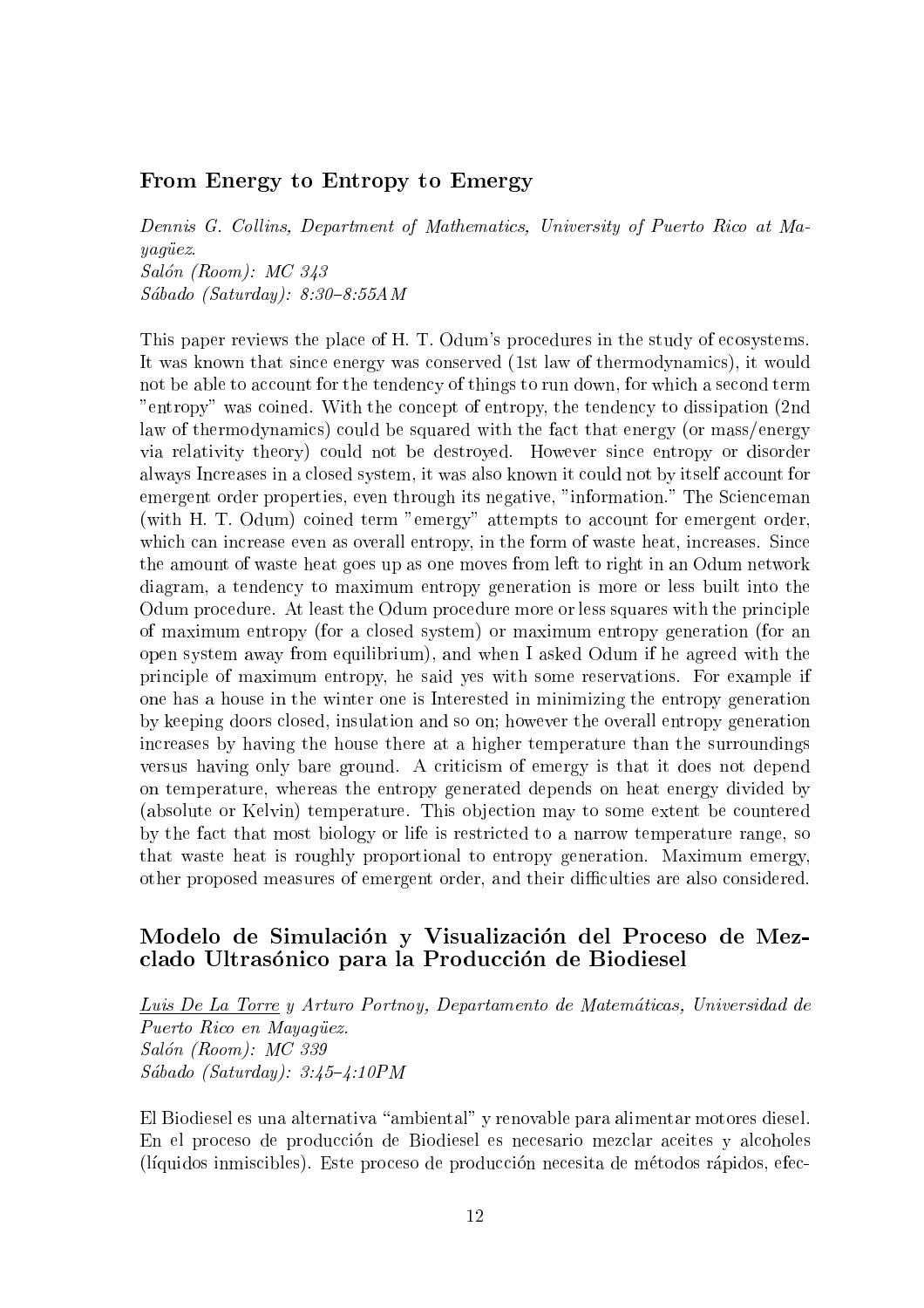tivos y económicos. Así, en la búsqueda de optimizar el proceso, se ha desarrollado un metodo alternativo de mezclado por medio de ultrasonido, el cual promete ser más rápido, eficiente y económico que métodos tradicionales. Este método genera cavidades o burbujas que implotan generando "jets" (chorros) locales que mezclan. Tomando como base el estudio de una burbuja que recibe un estímulo ultrasónico, podremos encontrar una aproximación de la energía liberada por esta y su tiempo de vida, y así tener un modelo para una burbuja. El modelo que proponemos se basa en un mayado en el espacio <sup>R</sup><sup>3</sup> , en el que cada punto es usado como referencia para la posible aparicion de una cavidad y dependiendo de la localizacion y de la in
uencia de las demás burbujas se calcula una posible variación en el estimulo ultrasónico que esta recibira, entonces se usa el modelo de una burbuja para obtener el tiempo de vida y la energa emitida por la cavidad, esto nos dara el momento y la cantidad de masa que hay que mover alrededor de esta. Desarrollaremos un modelo visual que nos permita ver con claridad lo que sucede durante el proceso de mezclado. De obtener un modelo que refleje la esencia del proceso, tendremos un laboratorio virtual en donde se pueden realizar simulaciones y hacer pruebas de diseño a un costo muy bajo. Esta promete ser una alternativa de diseño muy atractiva.

#### Pronósticos de SARS para la Ciudad de México

Guil lermo Gomez Alcaraz, Facultad de Ciencias, UNAM. Salón (Room): MC 407  $Sába do$  (Saturday):  $3:15-3:40PM$ 

El Síndrome Respiratorio Agudo y Severo (SARS) es una nueva enfermedad viral de reciente aparicion con origen en China y que ya ha hecho su aparicion en Norte America y Europa. Esta enfermedad se caracteriza por su alta velocidad de crecimiento y suficientemente alta mortalidad. Puede ocurrir que en una serie de países devengan situaciones peligrosas.

No esta excluida la posibilidad de su introduccion a Mexico. Por ello es de actualidad pretender que sean construidos modelos matemáticos, que tengan como fin el pronostico de las consecuencias que podra tener la introduccion de tal infeccion.

Se plantean dos modelos: uno fenomenologico de la epidemia con un tiempo especial "tau", que transcurre desde que se inicia la infección; y un segundo modelo que ademas incluye el tiempo calendario usual "t".

Se deducen los resultados a partir de los modelos planteados para 3 escenarios hipotéticos de la aparición y diseminación del SARS en la Ciudad de México.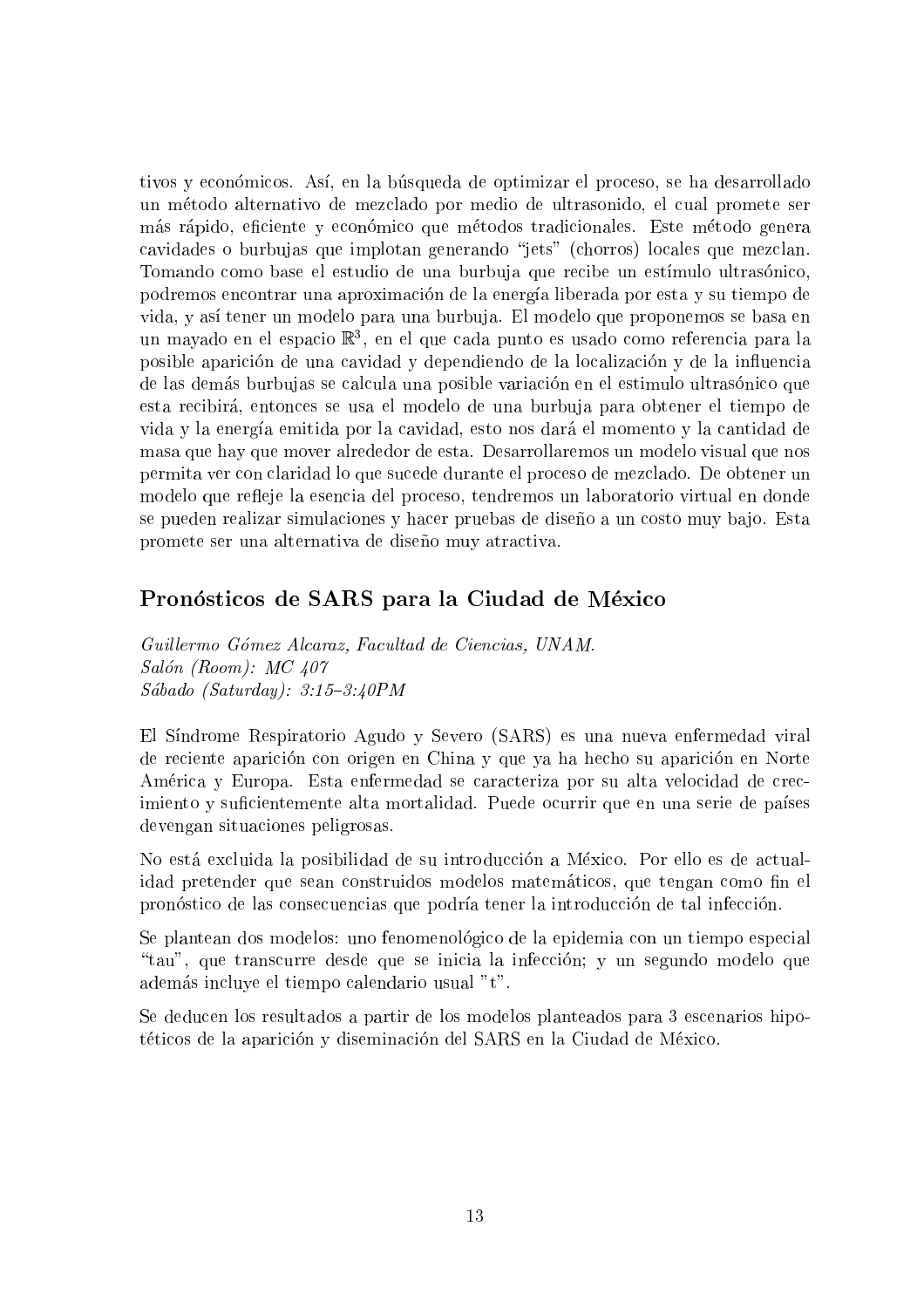#### Infinite Series: A Preliminary Genetic Decomposition

Ana González-Ríos, Gladys DiCristina-Yumet, and Rafael Martinez-Planell, Department of Mathematics, University of Puerto Rico at Mayagüez. Salón (Room):  $MC$  407 Viernes (Friday):  $5:30-5:55PM$ 

In this talk a preliminary genetic decomposition for the concept of infinite series will be presented. The Action-Process-Object-Schema (APOS) theory (Asiala et al., 1996) is used to describe the development of students' cognitive constructions as they come to understand the concept of infinite series.

A very brief description of the research paradigm and the theoretical perspective used will be given, together with comments on related literature.

Data for this study consisted of extensive interviews to three different groups of students. One group consisted of advanced undergraduate students, other consisted of students who had just finished taking Calculus II, and the other group consisted of graduate students.

We will show how the analysis of the data suggests that the students tend to construct two distinct cognitive objects both of which they refer to as series.

We will present, based on the proposed genetic decomposition, pedagogical recommendations that will foster the development of the mental constructions necessary to help students achieve a good understanding of the concept.

The talk will end by considering the steps that will be taken to further the study.

#### On Average Running Time Of The Simplex Method For Solving Linear Programming Problems

Puhua Guan, Department of Mathematics, University of Puerto Rico at Rio Piedras. Salón (Room):  $MC$  403  $Sába do$  (Saturday):  $3:15-3:40PM$ 

We analyze average running time of the simplex method for solving linear programming problems by considering the paths on the regular graph defined by the solution polytope of the restrains of the problems. Sub quadratic bound is obtained, which reduces the gap between the currently known bounds and what has been observed.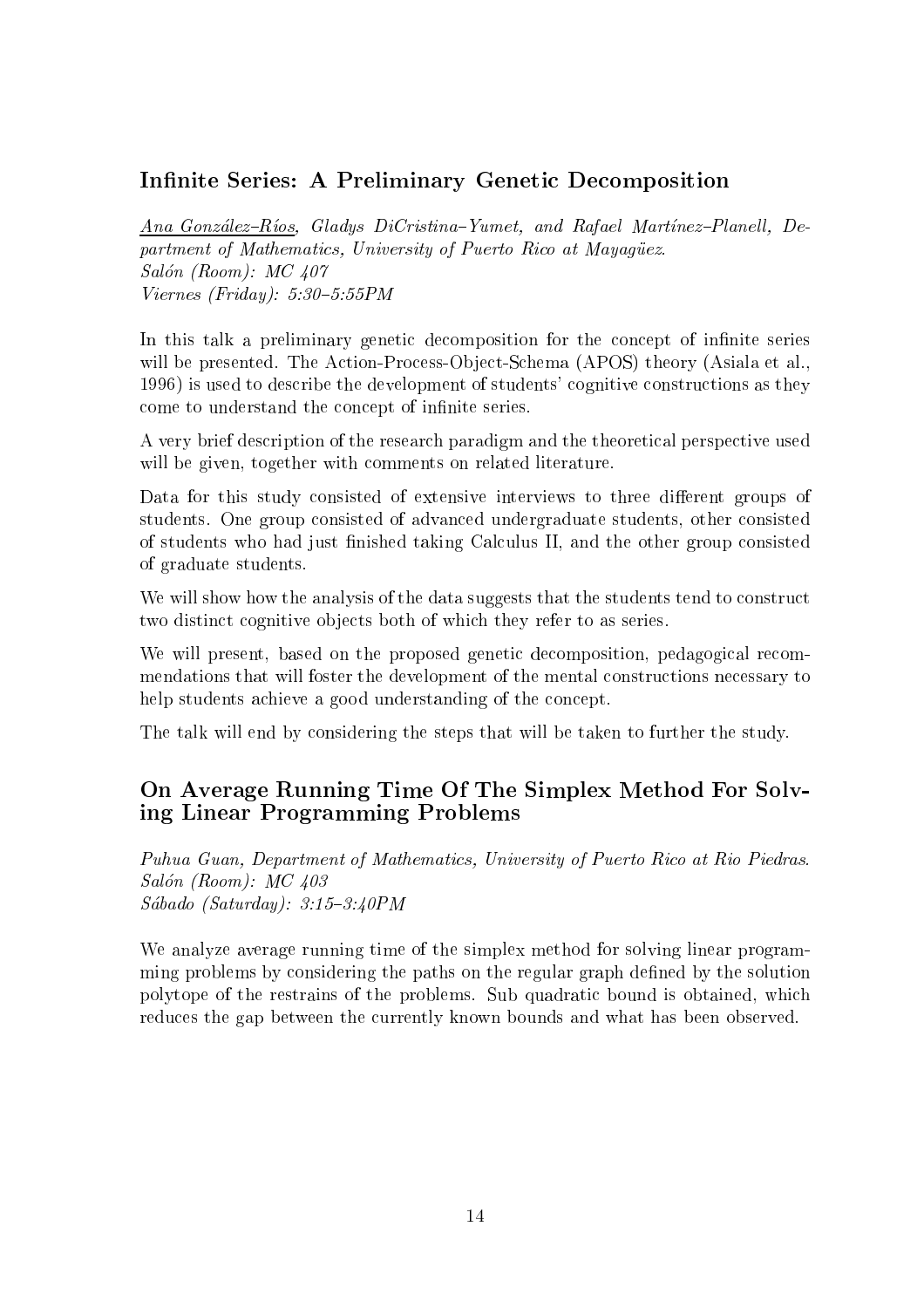#### Generalizations of Ceva and Menelaus Theorems

Rene A. Hernandez Toledo, University of Puerto Rico at Cayey1 .  $Salón (Room): MC 408$  $Sába do$  (Saturday):  $8:30-8:55AM$ 

Ceva and Menelaus theorems are part of the folklore of elementary geometry of the triangle. A cevian is a line that passes by a triangle vertex and a point on the opposite side (extended adecuately, if necessary). Let  $A, B, C$  be the vertex of a triangle, and let X, Y and C be points on the sides  $BC$ ,  $CA$  and  $AB$  respectively. The Ceva's theorem says: If the cevians  $AX$ , BY and  $CZ$  are concurrent, then

$$
\frac{AZ}{ZB}\frac{BX}{XC}\frac{CY}{YB} = 1,
$$

where in the formula  $PQ$  stands for the length of the segment  $PQ$ . Conversely, if the relation holds, then the cevians are parallels or they are concurrent.

By its side, Menelaus theorem, using above notation, says: The points  $X, Y, Z$  are  $collinear, if<sub>f</sub>,$ 

$$
\frac{AZ}{BZ}\frac{BX}{CX}\frac{CY}{AY} = 1,
$$

where PQ means the directed distance form P to Q.<br>Both theorems will be extended to n-dimensional generalizations of the triangle, in the context of affine geometry over any field.

#### Dynamical Systems on  $\mathbb{Z}_{p^n}$

 $Ren\acute{e}$  A Hernández Toledo, University of Puerto Rico at Cayey<sup>2</sup>. Salón (Room): MC 344  $Sába do$  (Saturday):  $2:45-3:10PM$ 

A Dynamical System (DS) is a pair  $(X, f)$  where X is a set and f is a map of X into itself. The objective of the exposition is to describe the dynamics of multiplication by some element on the ring  $\mathbb{Z}_{p^n}$  of integer module p, where p is a prime number. The results will show how to calculate the graph structure of such maps based on the known results for lower values of n.

<sup>1</sup>Currently on a visiting position at the University of Puerto Rico at Rio Piedras.

<sup>2</sup>Currently on a visiting position at the University of Puerto Rico at Rio Piedras.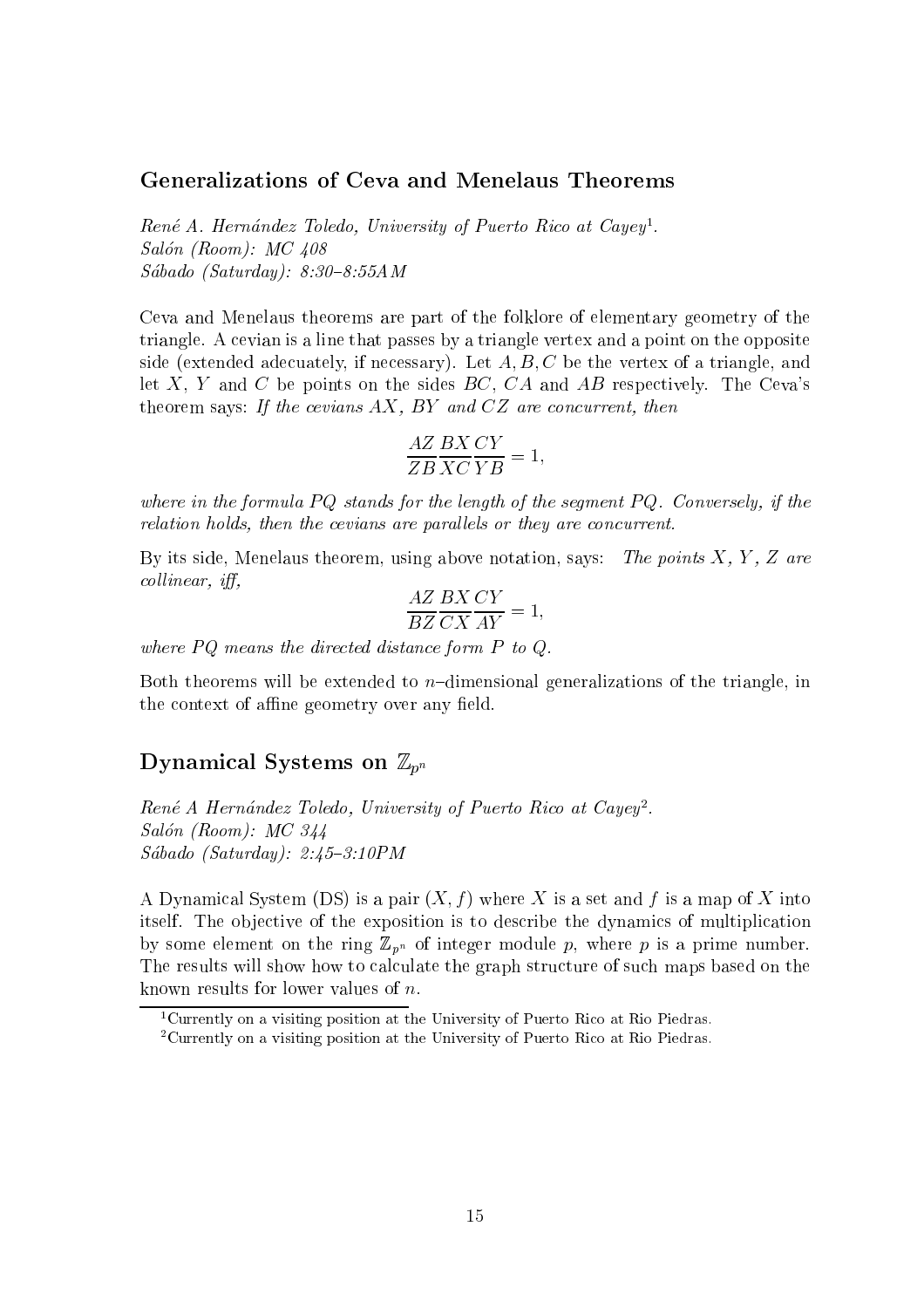#### Periodic Solutions to Second Order Differential Equations in Banach spaces

Valentin Keyantuo, Department of Mathematics, University of Puerto Rico at Rio Piedras. Piedras, Carlos Lizama, Departamento de Matematicas, Universidad de Santiago de Chile. Salón (Room): MC 339  $Sábado (Saturday): 11:45AM-12:10PM$ 

We use operator-valued Fourier multiplier theorems to study the second order differential equations in Banach spaces. We establish maximal regularity results in  $L^p$  and  $C^\pm$  for strong solutions of a complete second order equation. This equation has as a model a linearized version of a quasilinear wave equation with strong dissipation.

In addition to strong solutions, two types of mild solutions are considered. When the operator A involved is the generator of a strongly continuous cosine function, we give characterizations in terms of Fourier multipliers and spectral properties of the cosine function. The results obtained are applied to elliptic partial differential operators.

#### How to catch the spectrum?

Alan Krautstengl, Institute of Finance and Administration, Czech Republic. Salón (Room):  $MC$  403  $Sába do$  (Saturday): 11:15-11:40AM

Spectral estimates for square matrices play a key role in the study of computational techniques of numerical linear algebra. This talk discusses properties of classical and generalized Gerschgorin discs, ovals of Cassini and Brualdi lemniscates encompassing the matrix spectrum. The connection to the theory of directed graphs is established, the main inclusion theorems are presented and the questions of sharpness are addressed. The talk summarizes the findings of the past decade and introduces the open problems arising in the study of partitioned matrices where some of the standard tools and techniques are not available and thus some questions still remain to be answered.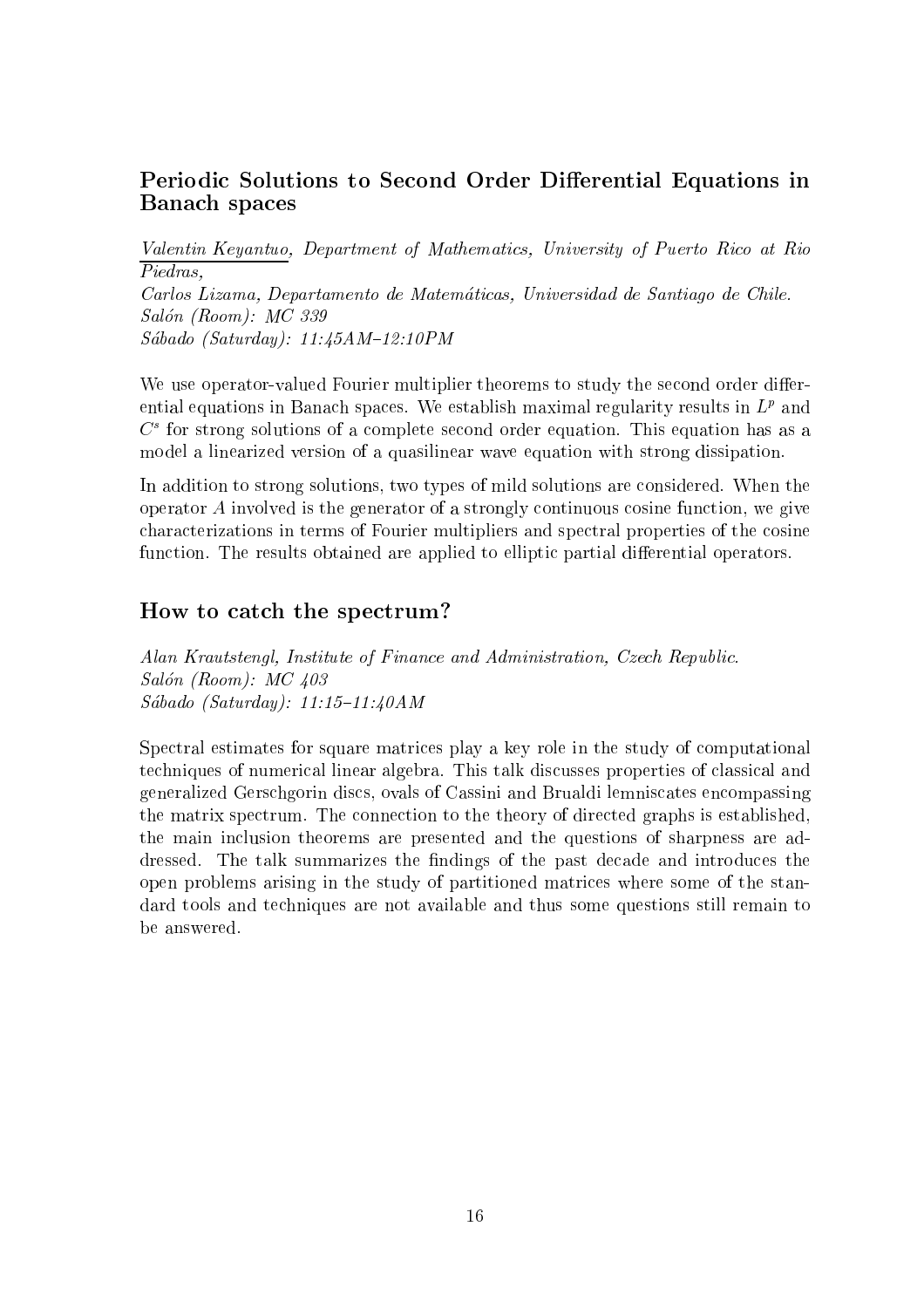#### Eciencia de los Metodos de Imputacion en los Puntos de Corte Obtenidos Mediante la Curva ROC y la Tasa de Error de Clasificación en un Modelo de Regresión Logística Múltiple

Víctor López Vázquez and Julio Quintana Díaz, Department of Mathematics, University of Puerto  $Rico$  at Mayagüez.  $Salón (Room): MC 403$ Sábado (Saturday):  $8:30-8:55AM$ 

Para este estudio se utilizan los historiales académicos de la población de estudiantes de nuevo ingreso entre 1995 y el 2003 del Recinto Universitario de Mayaguez de la Universidad de Puerto Rico y su nota en el primer curso de matemáticas. El propósito de este estudio es describir y comparar la eficiencia de diversos métodos de imputación en el poder de clasificación de un modelo de regresión logística. Variables como la nota en el primer curso de matematicas en el R.U.M. de cada estudiante, su promedio de escuela superior, tipo de escuela de procedencia (pública o privada), índice de ingreso a la universidad y las puntuaciones de las diversas partes del Collage Board (Aptitud y Aprovechamiento) serán a justadas con un modelo de regresión logística para clasificar los estudiantes que tendran exito o fracaso en su primer curso de matematicas en el Recinto. Luego, con un mecanismo MCAR se generan datos faltantes en el conjunto de datos formando asdiversos patrones de observaciones faltantes. Dependiendo del tipo de patrón de data faltante se utiliza un método de imputación donde, para cada uno de éstos, se a justa nuevamente un modelo de regresión logística y por consiguiente se obtiene un punto de corte y una tasa de error. Luego se lleva a cabo una comparacion en los puntos de corte obtenidos de la curva ROC y las respectivas tasas de error para medir la eficiencia de cada método de imputación.

#### On Order Restricted Inferences

Edgardo Lorenzo, Department of Mathematics, University of Puerto Rico at Ma $yaq\ddot{u}ez.$  $Salón (Room): MC 343$  $Viernes$  (Friday): 5:30-5:55PM

The objective of this presentation is to give an overview about the theory an applications of order Restricted Inferences (ORI). The main idea of ORI is, knowing that the function (or functions) being estimated satisfies some specific order (or monotonic property), how can we use that information to obtain a "good" estimator (Estimation); or how can we verify that indeed that order restriction is satisfied (Testing).

In the univariate case, we consider two important biometric functions: the Mean Residual Life Function (MRLF) and the Hazard or Failure Rate Function (HRF). Classes of life distributions have been defined according to some monotonic properties of these functions. Namely, in terms of the MRLF we have the New Better than Used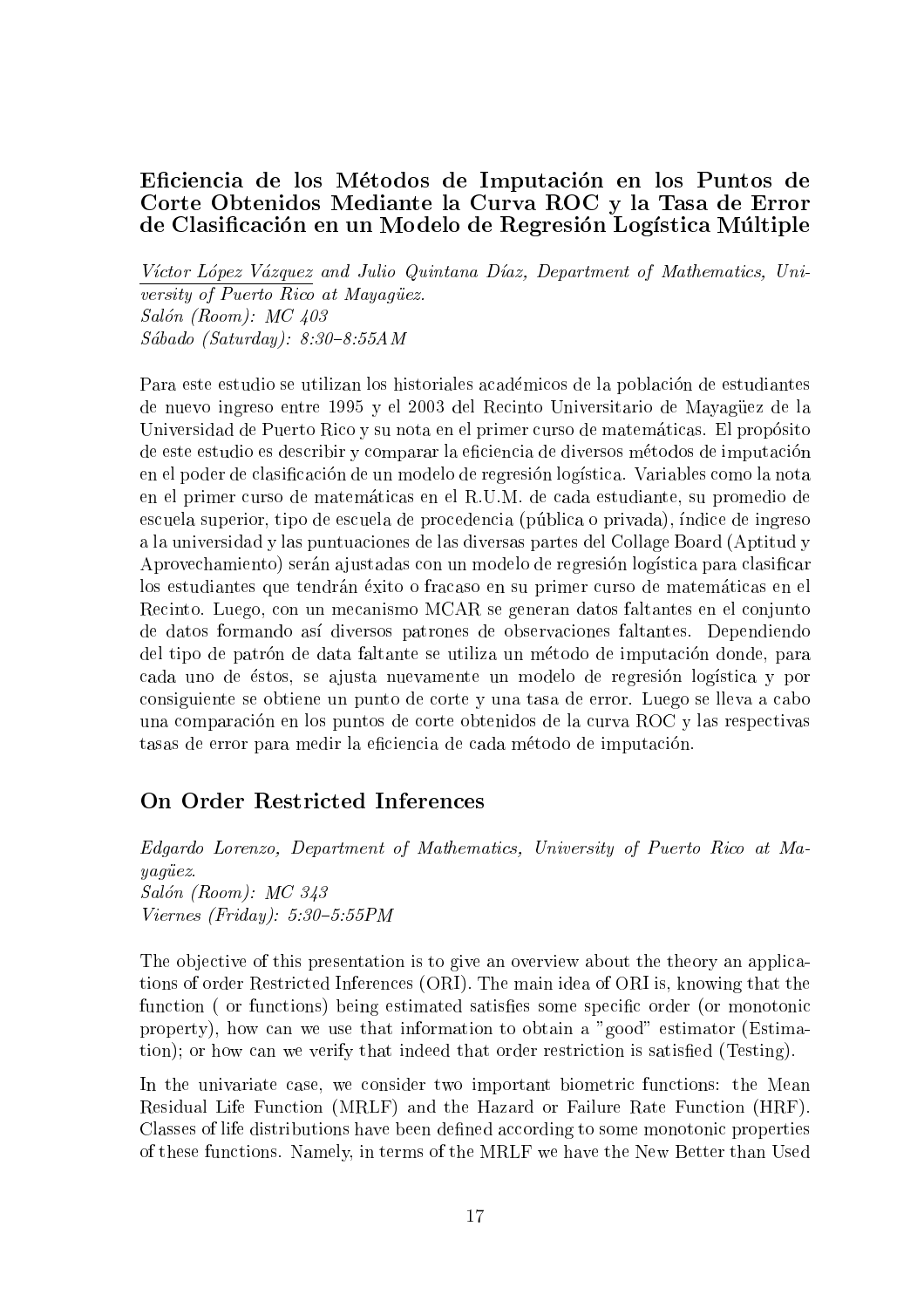in Expectation (NBUE) and the Decreasing Mean Residual Life (DMRL) class. For the Hazard or Failure Rate Function we consider the Increasing Failure Rate (IFR) class. We discuss some of the main results in terms of estimation and testing for those classes of life distributions.

For the bivariate case, we discuss the likelihood ratio, hazard rate and stochastic orderings. We focus our attention on applications of the hazard rate ordering in reliability and discuss the preservation of the hazard rate ordering under the formation of coherent systems.

#### An Optimization Algorithm for a Distributed-Loop Model of an Avian Urine Concentrating Mechanism

Mariano Marcano, Department of Mathematics, University of Puerto Rico at Rio Piedras, Harold E. Layton, Department of Mathematics, Duke University, Anita T. Layton, Department of Mathematics, University of North Carolina. Salón (Room): MC 339  $Viernes$  (Friday): 5:30-5:55PM

A nonlinear optimization problem was formulated to estimate parameter sets that optimize a measure of concentrating mechanism efficiency (*viz.*, the ratio of the freewater absorption rate to the total NaCl active transport rate) in a multi-nephron mathematical model of a bird urine concentrating mechanism. In the model, a continuous, monotonically decreasing distribution of tubes was used to represent the loops of Henle, which reach to different levels along the medullary cone. To solve the optimization problem an implementation of a reduced-gradient algorithm was used in conjunction with Newton's method to solve the model equations. Using a basecase parameter set and parameter bounds suggested by physiologic experiments, the optimization algorithm identified a maximum-efficiency set of parameter values that increased efficiency by  $40\%$  above base-case efficiency; a minimum-efficiency set reduced efficiency by about 58%.

#### Mapping Ecological Variables in the Phosphorescent Bay

Daniel McGee, Alfredo SanJuan, and Juan Gonzalez, Department of Mathematics, University of Puerto Rico at Mayagüez. Salón (Room): MC 407  $Sába do$  (Saturday):  $2:45-3:10PM$ 

The ecosystem of La Parguera in the Western Caribbean contains some of the richest and most varied tropical marine habitat in the Caribbean area. It is home to the Bioluminescent Bay of Puerto Rico, coral reefs, sea grass beds, and some of the most extensive mangrove bays and channels in the world. The diversity of marine fauna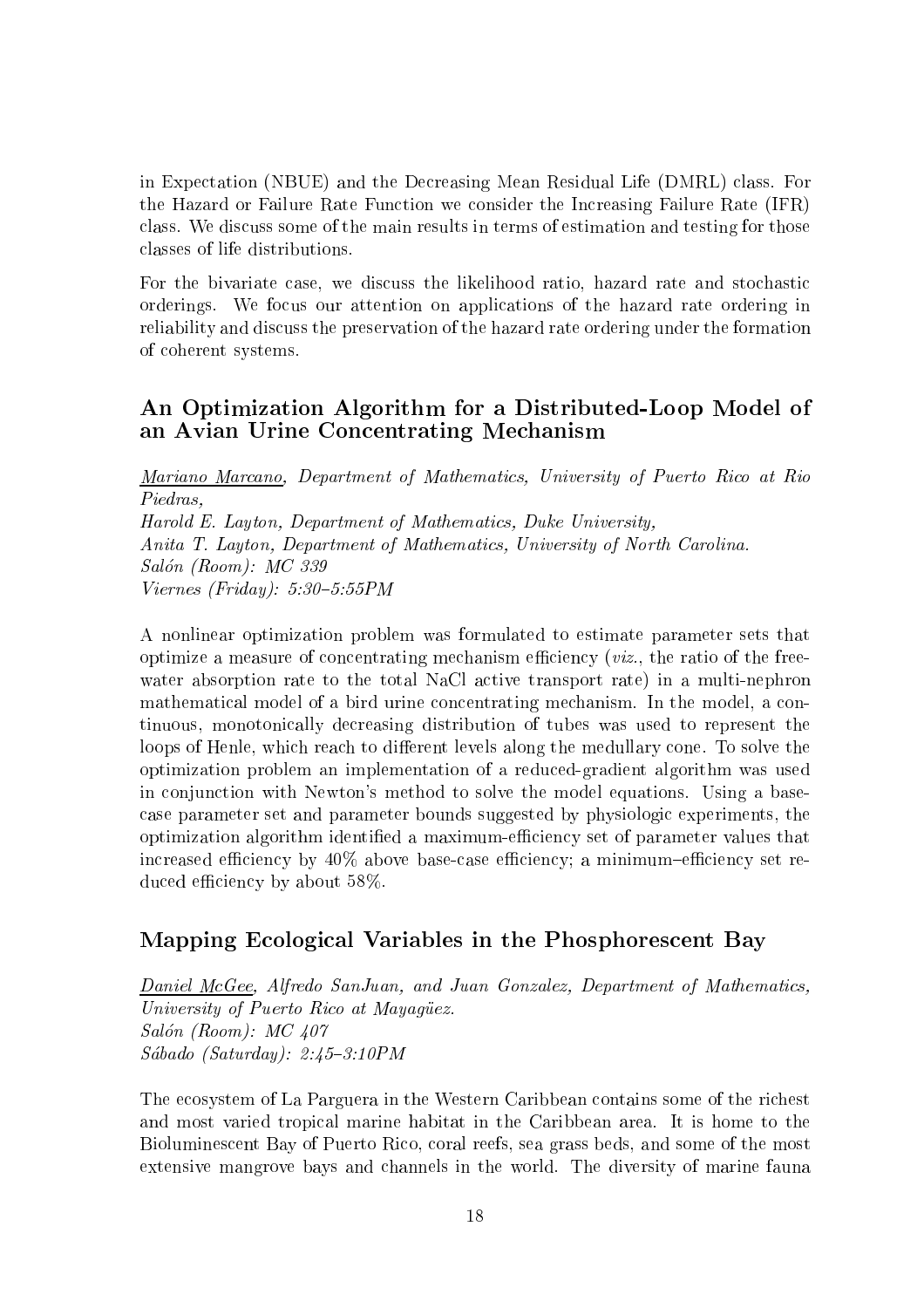associated with this unique area is well documented. Recently, changes have been observed in this tropical marine ecosystem indicating that more research is needed if we are to preserve this invaluable and unique ecosystem. In order to proceed with this research, systematic studies of ecosystem health indicators in this environment are needed. We are now 1 year into a NOAA project to perform such a study. There are two phases of the study. The first is are to reduce the dimensionality of the variables measured. The second is to model the ecological well being of the parguera using this reduced set of variables. After 1 year, we are completing the part of the study dedicated to reducing the dimensionality of the system. We anticipate reducing the number of laboraty measurements by half. We will present an overview of the study and our results thus far associated with reducing the dimensionality.

#### Aproximacion de Primas de Reaseguro

Yohanna Mesa Barrameda, Concordia University y Triple-S Inc. Salón (Room):  $MC$  408  $Sába do$  (Saturday):  $2:45-3:10PM$ 

Chaubey et al. (1998) han propuesto una nueva aproximación de pérdidas agregadas, la cual produce muy buenos resultados. A dicha aproximación le han dado el nombre de \Inverse Gaussian{Gamma Mixture" y como su nombre lo indica se basa en una distribucion mixta entre la Gamma y la Inversa Gaussiana.

El objetivo principal de este proyecto es estudiar métodos de aproximación para calcular las primas de un contrato "stop loss" de reaseguros, incluyendo el propuesto basado en la aproximación mixta Gamma-Inversa Gaussiana.

#### Códigos Cíclicos de Múltiples Raíces

Leonardo Morales, Universidad de Puerto Rico en Ponce. Salón (Room):  $MC$  344 Sábado (Saturday):  $11:45AM-12:10PM$ 

Los códigos correctores de errores fueron inventados para corregir errores que ocurren en canales de comunicacion con distorsion. En la literatura, usualmente encontramos el uso de campos de Galois G $F(y^m)$ , de característica prima  $p$ , como la estructura algebraica de preferencia. En muchos casos, se asume que el largo de código  $n$  es relativamente primo a la característica  $p$  del campo. Aún cuando esta estructura tiene una facil manipulacion algebraica, es difcil representar en una computadora. Recientemente, buenos códigos cuaternarios, i.e. códigos sobre  $\mathbb{Z}_4$ , han sido encontrados y han motivado al estudio de códigos sobre anillos. Actualmente, se está trabajando en encontrar una caracterizacion de estos codigos. En esta charla, presentaremos algunos resultados obtenidos considerando códigos sobre  $\mathbb{Z}_{p^m}$  para p primo y largo de código  $n = p^{\delta} \bar{n}$  donde p y  $\bar{n}$  son relativamente primos. En particular, presentaremos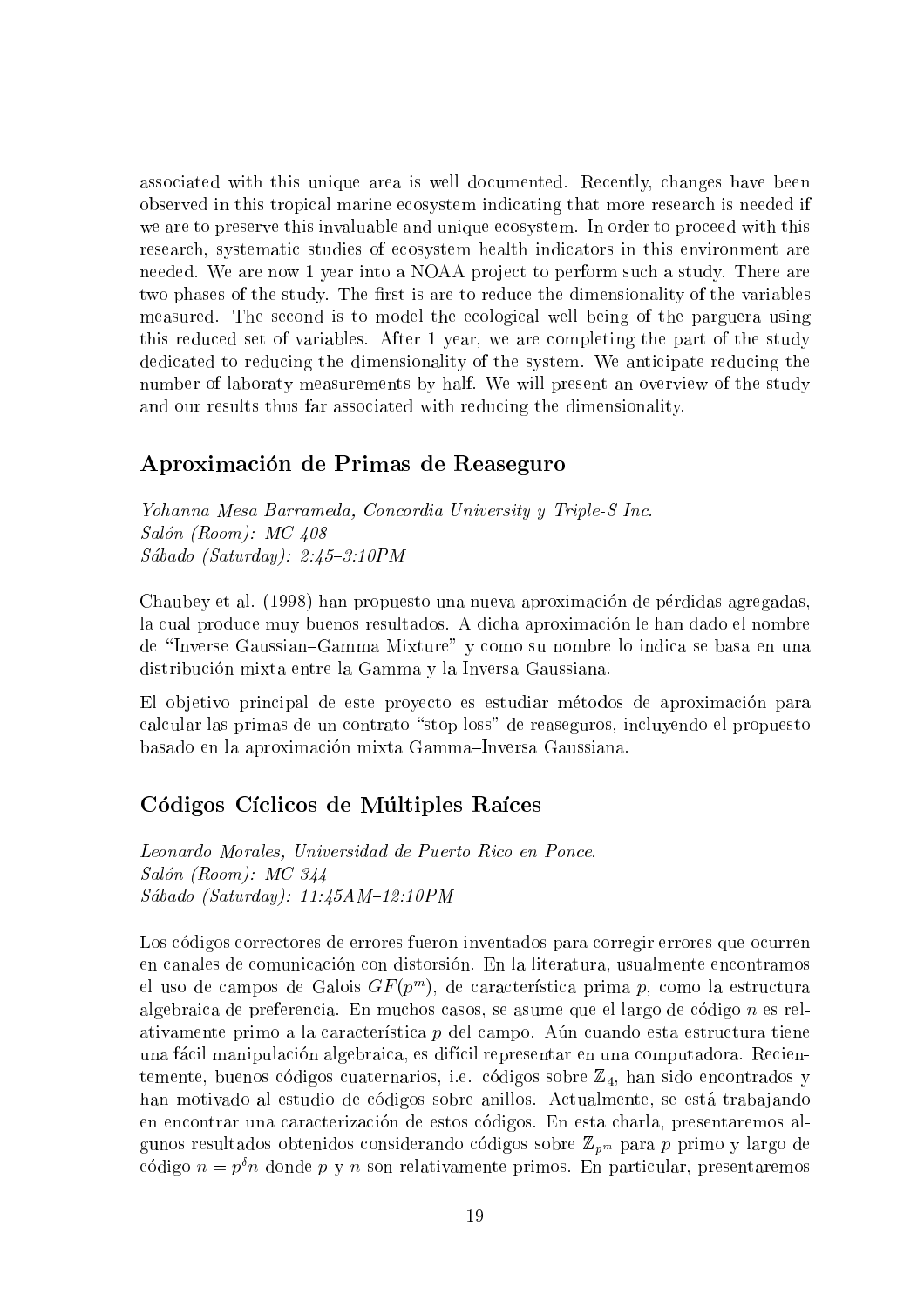un algoritmo para encontrar sus generadores.

#### Improvement of Ax–Katz's and Moreno-Moreno's Results

Oscar Moreno and Francis N. Castro, Department of Mathematics and Computer Science, University of Puerto Rico at Rio Piedras.  $Salón (Room): MC 403$ Sábado (Saturday):  $11:45AM-12:10PM$ 

In this paper we introduce the  $p_\parallel$  -weight degree of a polynomial and using techniques of Ax-Katz, Moreno-Moreno and Adolphson-Sperber, we improve results of Ax-Katz, Moreno-Moreno and Adolphson-Sperber. We apply our result of divisibility to the Waring's problem and to the calculation of the covering radius of primitive codes with three zeros. We improve the divisibility of diagonal equations of the type  $a_1 X_1^+ + \cdots + a_n X_n^{+n}$  over finite field whenever  $a_i$  satisfies certain conditions. This improvement give cases where Ax-Katz's, Moreno-Moreno's and Wan's results can be greatly improved.

#### El Efecto de Utilizar Representaciones Multiples en un curso de precalculo

Edwin Morera González, Departamento de Matemática y Física, Universidad de Puerto Rico en Cayey. Salón (Room): MC 407  $Viernes$  (Friday):  $5:00-5:25PM$ 

El propósito del estudio fue indagar sobre el efecto de experiencias de aprendizaje diseñadas con énfasis en representaciones múltiples, viabilizadas a través de la calculadora gráfica, sobre el aprovechamiento en los temas de funciones exponenciales y logartmicas, y la actitud de los estudiantes universitarios del curso de precalculo. Los participantes fueron 65 estudiantes matriculados en cuatro secciones intactas del curso de precalculo II de la Universidad de Puerto Rico en Cayey. Este estudio utilizo un diseño cuasi-experimental.

Durante cuatro semanas, 1.5 horas adicionales a las tres del curso tradicional, los estudiantes del grupo experimental (n=34) tomaron cuatro experiencias de aprendizaje que enfatizan las representaciones multiples y sus conexiones. Este tiempo adicional se llamó laboratorio de matemáticas. Los estudiantes del grupo control  $(n = 31)$ hicieron asignaciones y aclararon dudas en el laboratorio. Ambos grupos utilizaron la calculadora gráfica TI-83 PLUS para realizar los laboratorios.

Antes del tratamiento, se administró la Escala de Actitudes hacia las Matemáticas (EAM) a todos los participantes del estudio. Ademas, se obtuvieron los resultados de la Prueba de Aprovechamiento en Matematicas que ofrece elCollege Board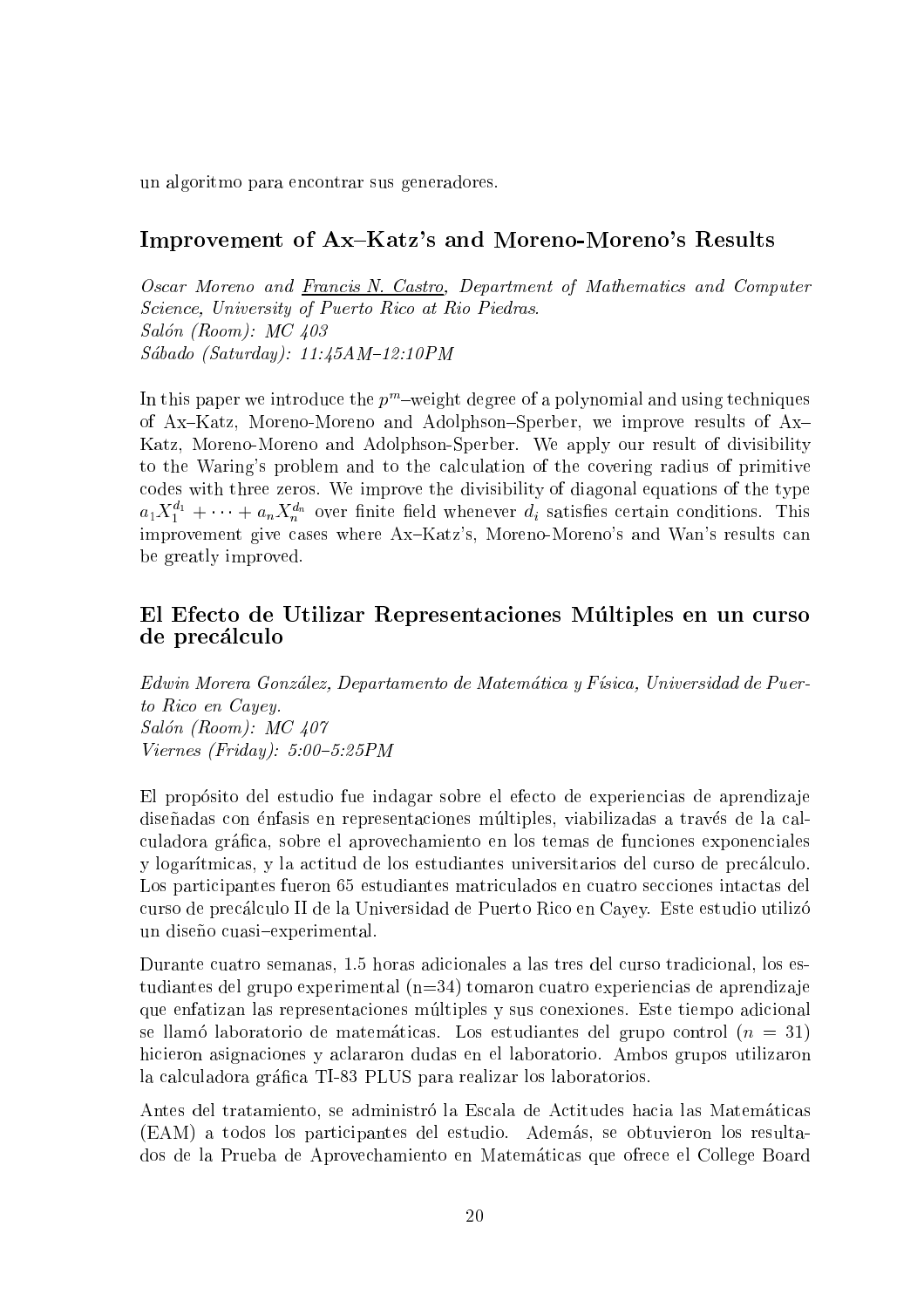(PAM), para obtener informacion sobre el aprovechamiento en matematica previo al tratamiento. No se encontraron diferencias estadísticamente significativas ( $\alpha = .05$ ) en la actitud y en el aprovechamiento previo en matematicas entre los grupos.

Al terminar el tratamiento, el Segundo Examen Parcial Departamental y la EAM fueron administrados a los participantes. El análisis de covarianza  $(\alpha = .05)$  mostró diferencias signicativas en la actitud, en el aprovechamiento en los temas discutidos y en el aprovechamiento en la solución de problemas de aplicación a favor del grupo experimental. Concluimos que las experiencias de aprendiza je que enfatizan las representaciones multiples mejoran el aprovechamiento y la actitud hacia las matematicas de los estudiantes del curso de precalculo.

El estudio sugiere más investigación sobre el efecto del uso de la calculadora gráfica en el aprovechamiento. Aparentemente la sola presencia de la calculadora no mejora el aprovechamiento y sí el cómo ésta se integra al currículo.

#### Generalized Gröbner Bases and Coding Theory

Ed Mosteig, Department of Mathematics, Loyola Marymount University, Los Angeles. Salón (Room): MC 344  $Sába do$  (Saturday): 11:15-11:40AM

Sakata generalized the Berlekemp-Massey algorithm for BCH and Reed-Solomon codes to the multivariate case. This method can be extended further to codes defined by finitely generated domains over a field that are endowed with a suitable valuation. The study of such valuations leads to a generalization of the theory of Gröbner bases, where term orders are replaced by valuations. The present work shows how to work with such valuations computationally. In addition, we discuss the relationship with coding theory and some of the open problems that have arisen.

#### The Nonlinear Brachistochrone Problem with Friction

Pablo V. Negrón-Marrero and Bárbara L. Santiago-Figueroa, Department of Mathematics, University of Puerto Rico at Humacao. Salón (Room): MC 339  $Sába do$  (Saturday):  $8:30-8:55AM$ 

The brachistochrone problem consists of nding the curve along which a bead of given mass falls under the influence of gravity in the minimum time. This problem was first posed by J. Bernoulli in 1796 and solved that same year by Newton, Leibniz, and the Bernoulli brothers John and James. In 1744 Euler solved a variation of the brachistochrone problem in which friction is included as a nonlinear function of the square of the speed of the bead. Although his solution was not explicit, it showed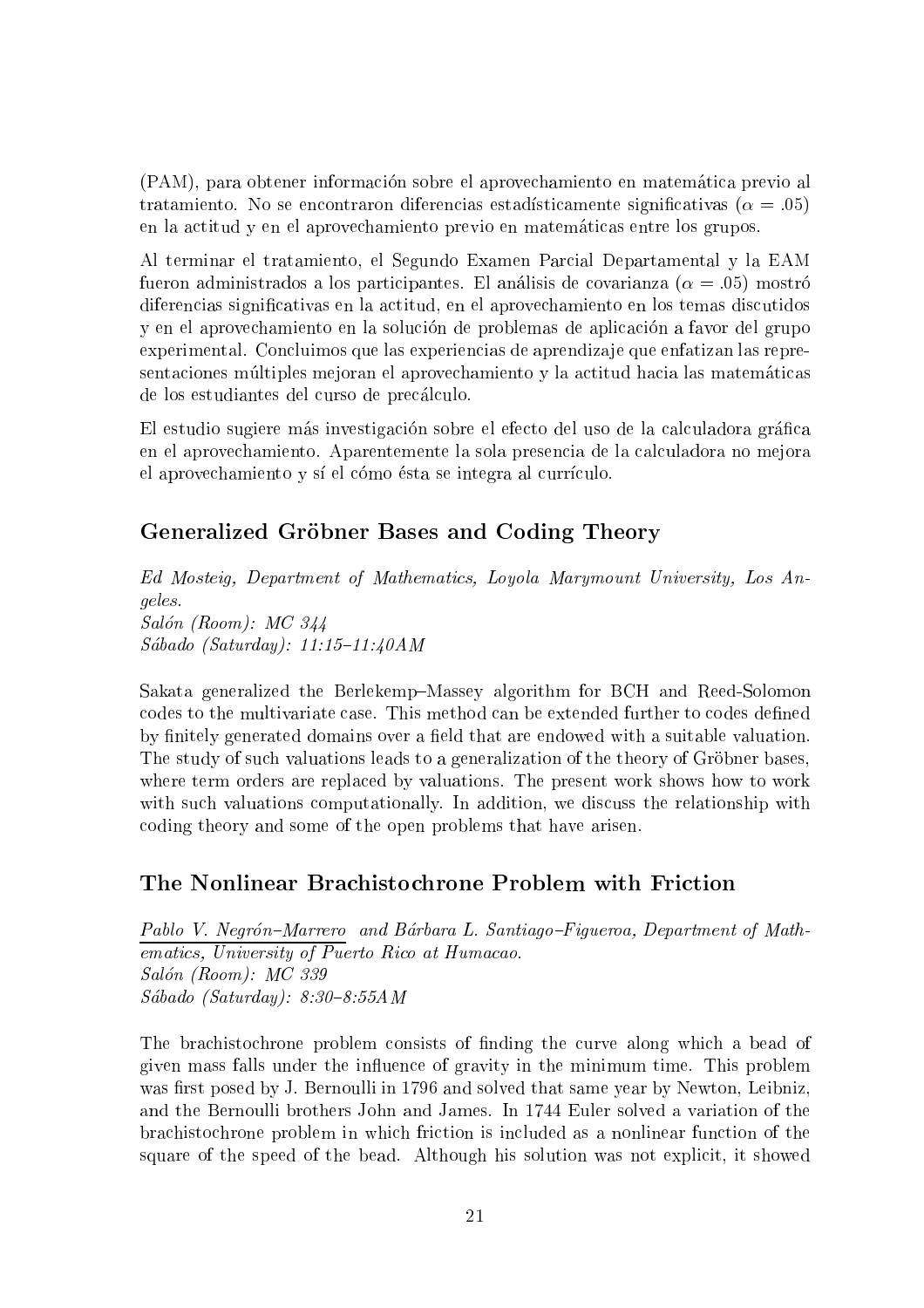that the curve of minimum descend is no longer a cycloid as in the problem without friction. Ashby, Brittin, Love, and Wyss (1975) and Lipp (1997) have considered variations of the problem in which friction is either a linear function or the absolute value, of the component of the force acting on the particle that is normal to the curve (including the term of the acceleration in the direction of the normal). In this paper we consider several generalizations of these problems. First we extend the result of Euler 1744 to the case in which friction is taken asa nonlinear function of the speed (not the square) of the bead;. Next we consider a problem in which the frictional force is a nonlinear function of the component of the force acting on the particle normal to the curve but not including the component of the acceleration in the direction of the normal. Finally we present some preliminary results for the problem in which the frictional force is a nonlinear function of the component of the force acting on the particle normal to the curve including the component of the acceleration in the direction of the normal.

#### A Problem in Finite Dynamical Systems

Edusmildo Orozco and Dorothy Bollman, Department of Mathematics, University of Puerto Rico at Mayagüez. Salón (Room): MC 407  $Sábado (Saturday): 8:30-8:55AM$ 

We define a *finite dynamical system* to be an ordered pair  $(V, f)$  where V is a set of vectors over a limite held  $\mathbf{G} F\left( p^{\perp }\right)$  and  $f:V\rightarrow V$  . Let  $f$  be a nonsingular linear transformation on V. Each such f partitions V into disjoint  $f$ -orbits. Similarly, any nonsingular linear transformation g that commutes with f partitions the set  $V_f$  of f-orbits into disjoint gf-orbits. The gf-orbit problem is the problem of determining for any given  $(V, f)$  a g that minimizes the number of gf-orbits. In previous work we have shown that a solution to this problem is needed in order to optimize the computational complexity of a prime edge length fast Fourier transform with linear symmetries.

In this presentation we give a solution to the  $gf$ -orbit problem for the three dimensional case.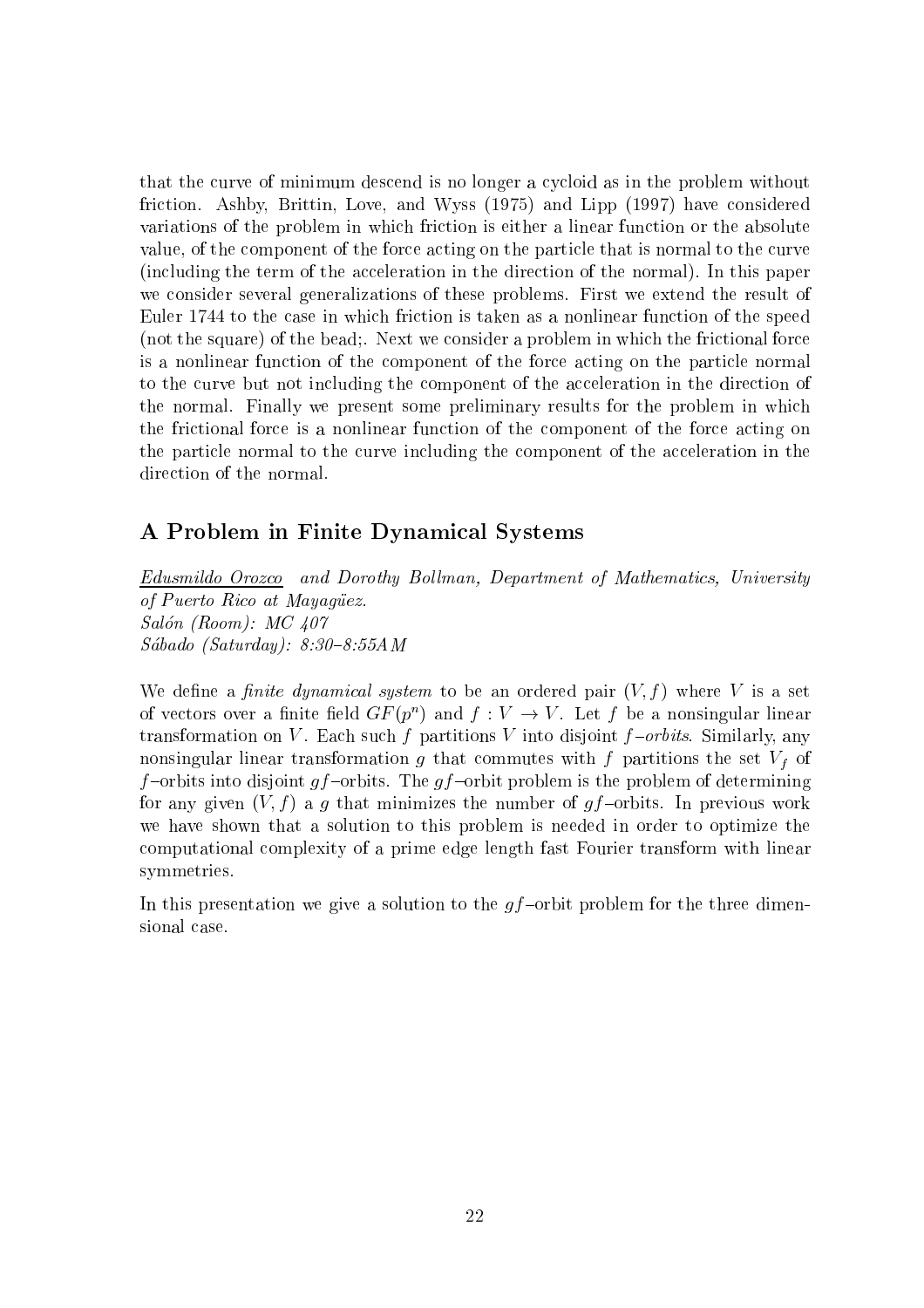#### Bayesian Statistical Model Determination and Prediction: Bayes Factors, Posterior Model Probabilities and Applications to Bioinformatics and the Environment

Luis Raul Pericchi, Departamento de Matematicas, Universidad de Puerto Rico en Rio Piedras.  $Salón (Room): MC 408$ Sábado (Saturday):  $3:45-4:10PM$ 

A fundamental area of statistics, model determination and prediction (which includes model selection, model averaging and hypothesis testing), is one of the areas on which, arguably, Bayesian methods are most needed to improve the practice of statistics. In this area, Markov chain Monte Carlo methods allow the analysis of complex problems, and ob jective and Intrinsic Bayes Factors and Intrinsic Priors Theory (Berger and Pericchi (1996)) and further developments like EP-Priors (Pérez and Berger (2002)), enable model determination with objective priors. The conjunction of ob jective prior assumptions and powerful Monte Carlo algorithms, potentially enables Bayesian statistics to become more practical and realistic. However, the computational burden of Intrinsic Bayes Factors and Intrinsic and EP-priors for complex and realistic problems might be enormous. On the other hand, computational MCMC methods typically assume proper priors for all models, or "vague proper priors" which are potentially strongly biased.

We merge the theory with the computational methods, developing new approximations and computational schemes, and extend the theory, to make it available to the practitioner. Additional to the Objective Model Determination, there is the closely related problem of Consistent Prior Assessment across models, when there is a definite prior information for one of the models. In the Theory of Intrinsic Bayes Factors and EP-priors, there is fundamental formulae for consistent propagation of prior information across models which is explored as a practical rule for consistent prior assessment. Also, assessment of objective prior model weights, that tackles the problems of collinearity and ill conditioning of explanatory variables, is developed. Summaries of the evidence in favor of models and explanatory variables based in probabilities are put forward. Applications to multiple comparisons in Bioinformatics and Modelling of Extreme Weather are introduced.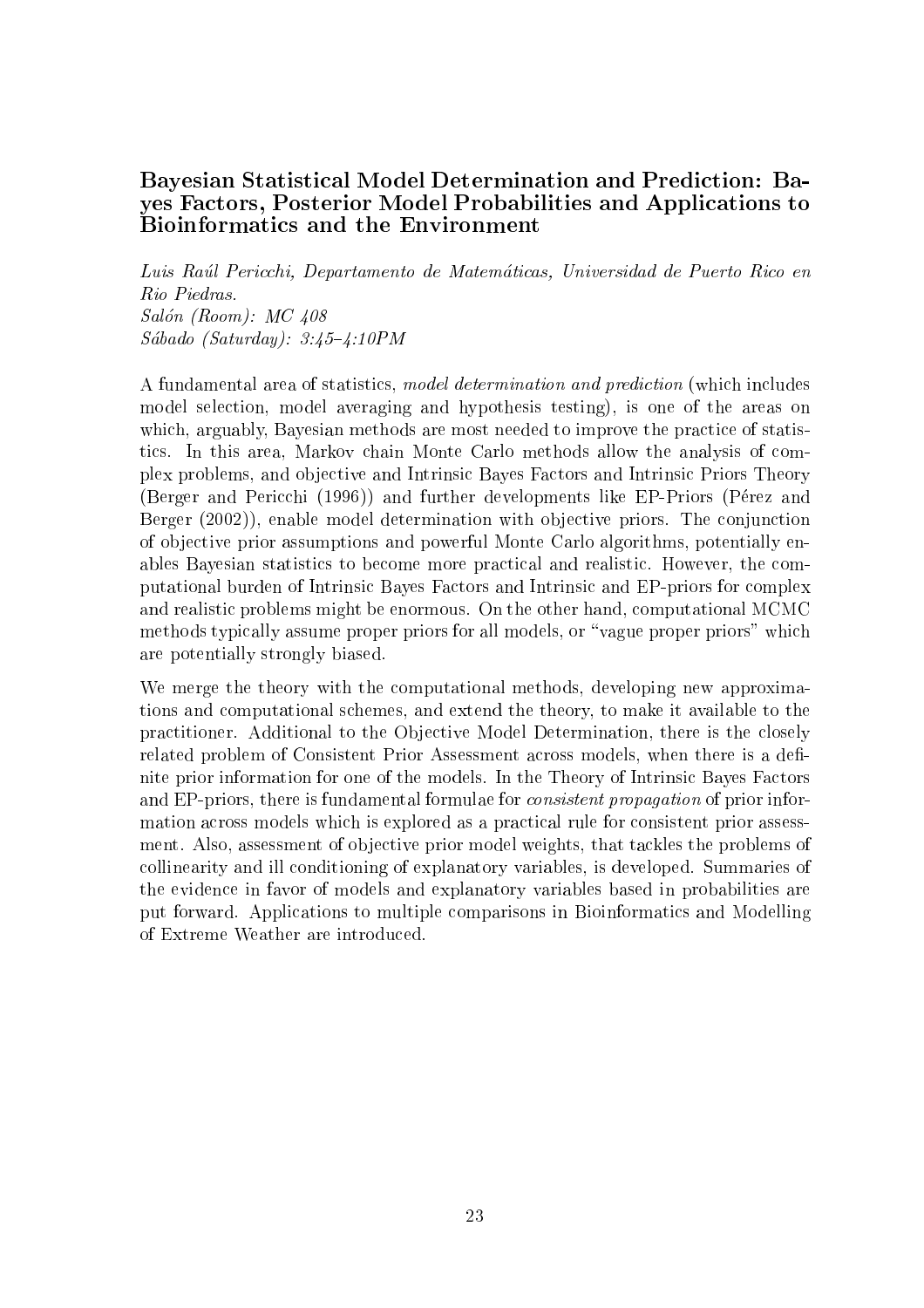#### Kripke models of first-order theories

Iomasz Potacik, University of Suesia, Katowice, Polana 3. Salón (Room):  $MC$  344  $Sába do$  (Saturday):  $8:30-8:55AM$ 

A Kripke model of a first-order constructive theory can be viewed as a family of classical first-order structures ordered by the (weak) submodel relation. We consider a class of Kripke models with stronger conditions: the structures of our models are ordered by the partially-elementary submodel relation. In our main result we provide a characterization of such partially-elementary-extension Kripke models. As a consequence, we obtain an axiomatization of some natural classes of Kripke models of weak intuitionistic arithmetic and prove independence results for some intuitionistic theories.

#### Optimizacion del proceso de produccion de biodiesel usando mezclado ultrasónico

Arturo Portnoy, Departamento de Matematicas, Universidad de Puerto Rico en Mayaqüez. Salón (Room): MC 339  $Sábado (Saturday): 2:45-3:10PM$ 

Se describirá el proceso de producción de biodiesel, usando la cavitación generada por mezclado ultrasónico. Discutiremos el comportamiento de una cavidad o burbuja en un líquido sujeto a ondas de presión variando a frecuencias ultrasónicas. Iremos del estudio de una burbuja radialmente simetrica, en condiciones ideales, gobernada por la ecuación Rayleigh-Plesset, a simular muchas burbujas en condiciones más reales usando heurísticas de interacción. El objetivo final de este proyecto es la construcción de un reactor virtual, en el cual se pueda entender cualitativa y cuantitativamente el proceso de mezclado, y con el cual se puedan tomar decisiones de diseño.

#### Proyecto AlACiMa: Oportunidad para la investigación en el aprendiza je de ciencias y matematicas

Ana Helvia Quintero, Departamento de Matematicas, Universidad de Puerto Rico en Rio Piedras. Salón (Room): MC 408 Sábado (Saturday):  $11:15{-}11:40AM$ 

El Proyecto Alianza para el Aprendiza je de Ciencias y Matematicas (ALACima), dirigido por la Dra. Josefina Arce, es una Alianza de varias instituciones universitarias

<sup>&</sup>lt;sup>3</sup>Currently visiting at University of Puerto Rico, Mayaguez.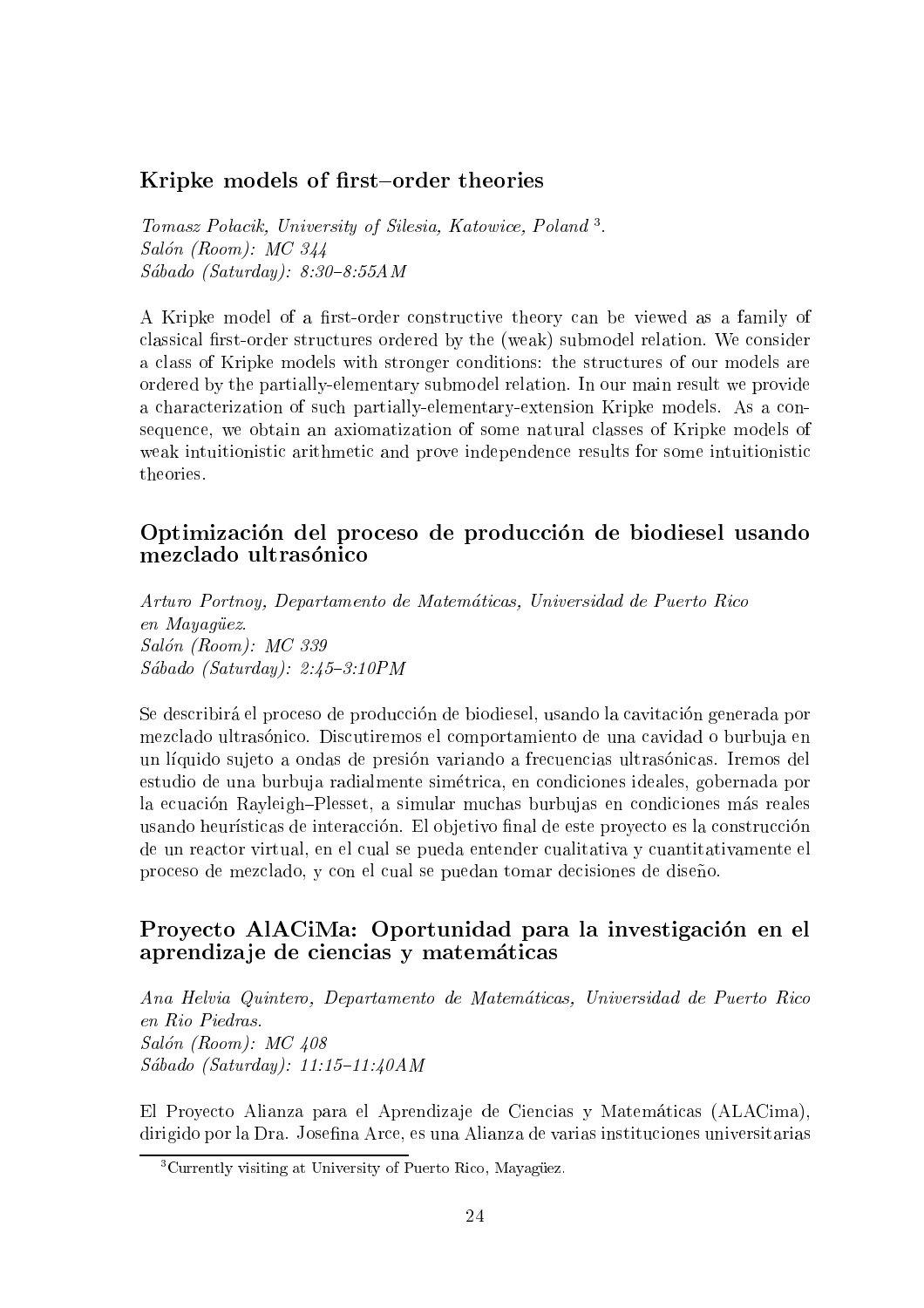con el Departamento de Educación dirigido a mejorar el aprendizaje en ciencias y matemáticas de los estudiantes pre-universitarios. El proyecto interesa desarrollar una base de investigación educativa que apoye el desarrollo de estrategias de enseñanza eficaces para fomentar el aprendizaje. Para lograr este propósito interesa apoyar la investigacion en la accion de maestros en la sala de clase y proyectos colaborativos entre profesores universitarios, y entre profesores universitarios y maestros.

El mismo proyecto se está desarrollando en un proceso de investigación en la acción, donde la práctica no se ve sólo como un lugar donde aplicar los principios teóricos, sino tambien como generadora de teora. De hecho, el proyecto tiene como uno de los focos de investigacion el estudiar la efectividad del modelo de Desarrollo Profesional Auténtico, el cual está siendo conceptualizado y desarrollado en el Proyecto, para promover el aprendiza je del maestro y sus estudiantes.

En la presentación se describirá brevemente el Proyecto, se discutirán las líneas centrales de investigacion que esta promoviendo el mismo y el tipo de apoyo que recibiran los profesores y estudiantes graduados que se integren a una de estas áreas de investigacion.

# La Sistemodinámica y las Ecuaciones Diferenciales con Re-

Elio Ramos, Departamento de Matematicas, Universidad de Puerto Rico en Humacao. Salón (Room):  $MC$  344  $Viernes$  (Friday): 5:30-5:55PM

Las ecuaciones diferenciales con retardo (EDR) son modelos matematicos para describir fenómenos dinámicos en donde hay un retardo entre causa y efecto. Las mismas son muy frecuentes en aplicaciones relacionadas a sistemas biológicos. Tradicionalmente, las soluciones de las EDR son solo consideradas en cursos avanzados (graduados) de ecuaciones diferenciales. En esta charla presentaremos la solucion numerica de una EDR correspondiente a un modelo clásico de control fisiológico conocido como el modelo de Mackey-Glass. Para formular y resolver el problema utilizaremos el enfoque sistemodinamico y de esta manera presentaremos la aplicacion de este a la didáctica de modelación matemática a nivel subgraduado. La sistemodinámica (system dynamics) fue desarrollada a comienzos de la decada del 50 por Jay Forrester con el propósito de simular sistemas sociales. La misma se desarrolló a partir de una síntesis de la teoría de los servomecanismos (sistemas mecánicos con retroalimentación) y la teoría cibernética de Norbert Wiener.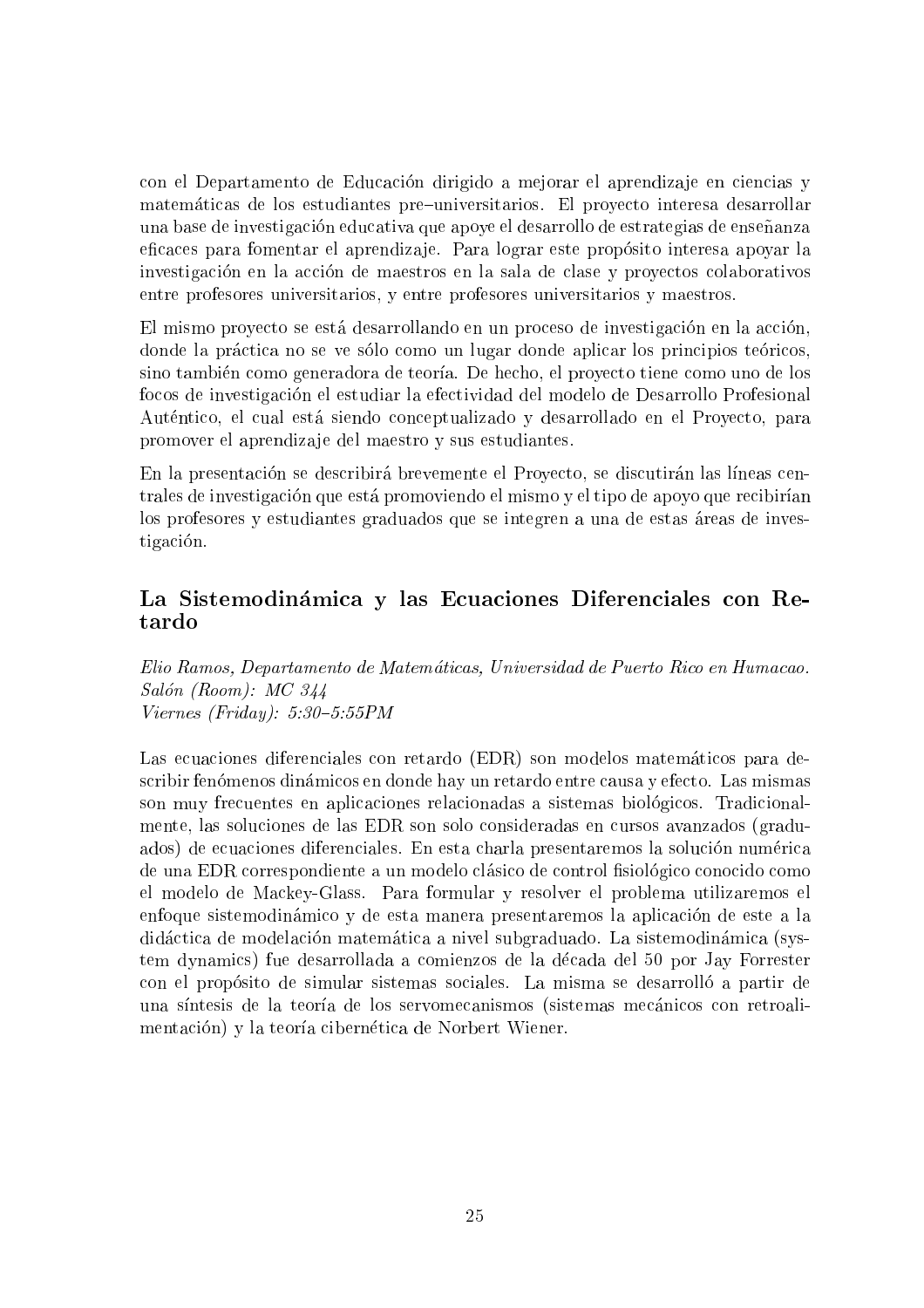#### On Killing vector fields - generalization of previous results

Krzysztof Rozga and Maider Marin, Department of Mathematics, University of Puerto Rico at Mayagüez. Salón (Room):  $MC$  408 Viernes (Friday):  $5:30-5:55PM$ 

A one parameter local group of isometries of Riemannian or more generally pseudo-Riemannian manifolds is generated by a Killing vector field which is subject to the commonly named Killing equations. A brief presentation of the well-known results on the existence of nontrivial Killing vector fields (i.e. nontrivial solutions of Killing equations) is provided. These results also suggest a method of constructing Killing vector fields. The method is applied to a class of pseudo-Riemannian structures that depends on two arbitrary holomorphic functions of one complex variable. Some constraints on these functions arise as a consequence of the existence of nontrivial Killing vector fields. The nature of these constraints and an explicit form of a Killing field are presented as the final result.

#### Interleavers for Turbo Codes Constructed Using Dickson Polynomials

Ivelisse Rubio, Department of Mathematics, University of Puerto Rico at Humacao, Carlos J. Corrada-Bravo, Department of Computer Science, University of Puerto Rico at Río Piedras. Salón (Room): MC 403 Sábado (Saturday):  $2:45-3:10PM$ 

Interleavers play a fundamental role in the performance of turbo codes. The best known interleavers have been obtained using semi-random constructions. Although good performance can be obtained with this type of construction, it is bad for implementation as well as for performance analysis.

Two parameters that are normally associated to "good" turbo encoders are the spreading and the dispersion factors of the interleaver. Our simulation data suggest that another important property of an interleaver is the length of the cycles of the permutation and its relation to the cycle length of the convolutional code.

In this talk we present an algebraic construction for interleavers of length  $p$  , where  $\hspace{0.1mm}$ p is any prime. This design uses permutations of the finite field  $\mathbf{F}_{p^r}$  obtained using Dickson polynomials to construct permutations of  $\mathbb{Z}_{p^r}$ . We characterize certain types of Dickson polynomials that produce permutations that decompose in cycles of the same length and hence construct interleavers with the desired cyclic decomposition. These interleavers do not have to be stored in memory and their performance is as good or better than random and other algebraic interleavers. A class of these polynomials have the additional advantage that they produce permutations that are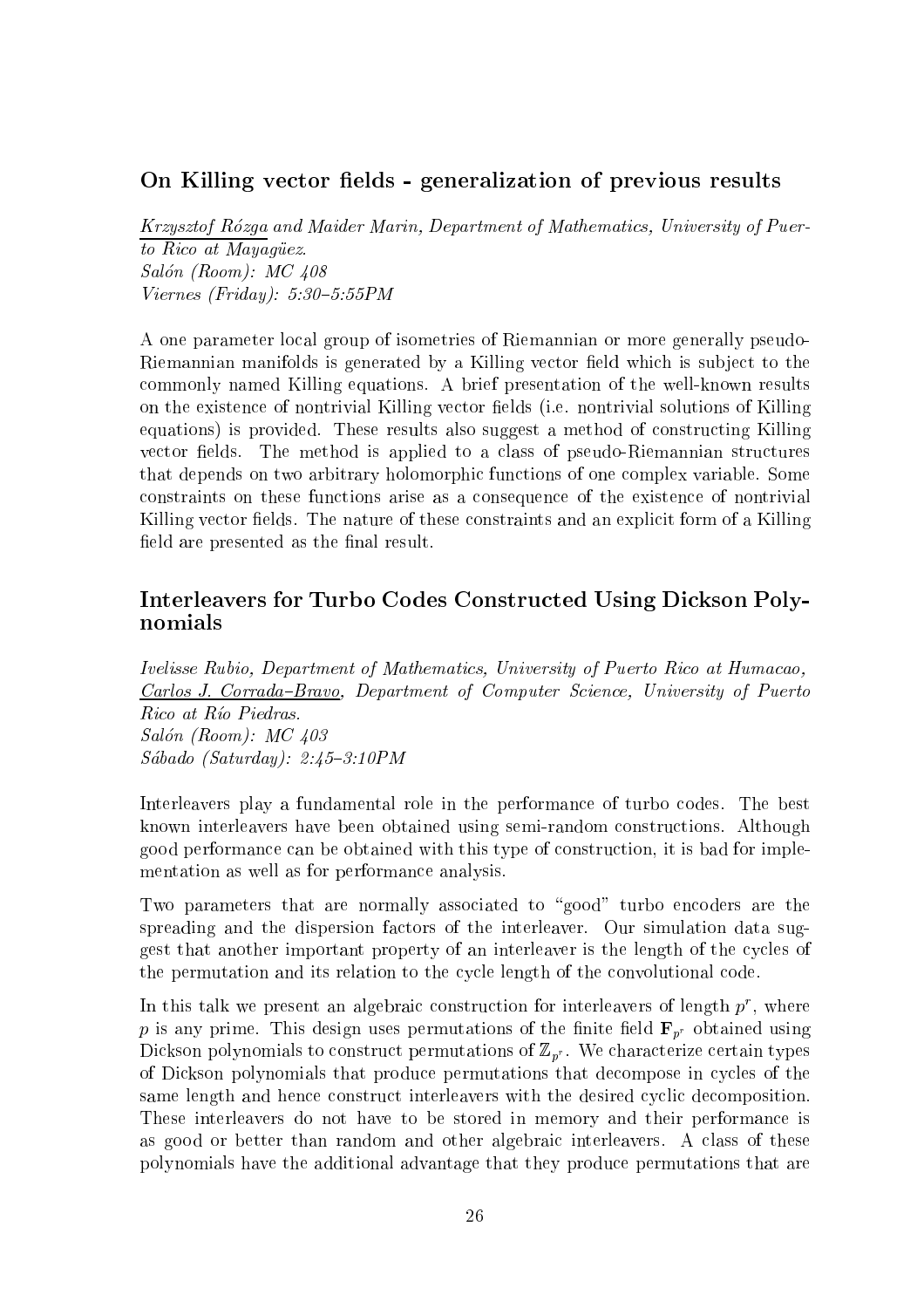their own inverse and hence the same same implementation used at encoding can be used at decoding.

#### De la investigación a la práctica: Dificultades de los niños con el concepto de area

Norberto R. Sanfiorenzo, Departamento de Educación, Universidad de Puerto Rico Salón (Room):  $MC$  403  $Viernes$  (Friday): 5:00-5:25PM

En el campo de la Matemática Educativa, están debidamente fundamentadas las dicultades que tienen los estudiantes con el concepto de area. Las pruebas nacionales indican que los estudiantes tienen una pobre comprension del tema. Esto indica que las estrategias tradicionales sobre la enseñanza de área no son efectivas. Desde el 1960, Piaget intentó descubrir algunas de las dificultades de los niños, especialmente con el tema de conservacion de area. Estudios recientes de naturaleza cualitativa (Battista, Clements, Arnoff, Battista and Van Auken Borrow, 1999; Outhred and Mitchelmore, 2002) han extendido nuestra comprension de dichas dicultades y sugieren nuevas estrategias para enseñar el concepto.

El problema con estos estudios es que contienen un vocabulario técnico que es difícil de entender. El lenguaje técnico utilizado por los investigadores es ajeno a la mayor parte de los maestros (Sowder, 2000). Por tal razon, Sowder recomendo que se mejorara la comunicacion entre los investigadores y los maestros, mediante la publicacion de artículos dirigidos a exponer la aplicación de los resultados al salón de clases.

La presentación incluirá un recuento sobre la evolución histórica del concepto de área, la importancia del tema, la ejecución de los estudiantes en pruebas nacionales, las investigaciones iniciales de Piaget sobre el concepto de area, las nuevas investigaciones cualitativas basadas en la teora constructivista, sus implicaciones para los maestros de escuela elemental y, por ultimo, incluiremos una serie de actividades para promover un aprendiza je signicativo y profundo sobre el concepto de area.

## Topological Euler Equations And Diffeomorphism Groups

Rudolf Schmid, Department of Mathematics, Emory University, Atlanta, GA. Salón (Room): MC 339  $Sába do$  (Saturday): 11:15-11:40AM

Arnold showed in 1966 that the Euler equations for an incompressible, homogeneous fluid could be given a Hamiltonian description and in 1970 Ebin and Marsden proved that these classical Euler equations are equivalent to the geodesic equations on the infinite dimensional group of volume preserving diffeomorphisms of a compact man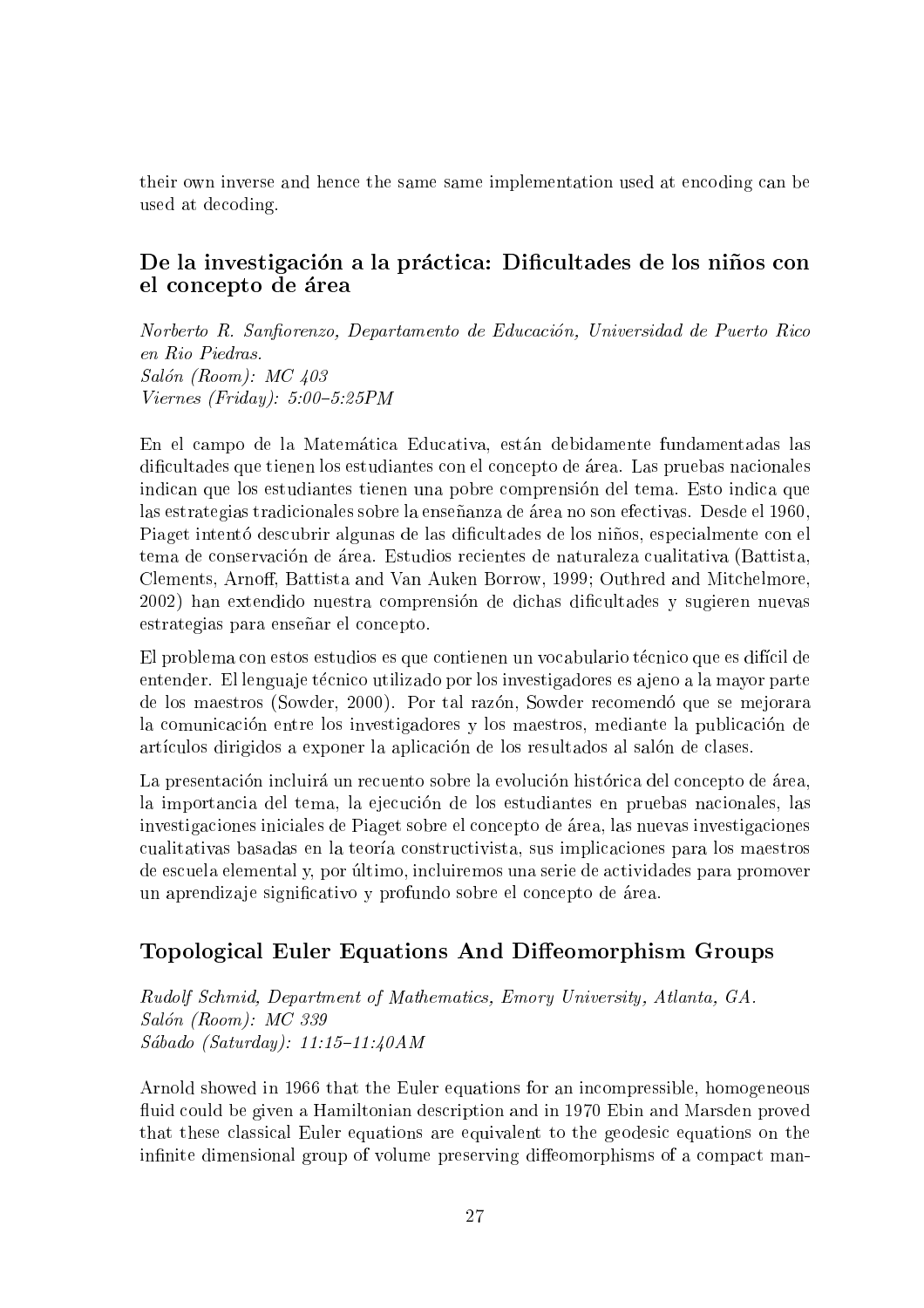ifold, which allowed them to prove short time existence and uniqueness of solutions. We generalize this theorem to **open** manifolds for the topological Euler equations and the non-homogeneous Euler equations with a non-constant mass density. Here the divergence of the fluid flow (divergence free vector field) is not taken with respect to the Riemannian volume but an arbitrary n-form. The corresponding diffeomorphisms don't preserve the phase space volume but this arbitrary  $n$ -form and the topological Euler equations are geodesics on this diffeomorphism group. In this way we can apply these techniques to compressible and non-homogeneous fluids.

#### Mesoelastic Deformation with Strain Singularities

Lev Steinberg, Department of Mathematics, University of Puerto Rico at Mayagüez. Salón (Room):  $MC$  407 Sábado (Saturday):  $3:45 - 4:10PM$ 

The talk will be about elastic deformations in materials with imperfections. Stressstrain relationships of these materials depend on the processing history and exhibit common behavior, including nonlinearity, hysteresis, etc. I will present our study on the continuous distribution of singularities in the strain field, which is described in terms of surface densities and fluxes. The new definition the mass mesodensity tensor and the constitutive relationships between the strain singularity current and the linear mesomomentum will be represented. Based on the modication of Peach-Koehler formula the new constitutive relation between the line mesostress tensor and the strain singularities density will be also described. These constitutive relationships allow us to model stresses in mesoelastic materials.

#### An improvement toward a noncomputational proof for the Cut Number of the 5-Cube

Lida Uribe and M. Reza Emamy-K., Department of Mathematics, University of Puerto  $Ric$  at  $Ric$  Piedras. Salón (Room): MC 407 Sábado (Saturday):  $11:45AM-12:10PM$ 

The cut number of the d-dimensional cube is the minimum number of hyperplanes in Rd that cut, avoiding vertices, all the edges of the d-cube. The cut number problem, for the hypercubes of dimensions greater than 3, was posed by P. O'Neil more than thirty years ago. The problem has been raised by B. Grümbaum, V. Klee and M. Saks several times. Recently, Sohler and Ziegler have obtained a computational solution to the  $5$  dimensional case. To find a short and efficient proof for the  $5$ -cube, independent of computer computations, is a challenging problem that remains to be open. Toward a noncomputational proof for the problem, via geometric approach, we improve the recent result obtained by the authors and I. C. Tomassini.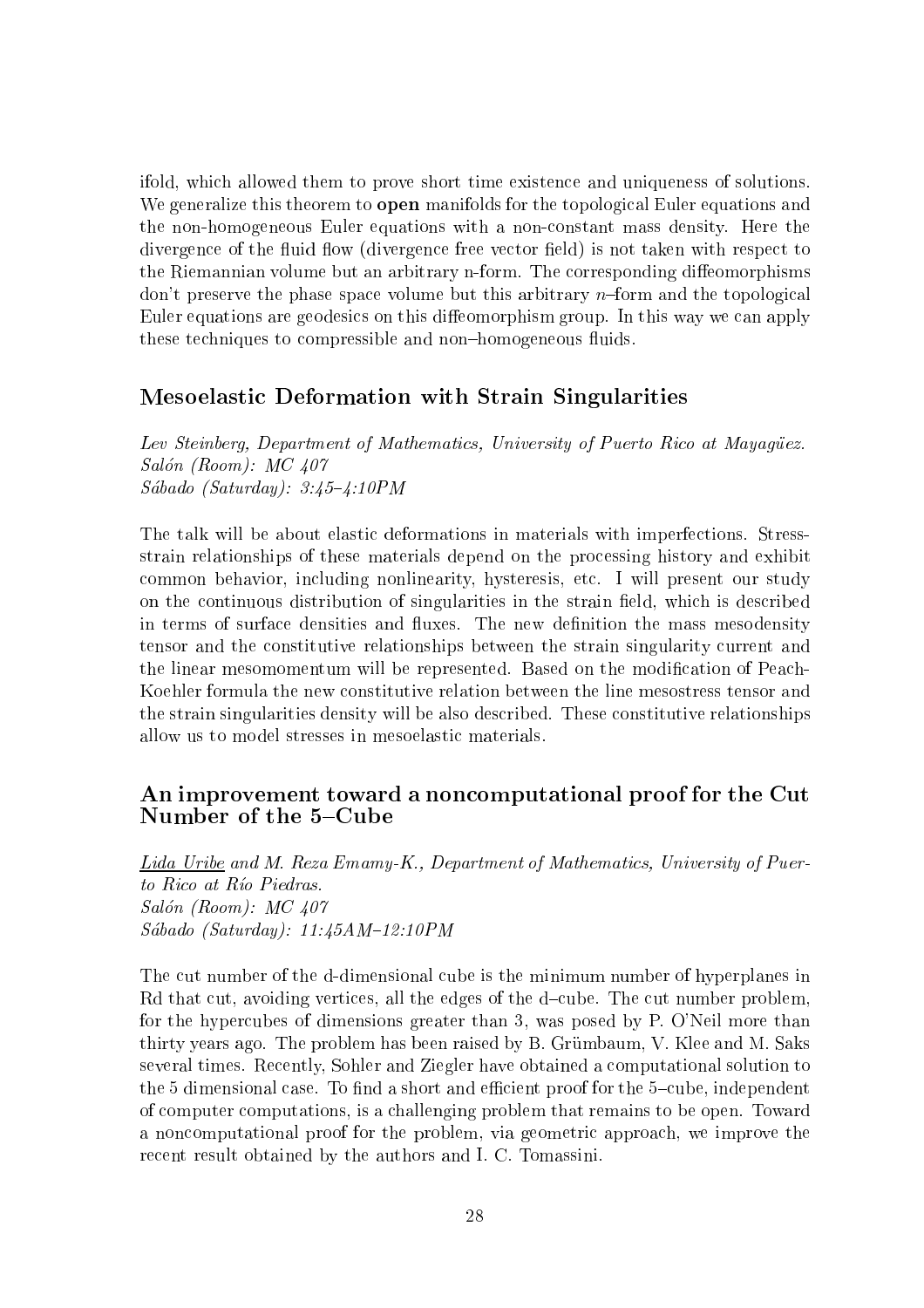#### Automatic Dimensional Analysis with Computer Algebra System Mathematica

Alexander Urintsev, Department of Mathematics, University of Puerto Rico at Ma $y a q \ddot{u} e z.$ Salón (Room): MC 344  $Viernes$  (Friday):  $5:00-5:25PM$ 

Mathematica is one of the most powerful computer systems for doing symbolic and numerical computation with a computer. With its amazing capabilities, Mathematica opens new prospects for solving a broad range of problems in mathematics and physics.

The Mathematica package DiAna was designed and implemented by the author for making automatic and quick dimensional analysis for any problem in physics and engineering. The package, based on the fundamental principles of dimensional analysis formulated in a matrix form, and the broad capabilities provided by Mathematica 4.1. has been used to implement the method. A new version of the package makes use of three add-on packages of the Mathematica system: Miscellaneous`Units`, Miscellaneous`SIUnits`, and Miscellaneous`PhysicalConstants`. It allows us to consider the problems of dimensional analysis for which any units of measure known at present day are used as input data, and not only SI units. In addition, we can use a broad spectrum of known physical constants determined in the package Miscellaneous`PhysicalConstants`. This is why this new computational program, the DiAna package, might be very useful if we wish to solve real-world problems by means of dimensional analysis.

It is important to mention that new graphical capabilities of Mathematica 4.1 were widely used to greatly facilitate the input of data into the DiAna package special palettes have been created by the author to quickly and easily enter the dimensions of quantities involved in the phenomenon under consideration. In fact, the use of the created palettes allows us to eliminate any tedious and boring typing; now it is enough to find a dimension we need in the pre-built palette and then, using your mouse, simply click a proper item in the list to enter the dimension of the quantity. This simple graphical approach saves a lot of time and effort and eliminates possible mistakes in input data.

Some illustrative examples will be presented to demonstrate in real time how the method and the program can be used to solve several interesting problems of dimensional analysis.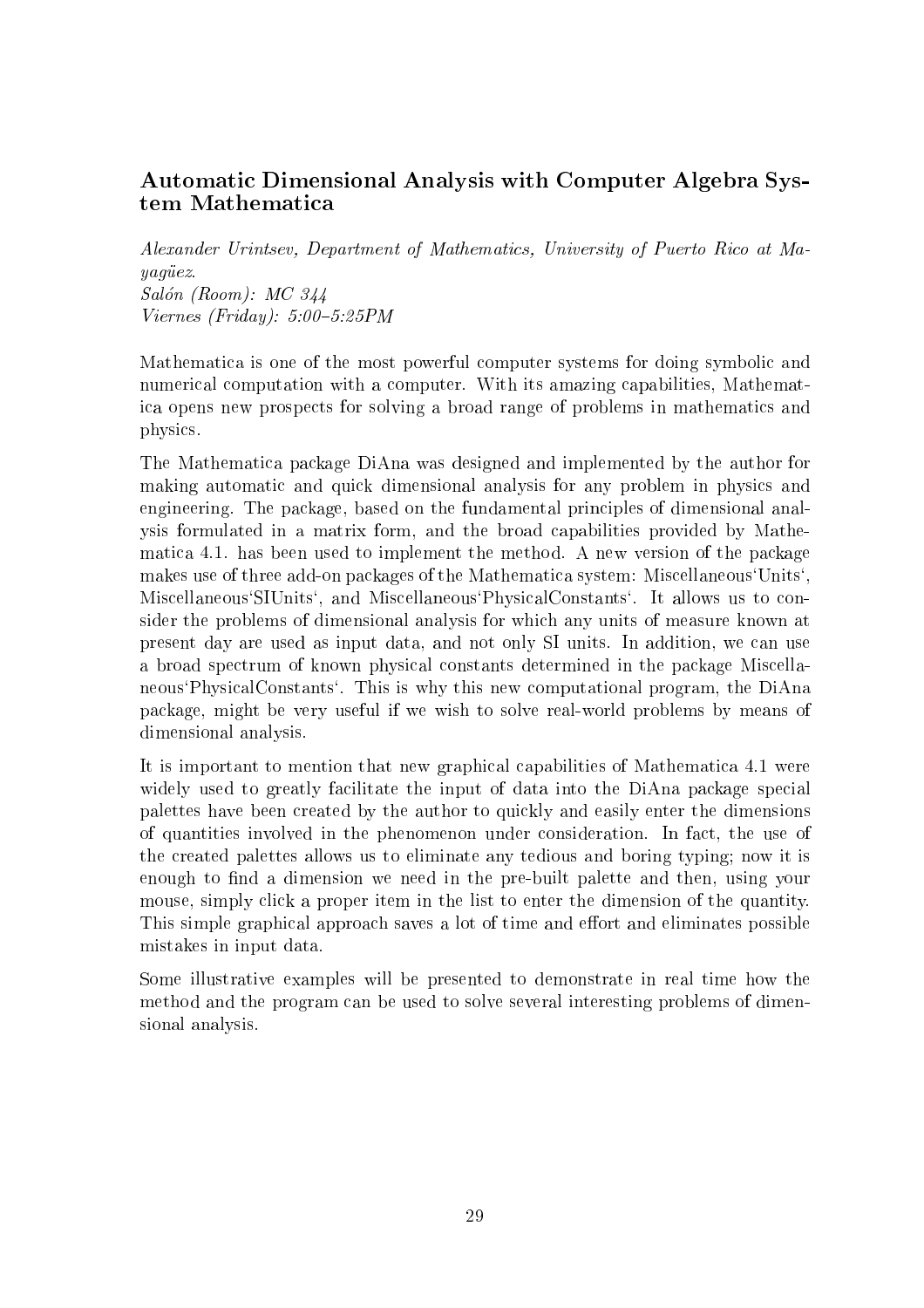#### Ensambla je de Clasicadores en Bases de Datos de Gran Ta $ma\tilde{p}$ o

Santiago Velasco Forero, Departamento de Matematicas, Universidad de Puerto Rico en Mayaqüez. Salón (Room): MC 343  $Viernes$  (Friday): 5:00-5:25PM

La idea de combinar por votacion diversos clasicadores construidos a partir de variaciones en la muestra de entrenamiento ha sido implementada principalmente en Breiman (2001, 2002). Aquí se presenta el rendimiento de estos clasificadores en dos casos específicos: datos de microarreglos y datos en bases de partidas de ajedrez. En el primer caso se explora el rendimiento cuando el número de variables es mucho mayor al número de individuos, casos similares se exploran en Platt (2000). El segundo evalua bases de datos de gran dimension en diversos momentos en el tiempo, este tema fue anteriormente tratado en Velasco y Ortiz (2001).

#### Propiedades de divisibilidad en anillos de polinomios sobre un UFD

Jose A. Velez, Departamento de Matematicas, Universidad de Puerto Rico en Mayaguez. Salón (Room):  $MC$  403  $Sábado (Saturday): 3:45-4:10PM$ 

Sea D un dominio entero que satisfaga alguna de las siguientes propiedades de divisibilidad de polinomios: propiedad de infinitos primos  $(IPP)$ , propiedad de grado de polinomios  $(DPP)$ , propiedad de evaluación de polinomios  $(EPP)$  o propiedad fuerte de evaluación de polinomios  $(SEPP)$ . Si D es además un dominio de factorización única, se demuestra que D es un D-anillo; es más, se puede probar que cualquiera de las propiedades IPP, DPP, EPP, SEPP y ser un D-anillo es equivalente. Esto permite simplicar algunos resultados conocidos y probar otros nuevos. Se dan ejemplos de anillos que satisfacen y otros que no satisfacen estas propiedades. En particular, se demuestra que el anillo de los enteros  $\mathbb Z$  es un D-anillo; el anillo  $\mathbb Z[W]$  con  $W := \{\frac{1}{n}: p \text{ prime en } \mathbb{Z} \mid V \neq \mathbb{Z} \}$  mod  $4\}$  no es un  $D$ -anillo y un dominio que no sea produced a series of the contract of the contract of the contract of the contract of the contract of the contract of the contract of the contract of the contract of the contract of the contract of the contract of the contr un cuerpo y que tenga Radical de Jacobson trivial, no puede ser un D-anillo.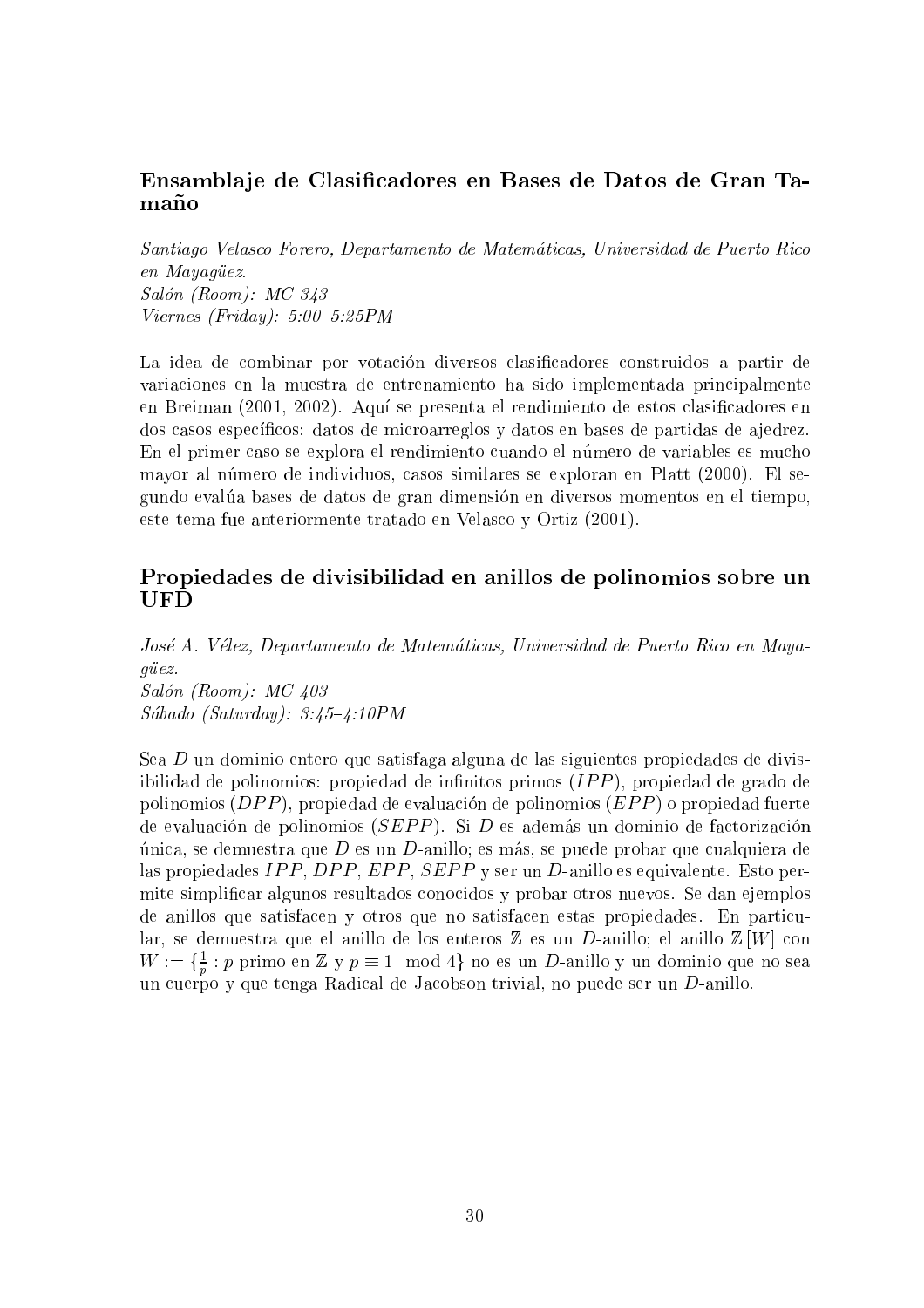#### Classication of Maximal Tori in Semi-Simple Algebraic Groups

Uroyoan R. Walker Ramos, Departamento de Matematicas, Universidad de Puerto Rico en Mayagüez. Salón (Room): MC 344  $Sábado (Saturday): 3:45-4:10PM$ 

We study conjugacy classes of maximal k-tori in semi-simple algebraic groups, giving explicit descriptions of these classes when working over fields of cohomological dimension less than two. In this talk we will discuss explicit examples of these classifications using mainly tools from Galois Cohomology.

#### Incentivando la Redacción y el Análisis en las Clases de Matemáticas

Uroyoan R. Walker Ramos, Departamento de Matematicas, Universidad de Puerto Rico en Mayagüez. Salón (Room):  $MC$  403  $Viernes$  (Friday): 5:30-5:55PM

Típicamente oímos profesores de todas las disciplinas quejarse de que sus estudiantes no saben redactar. A esto tenemos dos opciones: seguir quejándonos o hacer algo al respecto. El Colegio de Artes y Ciencias de la Universidad de Puerto Rico en Mayagüez (CAS) ha comenzado un esfuerzo formal para enfatizar la Redacción en las Disciplinas. Como parte de este esfuerzo, profesores de los trece departamentos que componen el CAS (Biología, Ciencias Marinas, Ciencias Sociales, Educación Física, Economía, Enfermería, Estudios Hispánicos, Física, Geología, Humanidades, Inglés, Matematicas y Qumica) han desarrollado y se encuentran desarrollando distintas iniciativas para incentivar la calidad de la redaccion de sus estudiantes. De esta manera los estudiantes no solo aprenden a escribir sino que escriben para aprender. Se hablará acerca de las estrategias que se han desarrollado para las Matemáticas y se comentara acerca de los puntos a favor y en contra de implementar este tipo de iniciativa. Recuerden que no importa la disciplina que sigan nuestros estudiantes, la redacción será siempre parte de su vida profesional. Nos toca a nosotros poner nuestro granito de arena para enviarlos preparados al mundo real.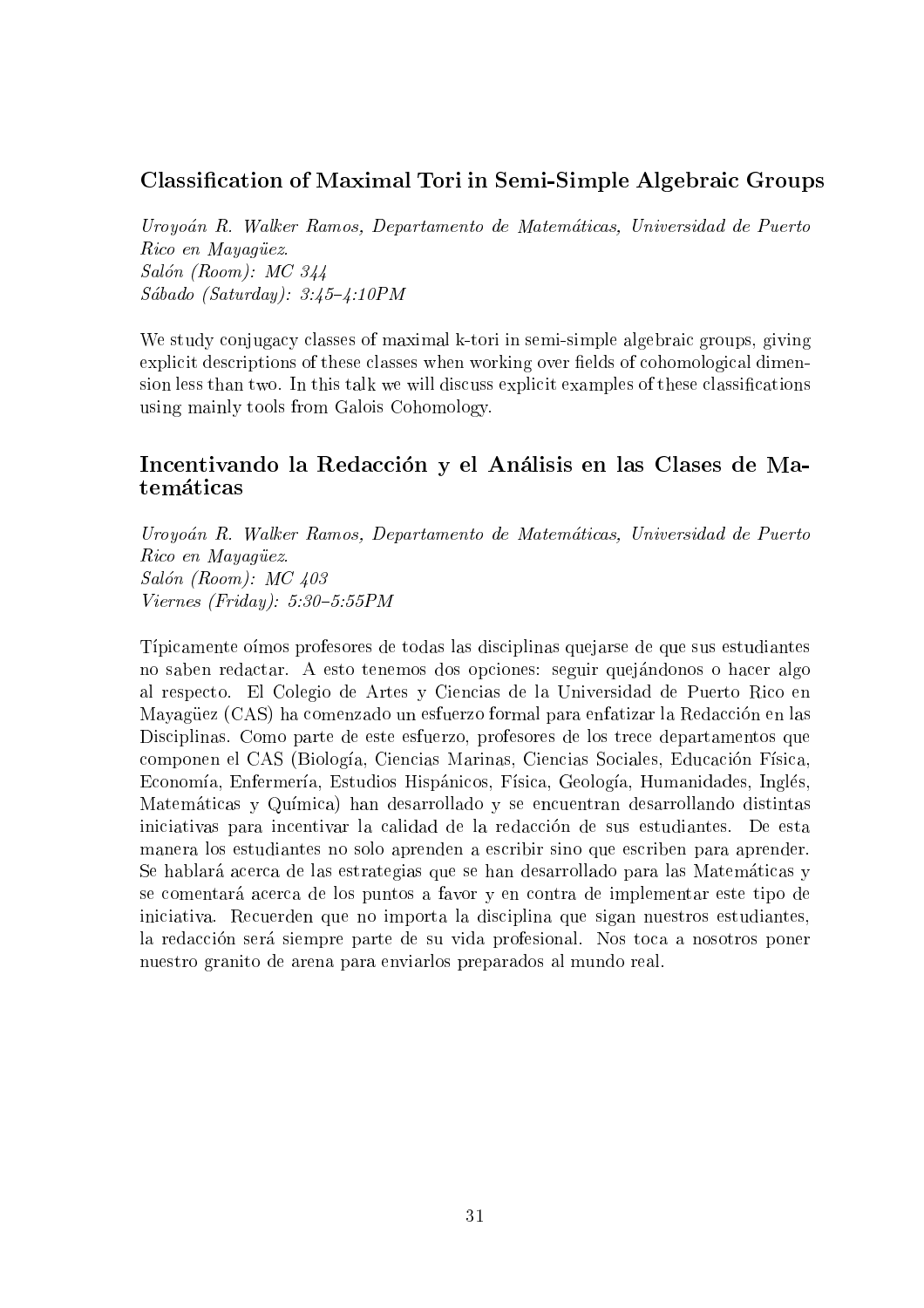#### Afiches (Posters)  $\boldsymbol{3}$

#### Analysis of the Dispersion and Spreading Properties of Interleavers for Turbo Codes

Carlos Fernando Avenancio León, Department of Mathematics, University of Puerto Rico at Humacao, Advisor: Ivelisse Rubio, Department of Mathematics, University of Puerto Rico at Humacao. Salón (Room): MC 402 Viernes (Friday):  $6:00-7:30PM$ 

Error control codes are used to repair errors that occur during transmission on digital communications. Turbo codes are a very efficient kind of error control codes. These codes have an important component called the interleaver, which permutes the information symbols. Two important properties of an interleaver are the spreading and dispersion factors. Interleavers that are constructed randomly are good in practice, but they are hard to analyze a priori. Because of this there is a search for algebraic methods to construct interleavers with good dispersion and spreading. Our group has found permutations of certain finite fields, constructed using monomials, which produce Turbo Codes that have a good performance and we are analyzing their properties. On this poster we will present some of our results and conjectures about the properties of some permutation monomials. Our results include bounds on the dispersion of certain permutations and characterizations of monomials with good dispersion.

#### Simulación del Proceso de Mezclado Ultrasónico para la Producción de Biodiesel

Carlos Beltrán y Luis De La Torre, Departamento de Matemáticas, Universidad de Puerto Rico en Mayagüez, Consejero: Arturo Portnoy, Departamento de Matematicas, Universidad de Puerto Rico en Mayagüez.  $Salón (Room): MC 402$  $Viernes$  (Friday):  $6:00-7:30PM$ 

El Biodiesel es una alternativa "ambiental" y renovable para alimentar motores diesel. En el proceso de produccion de Biodiesel es necesario mezclar aceites y alcoholes (lquidos inmiscibles). Este metodo genera cavidades o burbujas que implotan (fenomeno durante el cual la velocidad de las paredes de la burbuja alcanza la velocidad del sonido) generando "jets"(chorros) locales que mezclan. Nos concentraremos en el análisis de una burbuja que recibe un estímulo ultrasónico. Tomando como base este estudio podemos encontrar una aproximacion de la energa liberada por una burbuja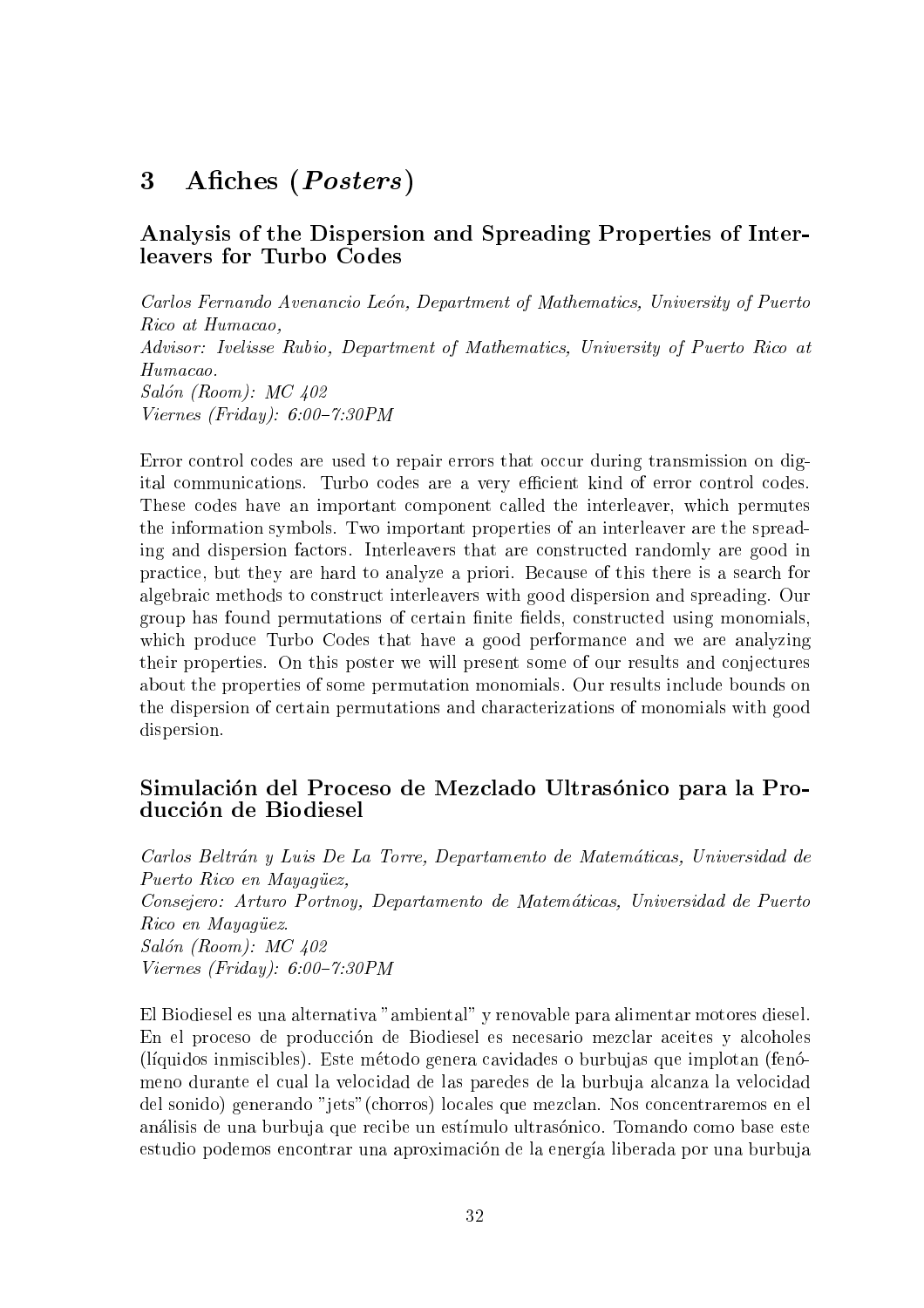y su tiempo de vida, y así tener un modelo para esta. Aplicaremos este modelo para estudiar muchas burbujas en condiciones reales. Finalmente se desarrolla un modelo visual que nos permita ver con claridad lo que sucede durante el proceso de mezclado.

#### Solute Flow in a Two-dimensional Channel with Water-permeable Walls

Anatoliy Chornyy, Department of Mathematics, University of Puerto Rico at Rio Piedras, Advisor: Mariano Marcano Velázquez, Department of Mathematics, University of Puerto Rico at Rio Piedras. Salón (Room): MC 402 Viernes (Friday):  $6:00-7:30PM$ 

Existing mathematical models that describe water-ion exchange process in renal tubules have been formulated at two different levels of complexity. One approach describes physiological and morphological properties of the system, as a whole, in one-dimensional space variables. A typical model in this category describes the interaction of descending limb of Henle (DLH), ascending limb of Henle (ALH), ascending and descending vas recta (AVR and DVR, respectively), and collecting duct (CD) system. The other approach formulates one-dimensional mathematical models to describe the exchanging processes at the molecular level. In this work, we model a segment of a renal tubule (e.g., the upper part of the DLH) as a two-dimensional channel with rigid walls. We show that, in a renal tubule, the fluid flow can be described by the Stokes equations. Thus, the model consists of a Stokes system of equations coupled with a diffusion-advection equations for the solute with appropriate initial and boundary conditions. The solutions of the system describe dynamics of velocity of fluid flow and the distribution of solute concentration in the two-dimensional space.

#### Zig-Zag Product in Graphs and Tensor Product in Matrices: Expansions and Applications

Qi Guo, Department of Mathematics, University of Puerto Rico at Rio Piedras, Advisor: Heeralal Janwa, Department of Mathematics, University of Puerto Rico at Rio Piedras.  $Salón (Room): MC 402$  $Viernes$  (Friday): 6:00-7:30PM

We consider the Zig-Zag graph product A and B, which was introduced in O. Reingold, S.Vadhan and A.Wigderson (2000). When the vertices of a (small) graph B label the edges around each vertex of a (big) graph A, a larger graph A zig-zag B can be constructed, whose vertices are pairs  $\{(g, h) : g \in V(G), h \in V(H)\}\)$ , and adjacency is defined using the above labelling in a nontrivial way., The resulting graph inherits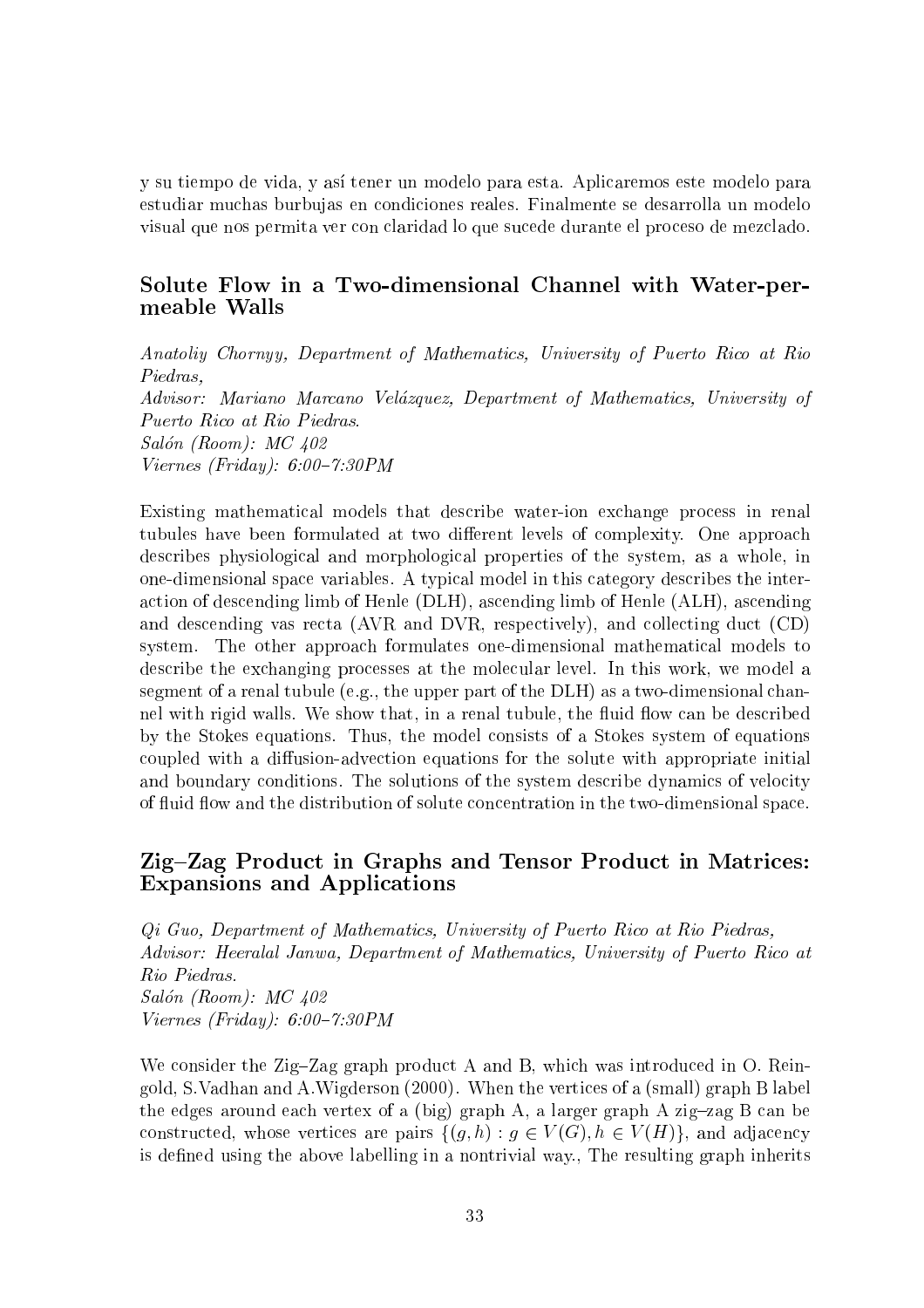(roughly) its size from the large one, it degree from the small one, and its expansion properties from both. By setting up Lagrange multipliers, we obtain better eigenvalue bound on the modified Zig-Zag graph product A and B. Furthermore, we give some proof of the tensor product on eigenvalue and characterize polynomial properties. And also, we give a explicit example of  $\mathbb{Z}ig$ - $\mathbb{Z}ag$  graph construction and a program  $Zig-Zag(A,B,C)$  which generate the adjacency matrix of the  $Zig-Zag$  product given the adjacency matrix of graph A and graph B and the permutation matrix C.

#### Simulacion de la Distorsion Atmosferica en un Frente De Onda

Julio César León Téllez, Departamento de Matemáticas, Universidad de Puerto Rico en Mayagüez, Consejero: Gooransarab Haedeh, Departamento de Matematicas, Universidad de Puerto Rico en Mayagüez. Salón (Room): MC 402 Viernes (Friday):  $6:00-7:30PM$ 

La atmósfera tiene una gran influencia en la calidad de las imágenes tomadas de un objeto astronómico. Esta es un fluido sometido a continuos ciclos de enfriamiento y calentamiento que lo hacen evolucionar dinamicamente y desarrollar movimientos turbulentos. La teoría de turbulencia de Kolmogorov es la más utilizada para caracterizar el fenomeno de la distorsion en la atmosfera. La funcion de estructura de fase del modelo de Kolmogorov es:

$$
D_{\psi}(|(u,v)|) = \langle (\psi(u'+u,v'+v) - \psi(u,v))^2 \rangle = 6.88 \left( \frac{|(u,v)|}{\text{const}} \right)^{5/3},
$$

donde  $\psi(u, v)$  representa la capa de fase bidimensional,  $|\cdot|$  denota norma euclidiana y  $\langle \cdot \rangle$  promedio. En este trabajo se utilizará la teoría de turbulencia de Kolmogorov para simular frentes de onda atmosfericamente distorsionados. Primero se hara una implementacion para generar una matriz de covarianza con respecto a los puntos de una rejilla de dimensión finita la cual representa una abertura en la atmósfera. Después se usará la descomposición en autovalores para encontrar una base de autovectores y así generar una fase como combinación lineal de estos autovectores con coecientes aleatorios. Para obtener una buena simulacion la matriz de covarianza debe ser grande y para hacer la descomposicion en autovalores en un tiempo razonable se hará una implementación en paralelo.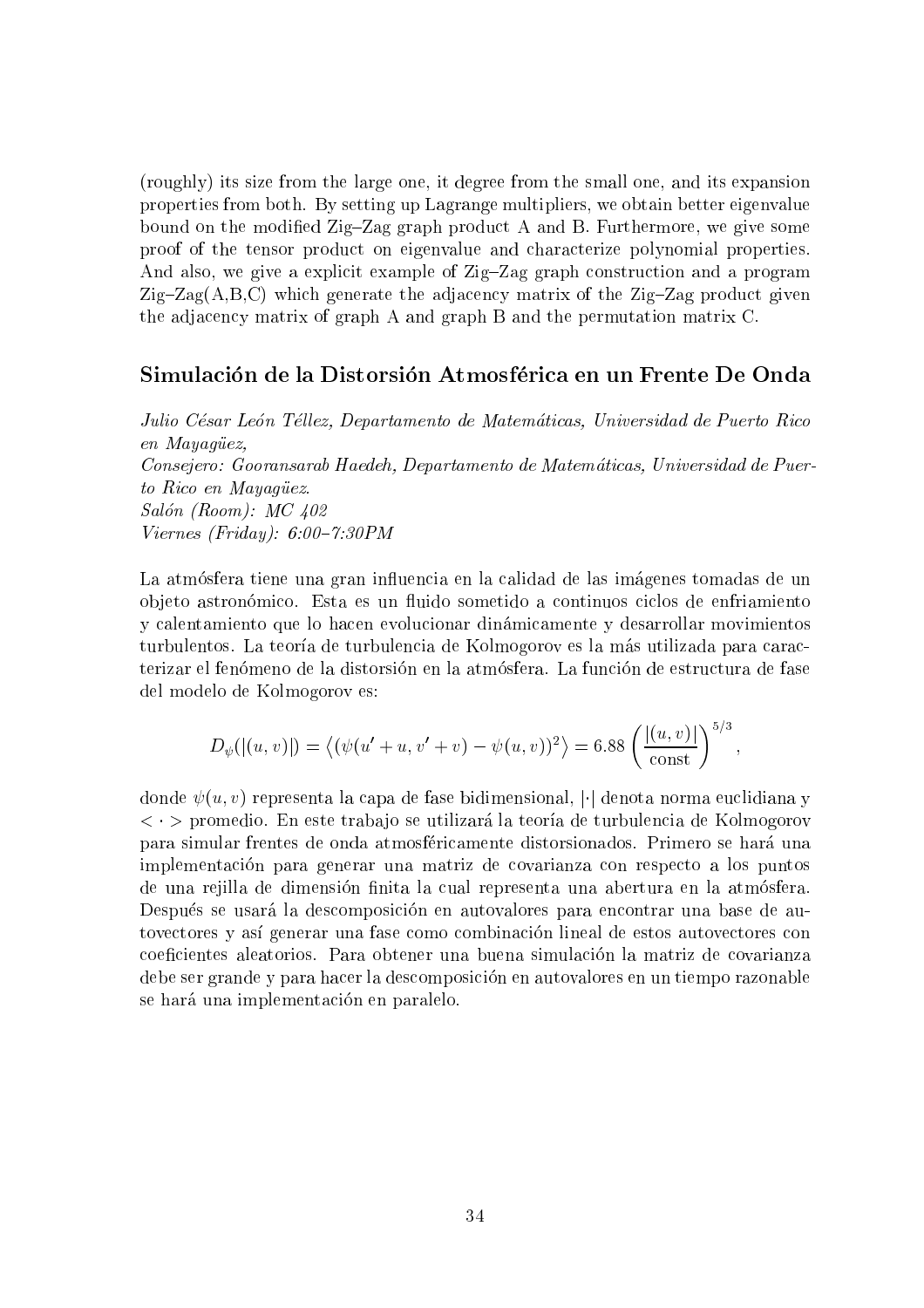#### Properties Of A Type Of Permutations Over Finite Fields

Yara B. Luis and Luis O. Pérez, Department of Mathematics, University of Puerto Rico at Humacao, Advisor: Ivelisse Rubio, Department of Mathematics, University of Puerto Rico at Humacao.  $Salón (Room): MC 402$  $Viernes$  (Friday): 6:00-7:30PM

A permutation is an ordered arrangement of a set. A monomial  $x^i$  in  $F_q[x]$  gives a permutation of  $F_q$  if the function  $x^i$ :  $F_q \rightarrow F_q$ , is a bijection. Error control codes are used in digital communication systems to protect information from errors that might occur during transmission. Turbo encoders are very efficient codes with an important component called the interleaver which is a permutator. We have studied permutations of  $F_p = Z_p$ , where p is prime, given by monomials. Specifically we have studied properties associated with good interleavers, namely their cyclic decomposition, dispersion and spreading. We are now studying these properties for permutations of  $Z_q$ using a particular ordering of the elements in the field extension  $r_g$  of  $Z_p$ , for  $q=p$  . We have found permutations with very good dispersion and we are exploring their properties further in order to obtain good turbo encoders. In this poster we present the construction of the permutations using the ordering of  $F_q$  and some of our results on their properties.

#### Thermodynamics in Sea–Ice

Isha M. Renta López, Department of Mathematics, University of Puerto Rico at Mayagüez, Consejero: Robert Grumbine, Marine Modeling and Analysis Branch, NWS, NOAA.  $Salón (Room): MC 402$  $Viernes$  (Friday): 6:00-7:30PM

The Environmental Modeling Center of the National Center of Environmental Prediction (NCEP) improves numerical weather, marine and climate predictions through a broad program of research in data assimilation and modeling. It also develops, improves and monitors data assimilation systems and models of the atmosphere, ocean and coupled system, using advanced methods developed internally as well as cooperatively. The Marine Modeling and Analysis Branch is part of the Environmental Modeling Center, which is responsible for the development of improved numerical weather and marine prediction modeling systems. It provides analysis and real-time forecast guidance (1-16 days) on marine meteorological, oceanographic, and cryospheric parameters over the global oceans and coastal areas of the US. Evaluate quality of retrievals of ocean surface data from satellite borne sensors, improve their quality as needed, and examine the impacts of the data on forecast models. Monitor performance of operational guidance products. Dr. Robert Grumbine developed a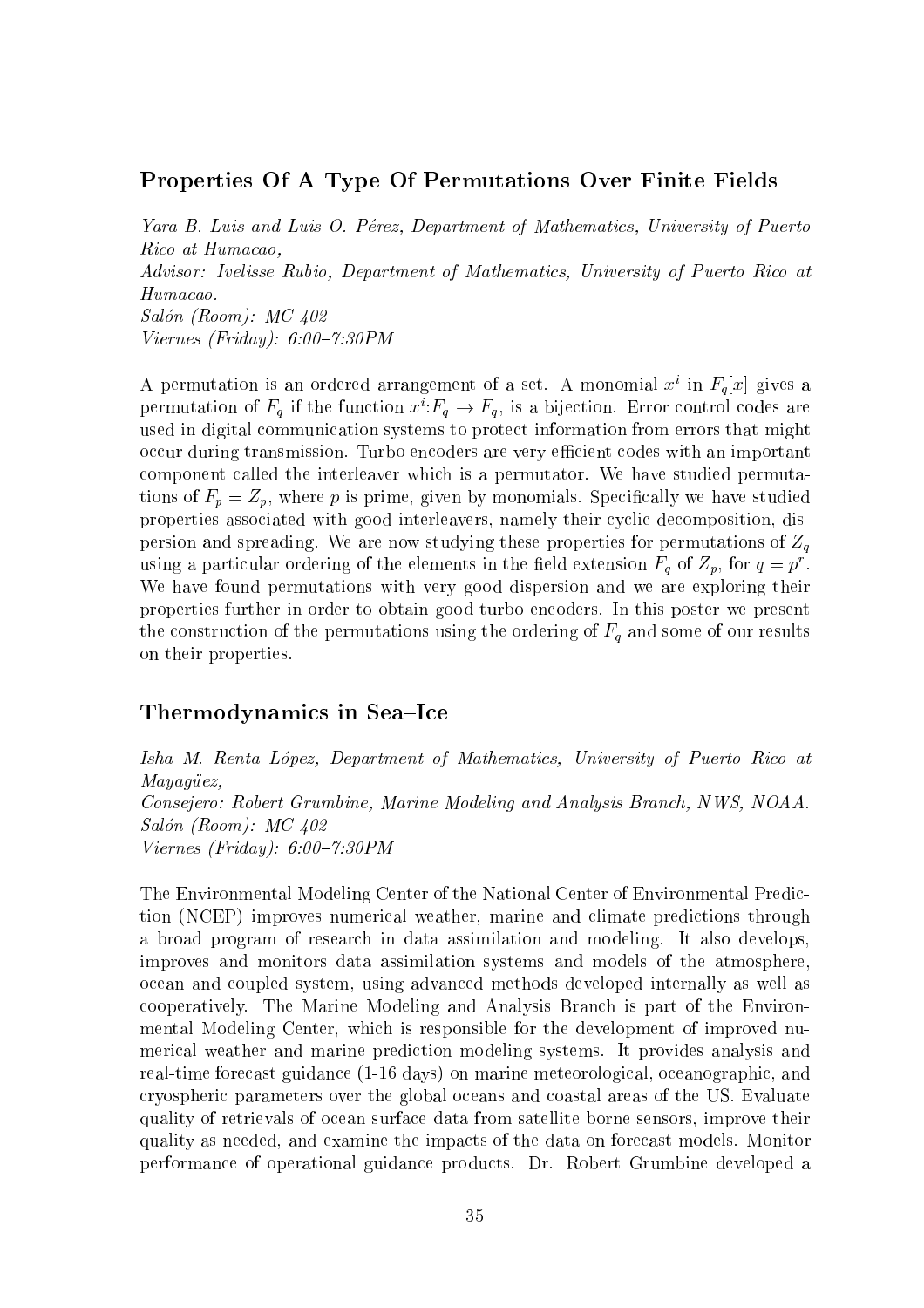sea-ice model which will be proved and veried to modify its accuracy. To do so the model was compared to observations and climatology. The areas of less correlation for year 2001 were during the summer. It is suspected that is the shortwave or longwave radiation. C programs were created to find the errors. There was found that the shortwave radiation has significant inaccuracies in the Baffin Bay area. Also the longwave radiation had higher values than what was expected but there were out of the poles. Those details will be analyzed in a near future. The model will be run with the improved values and will go through the same process.

#### Simulacion y Visualizacion de la Navegacion de las Abejas Utilizando OpenGL

Heriberto A. Tirado, Yetzenia Alicea, y Oliver Pérez, Departamento de Matemáticas, Universidad de Puerto Rico en Humacao, Consejero: Elio Ramos, Departamento de Matematicas, Universidad de Puerto Rico en Humacao.  $Salón (Room): MC 402$  $Viernes$  (Friday): 6:00-7:30PM

Hemos desarrollado una simulación del mecanismo de navegación de las abejas (Apis mellifera) utilizando OpenGL. La simulacion consiste de una escena en 3D la cual incluye las abejas, el panal, y las fuentes de nectar (flores) en los alrededores. El comportamiento de las abejas esta basado en la presencia de abejas lideres y abejas seguidoras. La simulacion comienza con una abeja lider que se desplaza aleatoreamente hasta encontrar una fuente de nectar. Esta abeja lider regresa al panal y les indica a las abejas seguidoras sobre la localizaciin de la fuente de nectar. Utilizando esta informaciin las abejas seguidoras se desplazan a la fuente de nectar encontrada. Presentaremos algunas escenas en OpenGL mostrando algunas etapas del proceso

#### Un Modelo Matemático para Simular la Dispersión de Soluto en un Tubo Renal

Lourdes Vazquez Cruz, Departamento de Matematicas, Universidad de Puerto Rico en Río Piedras, Consejero: Mariano Marcano Velazquez, Departamento de Matematicas, Universidad de Puerto Rico en Río Piedras. Salón (Room):  $MC$  402 Viernes (Friday):  $6:00-7:30PM$ 

Los modelos matematicos existentes para simular el proceso de concentracion de orina se han formulado en una dimension espacial. Estos modelos suponen que la variacion radial del soluto dentro de los tubos renales es tan pequeña que se puede ignorar.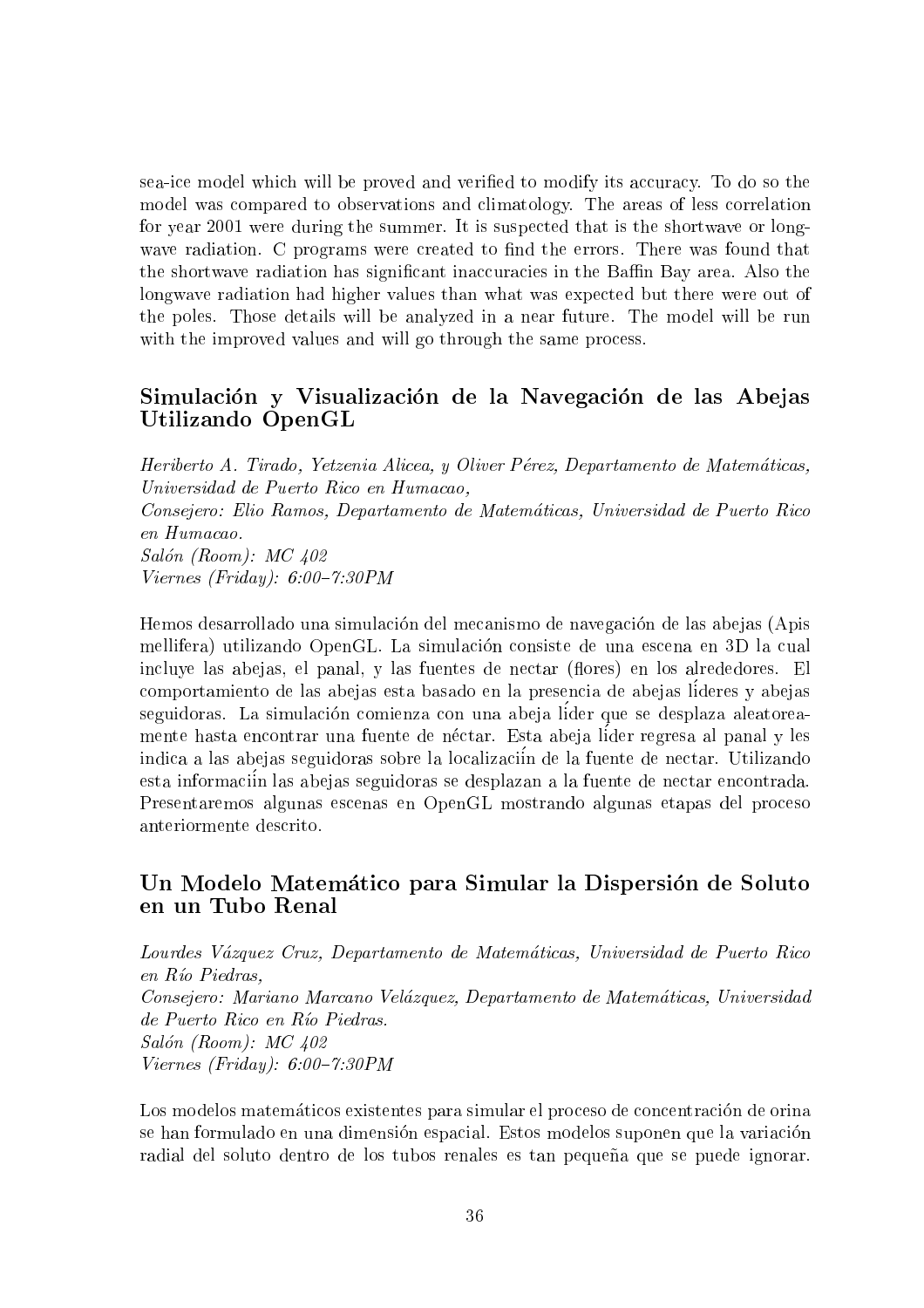Para sustentar esta suposicion se ha aplicado la teoria de dispersion de Taylor. Esta es la reduccion de dispersion de soluto a lo largo del tubo debido a la interaccion con la difusión y la variación radial del flujo. Esta teoría se ha probado para tubos cuyo radio es mucho más pequeño que su largo y sus paredes son impermeables y rígidas. Sin embargo las paredes de los tubos renales podrían ser permeables al agua  $y/\sigma$  a los solutos. En esta investigacion simulamos un segmento de un tubo renal como un canal en dos dimensiones espaciales. Suponemos que las paredes del tubo son impermeable al agua pero permeable al soluto, como ocurre en el segmento ascendente del haz de Henle. Para un soluto, el modelo consiste de una ecuación de difusión, transporte y reacción. Encontramos soluciones numéricas usando métodos de diferencias finitas con un metodo tripartita para aplicar la aproximacion adecuada para cada operador de la ecuacion modelo. Los resultados obtenidos sugieren que la teora de dispersion de Taylor podría ser válida aun para tubos con paredes permeables al soluto.

## $\boldsymbol{\Lambda}$ Sesión Especial para Maestros de Nivel Pre-Universitario: Investigación en la Sala de Clases (Special Session for Pre-College Teachers: Research in the Classroom)

#### Las funciones desde otro punto de vista

Noemí Borrero Sánchez, Escuela Superior Luis Muñoz Marín, Yauco, P.R. Salón (Room):  $MC$  343  $Sába do (Saturday): 3:45-4:10PM$ 

El trabajo en el quehacer educativo durante años, le brinda al educador de matemáticas la oportunidad de observan como los estudiantes carecen del dominio del concepto función y como esa carencia les afecta en su desempeño académico. Este hecho real y otros factores han incrementado en la investigadora la inquietud de aportar al desarrollo del concepto funcion mediante la investigacion accion en la sala de clases.

En este traba jo se investiga si el utilizar recortes de periodico y el traba jar con la actividad Funciones al azar tienen un efecto signicativo en el desarrollo del concepto función en estudiantes de undécimo grado.

Entendiendose que como el Departamento de Educacion de Puerto Rico establece la relevancia del concepto funcion en sus documentos de estandares de excelencia (DE, 1996, 2000); que profesores universitarios se han dado a la tarea de crear programados electrónicos (Trespalacios, Pérez-Quiñones, 1999) y cursos universitarios (Torres, 2001) con miras a reforzar la comprensión del concepto función; es sumamente importante que se investigue y se traba je con estrategias educativas encaminadas a desarrollar dicho concepto.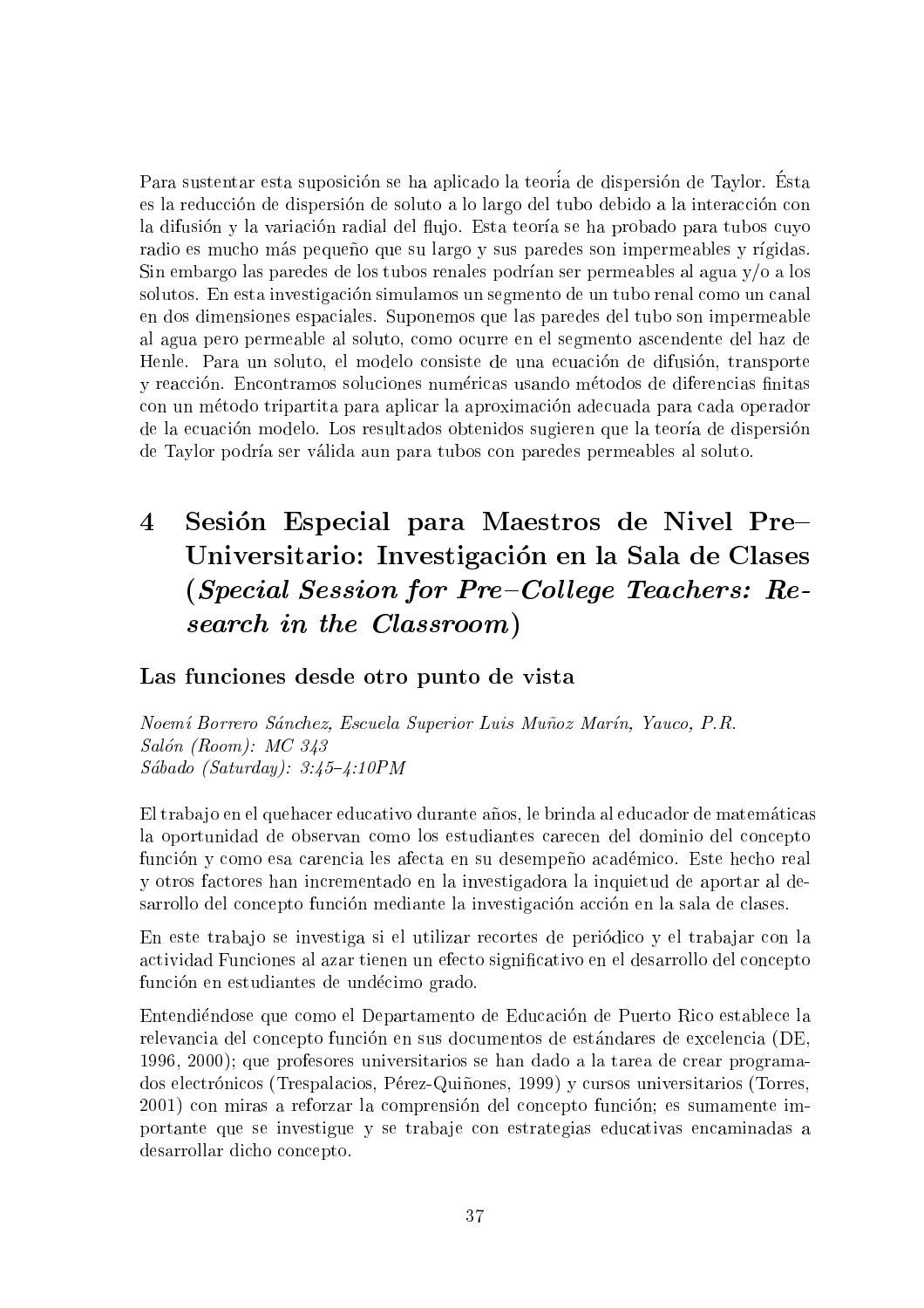En esta investigación se trabajó con dos grupos de estudiantes de Matemática Integrada II de la Escuela Superior Luis Muñoz Marín de Yauco, uno experimental y otro control. A los grupos se les administro una pre y post prueba y pasaron por el proceso de las actividades previamente descritas. En la presentación se informarán los hallazgos del estudio, entre los que se encuentra el alto por ciento de aceptacion a las actividades y la sugerencia de los estudiantes a que se continúen trabajando las clases de esa manera.

#### El Uso de Actividades de Laboratorio en el Concepto Funcion

Analise Colón Berríos, Cayey, P.R. Salón (Room): MC 343  $Sába do$  (Saturday):  $11:45AM-12:10PM$ 

Esta investigacion es de tipo cuasi experimental realizada en un ambiente en el que el salón de clases se convierte en un laboratorio con dos grupos de 21 y 25 estudiantes del curso de Algebra Intermedia, de grado 12 de la Escuela Superior Miguel Melendez Muñoz de Cayey. El propósito era determinar cuán efectivo es el uso de actividades de laboratorio sobre el tema de funciones durante el proceso de enseñanza y aprendiza je en el curso de Algebra Intermedia. Ambos grupos tomaron una Pre{prueba, el grupo experimental realizo las actividades de laboratorio mientras que el grupo control recibía la clase en la manera tradicional. Al finalizar cada actividad de laboratorio el alumno del grupo experimental completó un diario reflexivo sobre el tema estudiado en la actividad. Finalmente ambos grupos tomaron una Post-prueba.

A los estudiantes del grupo experimental se le presentaron diferentes maneras de representar una funcion a traves de la informacion obtenida en los recortes del periodico sobre situaciones de la vida cotidiana y con un laboratorio sobre el tema, titulado Funciones al azar. La efectividad de este proyecto dependa de las actividades realizadas y del conocimiento adquirido por el alumno mientras aprendía a trabajar en grupo.

Entre los hallazgos se logró que los estudiantes pudieran definir del concepto función la variable independiente y variable dependiente y la relacion entre ambas. El proceso llevado a cabo cambio el ambiente del salon de clases de uno pasivo receptivo a uno activo creativo, donde los estudiantes aprendieron matematicas de una manera diferente y entretenida.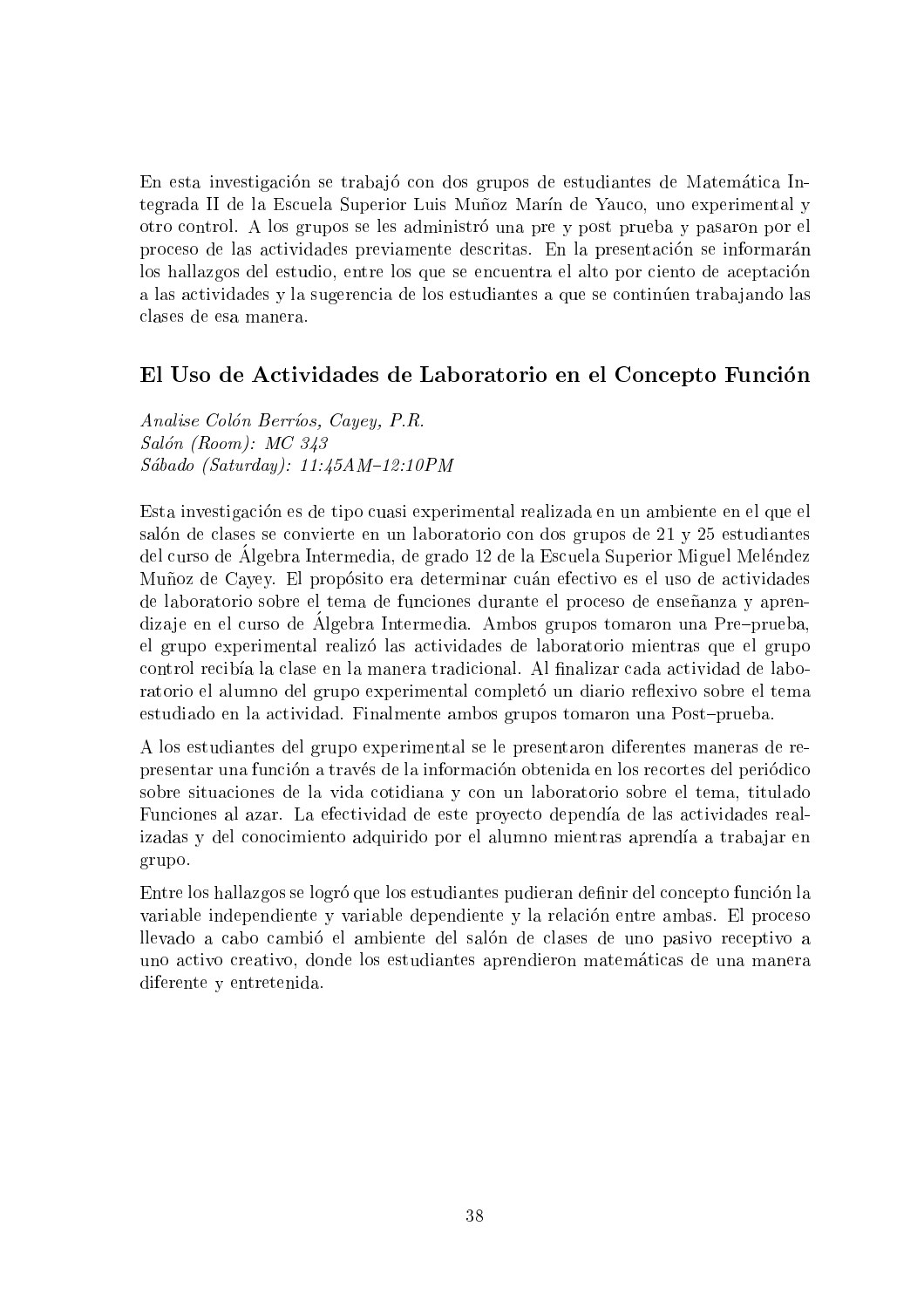#### Comparar el uso de modelos tecnológicos y no tecnológicos en la visualización de medidas angulares

Ermer Oscar Díaz Vélez, Colegio De La Salle, Bayamón, P.R.  $Salón (Room): MC 343$  $Sábado (Saturday): 2:45-3:10PM$ 

La investigación realizada pretende determinar como los estudiantes trabajan los conceptos y destrezas de trigonometra utilizando diferentes estrategias como lo son las actividades de laboratorio con modelos concretos y el uso de la computadora. La investigación fue realizada con estudiantes del undécimo grado que participarían directamente con el uso de las computadoras y el programa el GEOMETRA, y con una actividad no tecnológica llamada "Desde aquí ... hasta allá". Algunos hallazgos relevantes fueron la deficiencia en el manejo del transportador, la tensión creada por el uso de la computadora y una diferencia sustancial entre el uso de manipulativos y la computadora para la comprensión del concepto de medidas angulares.

#### Desarrollando el concepto Funcion mediante el uso del Razonamiento Inductivo

Raúl E. Marrero Luna, Escuela Superior Pablo Colón Berdecía, Barranquitas, PR. Salón (Room): MC 343 Sábado (Saturday):  $11:15{-}11:40AM$ 

En este traba jo se investiga el aprovechamiento de los estudiantes en el desarrollo del concepto funcion mediante eluso del razonamiento inductivo. Esta investigacion se realizo con 42 estudiantes del curso de Nivel Avanzado, en la Escuela Superior Pablo Colón Berdecía de Barranquitas, bajo el Proyecto DELTA PI de la Universidad de Puerto Rico en Cayey.

Se utilizaron una serie de actividades, incluyendo experimentos de precalculo, la utilización del periódico entre otras fuentes, donde el estudiante tiene que definir, analizar, buscar y emitir juicio si dos variables que se relacionan representan o no una funcion. Entre los hallazgos se pudo constatar la efectividad del aprendiza je por descubrimiento y otros resultados interesantes.

#### Geometría a través del descubrimiento

María de L. Plaza Boscana, Escuela Superior Carmen Belén Veiga Juana Díaz, P.R. Salón (Room): MC 343  $Sába do (Saturday): 3:15-3:40PM$ 

El aprendiza je por descubrimiento es entendido como una actividad autorreguladora de la solución de problemas a través de la comprobación de hipótesis. En esta in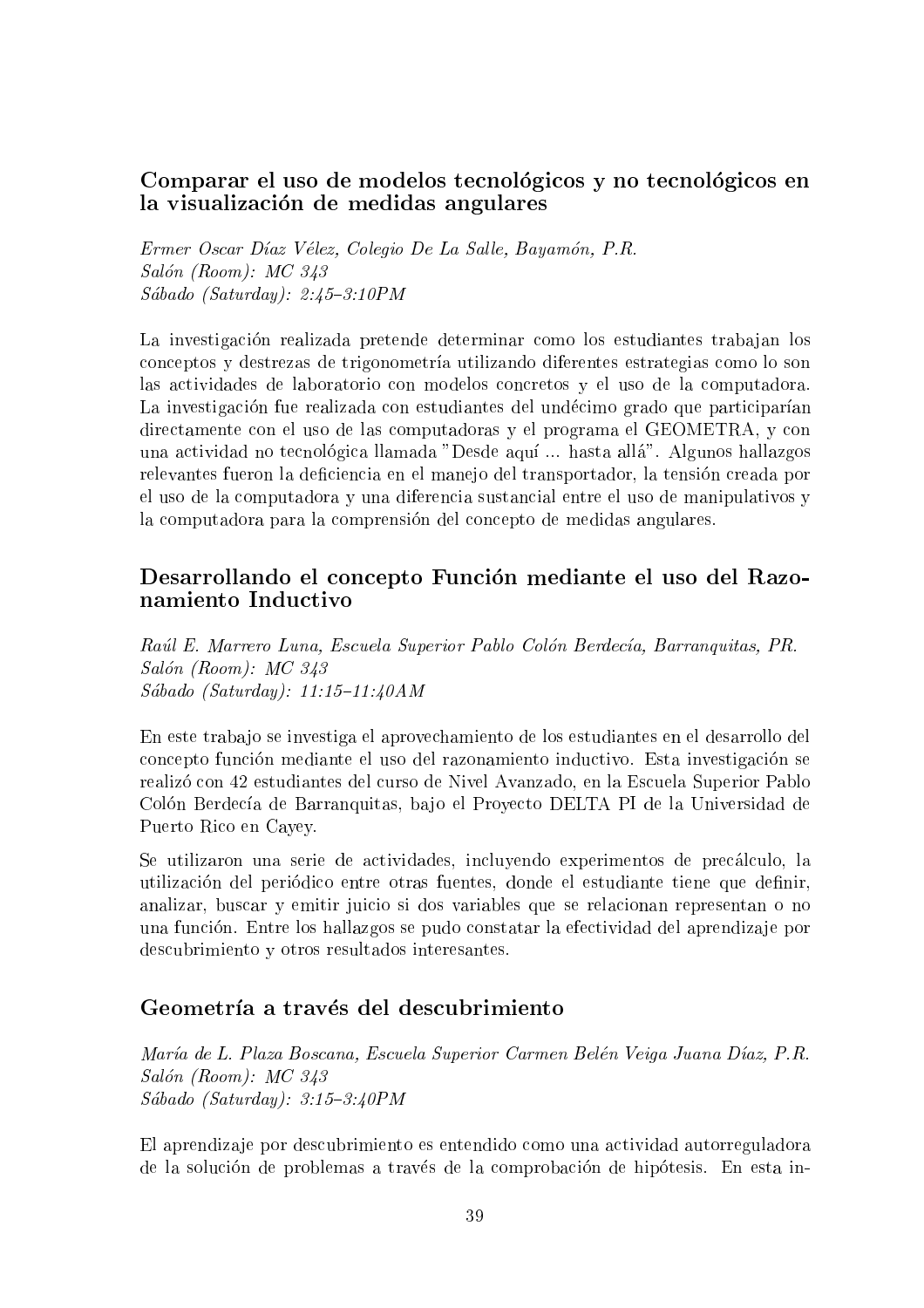vestigación tengo como objetivo determinar la efectividad de actividades que promueven el aprendizaje por descubrimiento en la enseñanza de conceptos geométricos (específicamente el concepto de ángulos). Se seleccionó una muestra compuesta por dos grupos de décimo grado de la Escuela Carmen Belén Veiga en Juana Díaz con aprovechamiento académico diferente. A ambos grupos se le administró una preprueba y pasaron por la experiencia de realizar actividades creativas en las cuales se promovio el aprendiza je por descubrimiento de los siguientes conceptos: angulos, bisectriz de angulos , relacion que existe entre angulos formados por rectas paralelas y una o varias transversales, y la relación de sus medidas. Al finalizar el periodo de investigación, se le administró una posprueba a ambos grupos, obteniendo como resultado que ambos grupos mejoraron de forma signicativa, esto al comparar los resultados de la preprueba con los de la posprueba. A los resultados obtenidos se le aplicó la Prueba T en donde se determinó que la hipótesis de la investigación resultó cierta. Concluyendo así que las actividades que promueven el aprendizaje por descubrimiento propiciaron un efectivo aprendiza je del concepto \angulos" en ambos grupos.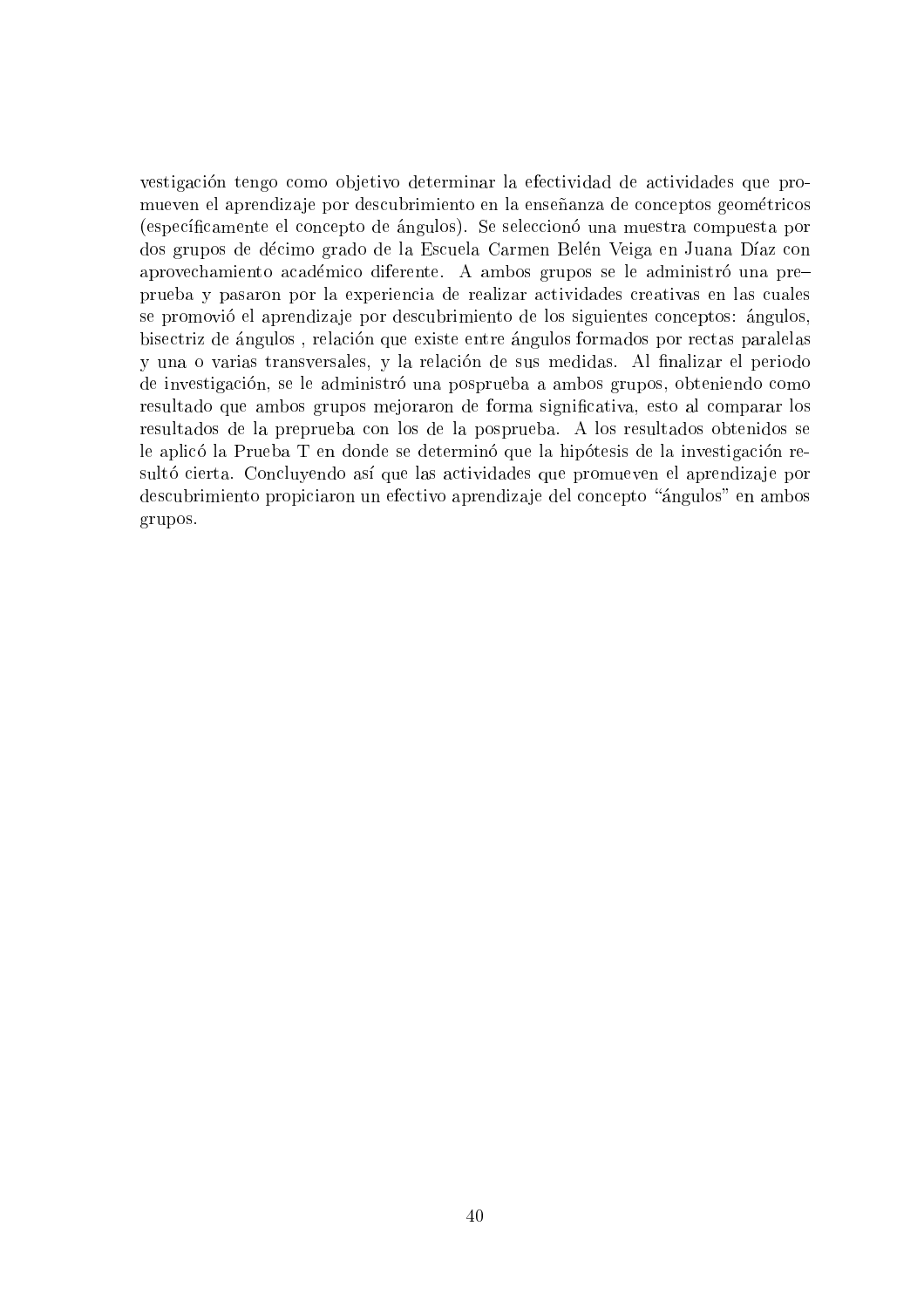## Indice de Presentadores

Acuña, Edgar, 8 Alicea, Yetzenia, 36 Antman, Stuart S., 8 Avenancio León, Carlos Fernando, 32 Banchoff, Thomas, 7 Beltrán Ballesteros, Viviana Anllely, 9 Beltrán, Carlos, 9, 32 Bollman, Dorothy, 10, 22 Borrero Sánchez, Noemí, 37 Bulancea, Gabriela, 10 Cáceres, Luis F., 11 Castellini, Gabriele, 11 Castro, Francis, N., 20 Chornyy, Anatoliy, 33 Colón Berríos, Analise, 38 Collins, Dennis G., 12 Corrada-Bravo, Carlos J., 26 Díaz Vélez, Ermer Oscar, 39 De La Torre, Luis, 12, 32 DiCristina-Yumet, Gladys, 14 Emamy-K., Reza M., 28 Gómez Alcaraz, Guillermo, 13 González-Ríos, Ana, 14 Gonzalez, Juan, 18 Green, Edward L., 7 Grumbine, Robert, 35 Guan, Puhua, 14 Haedeh, Gooransarab, 34 Hernández Toledo, René A., 15 Janwa, Heeralal, 33 Keyantuo, Valentin, 16 Krautstengl, Alan, 16 López Vázquez, Víctor, 17 Layton, Anita T., 18 Layton, Harold E., 18

León Téllez, Julio César, 34 Lizama, Carlos, 16 Lorenzo, Edgardo, 17 Luis, Yara B., 35 Marcano, Mariano, 18, 33, 36 Marin, Maider, 26 Marrero Luna, Raúl E., 39 Martínez-Planell, Rafael, 14 McGee, Daniel, 18 Mesa Barrameda, Yohanna, 19 Morales, Leonardo, 19 Moreno, Oscar, 20 Morera Gonzalez, Edwin, 20 Mosteig, Ed, 21 Negrón-Marrero, Pablo V., 21 Orozco, Edusmildo, 10, 22 Pérez, Luis O., 35 Pérez, Oliver, 36 Pericchi, Luis Raúl, 23 Plaza Boscana, María de L., 39 Portnoy, Arturo, 9, 12, 24, 32 Połacik, Tomasz, 24 Quintana Díaz, Julio, 17 Quintero, Ana Helvia, 24 Quo, Qi, 33 Rozga, Krzysztof, 26 Ramos, Elio, 25, 36 Renta Lopez, Isha M., 35 Rodriguez, Caroline, 8 Rubio, Ivelisse, 26, 32, 35 Sanfiorenzo, Norberto R., 27 SanJuan, Alfredo, 18 Santiago-Figueroa, Bárbara L., 21 Schmid, Rudolf, 27 Steinberg, Lev, 28 Sturmfels, Bernd, 7